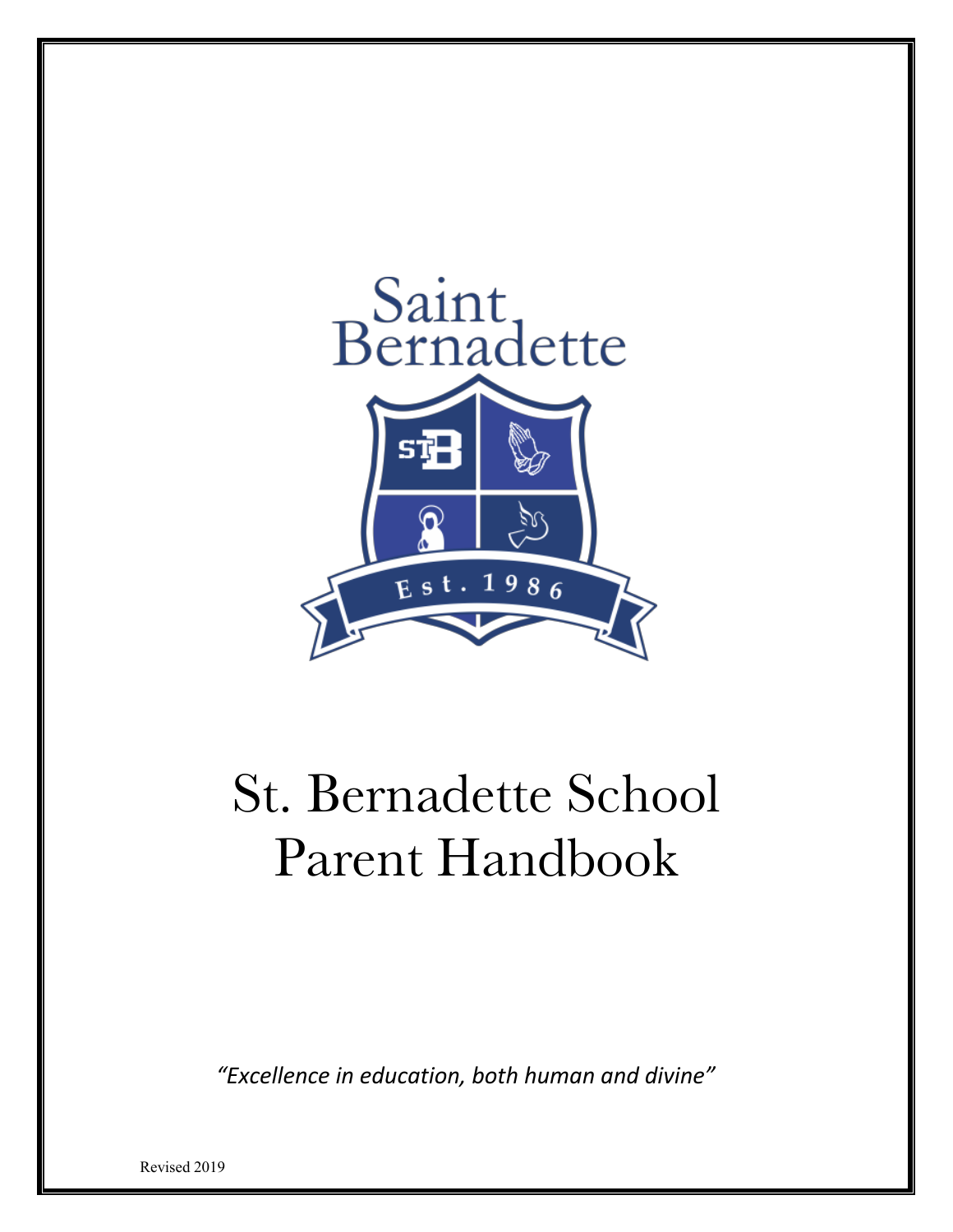# **TABLE OF CONTENTS**

|                                                   | 6  |
|---------------------------------------------------|----|
|                                                   | 6  |
|                                                   | 6  |
|                                                   | 8  |
|                                                   | 8  |
|                                                   | 8  |
|                                                   | 9  |
|                                                   | 9  |
|                                                   | 9  |
| <b>3.0 ADMISSIONS</b>                             | 10 |
| <b>4.0 SCHOOL FEES</b>                            | 10 |
|                                                   | 12 |
|                                                   | 12 |
|                                                   | 13 |
|                                                   | 13 |
|                                                   | 13 |
|                                                   | 14 |
|                                                   | 14 |
| 5.1.1 What to do if your child is absent or late? | 14 |
|                                                   | 14 |
| 5.2 Visitors                                      | 15 |
|                                                   | 15 |
|                                                   | 15 |
|                                                   | 15 |
| <b>6.0 SCHEDULES</b>                              | 16 |
|                                                   | 16 |
|                                                   | 16 |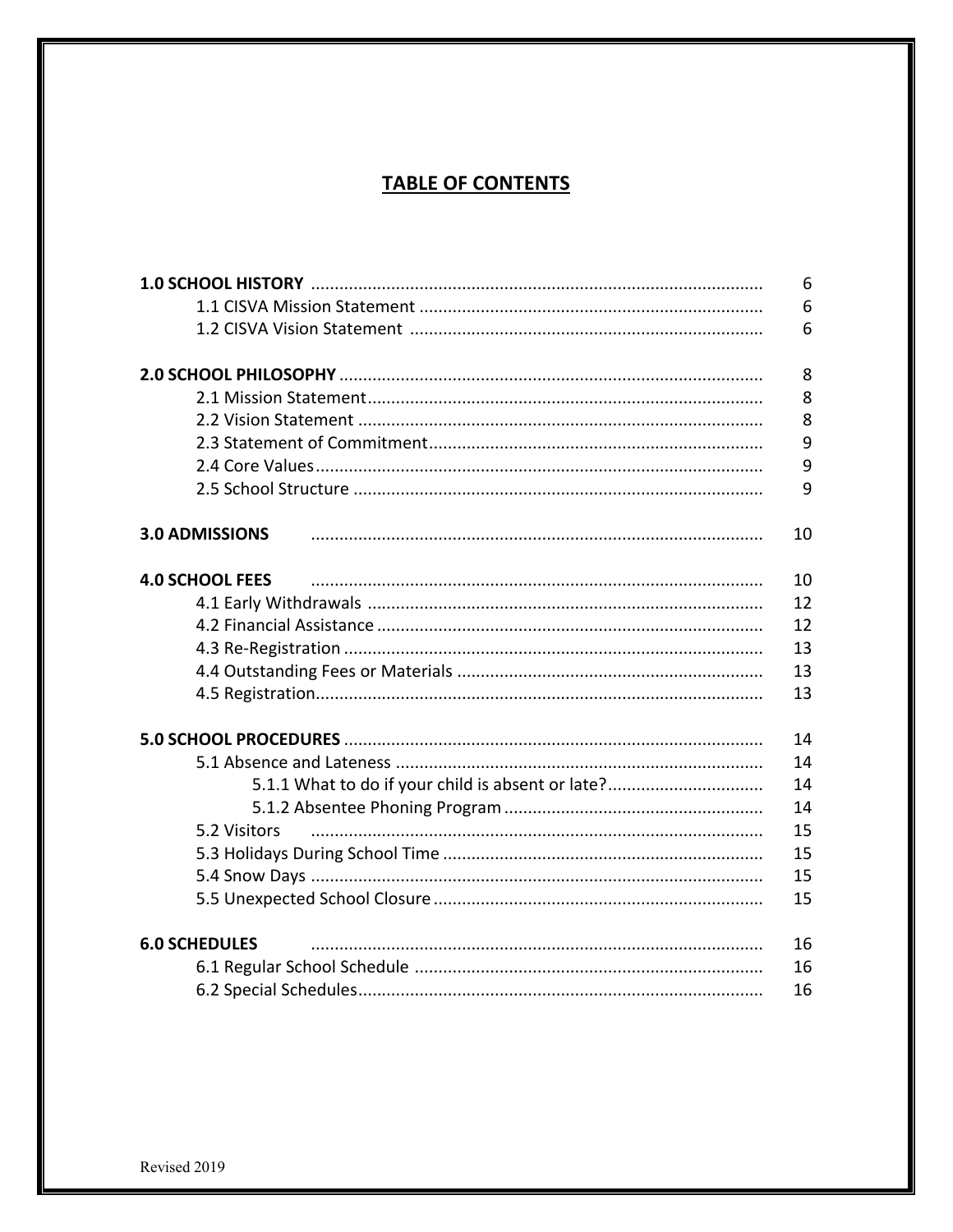|            | 16 |
|------------|----|
|            | 16 |
| 7.2 Recess | 16 |
|            | 16 |
|            | 17 |
|            | 17 |
|            | 17 |
|            | 17 |
|            | 18 |
|            | 18 |
|            | 19 |
|            | 19 |
|            | 19 |
|            | 19 |
|            | 19 |
|            | 20 |
| 8.5 Snacks | 20 |
|            | 20 |
|            | 20 |
|            | 21 |
|            | 21 |
|            | 21 |
|            | 21 |
|            | 22 |
|            | 22 |
|            | 22 |
|            | 23 |
|            | 23 |
|            | 23 |
|            | 24 |
|            | 24 |
|            | 24 |
|            | 24 |
|            | 25 |
|            | 27 |
|            | 27 |
|            | 27 |
|            | 28 |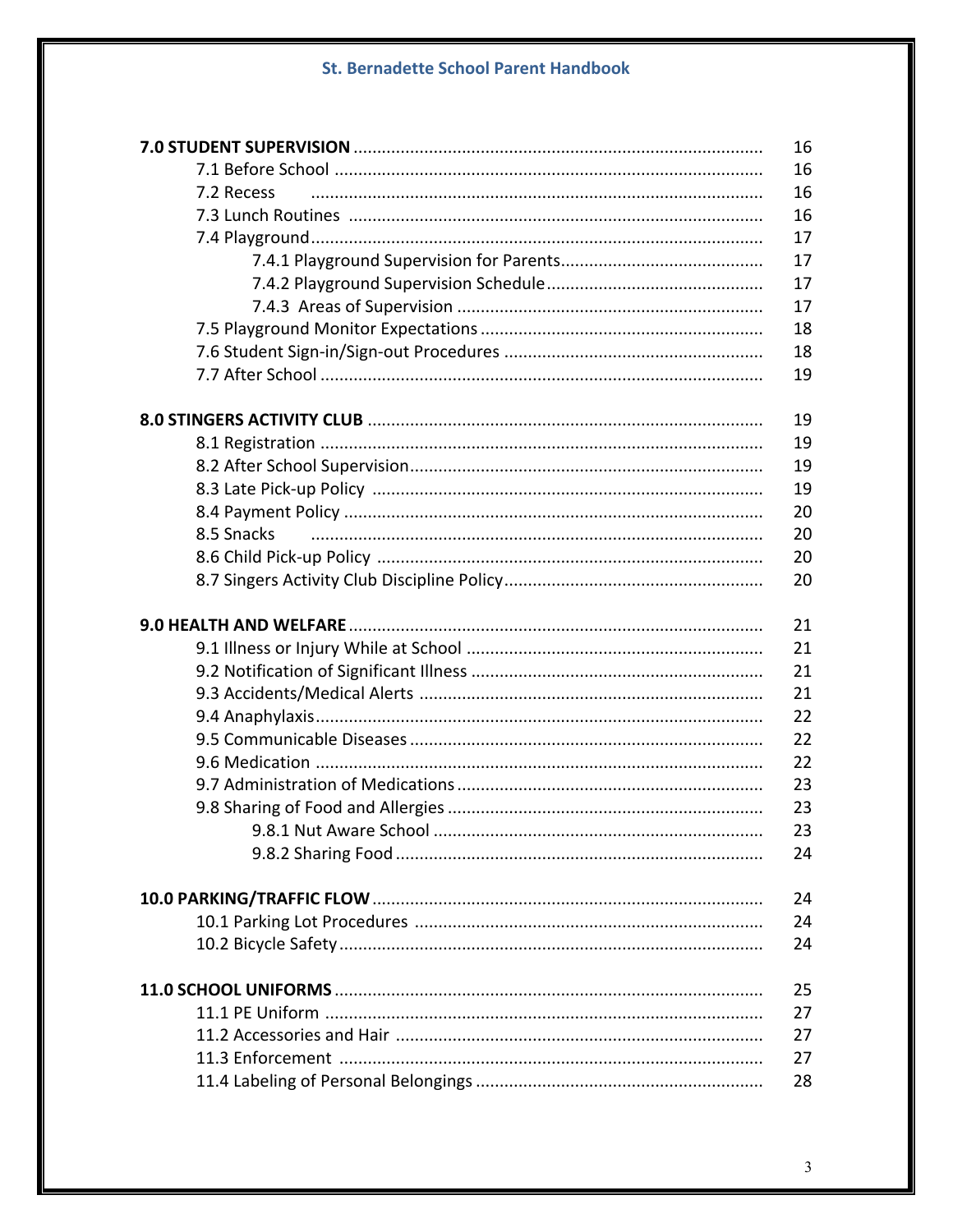| <b>12.0 CURRICULUM</b>                             | 28 |
|----------------------------------------------------|----|
|                                                    | 28 |
|                                                    | 28 |
|                                                    | 28 |
|                                                    | 29 |
|                                                    | 29 |
|                                                    | 29 |
|                                                    | 29 |
| 12.3 Report Cards and Parent/Teacher Communication | 29 |
|                                                    | 30 |
|                                                    | 30 |
|                                                    | 30 |
|                                                    | 30 |
|                                                    | 30 |
|                                                    | 30 |
|                                                    | 30 |
|                                                    | 31 |
| 14.0 FIELD TRIPS                                   | 32 |
|                                                    | 32 |
|                                                    | 32 |
|                                                    | 33 |
|                                                    | 34 |
|                                                    | 34 |
|                                                    | 35 |
| <b>17.0 COMMUNICATIONS</b>                         | 35 |
|                                                    | 35 |
|                                                    | 35 |
|                                                    | 36 |
|                                                    | 36 |
|                                                    | 36 |
|                                                    | 36 |
|                                                    | 37 |
|                                                    | 37 |
|                                                    | 37 |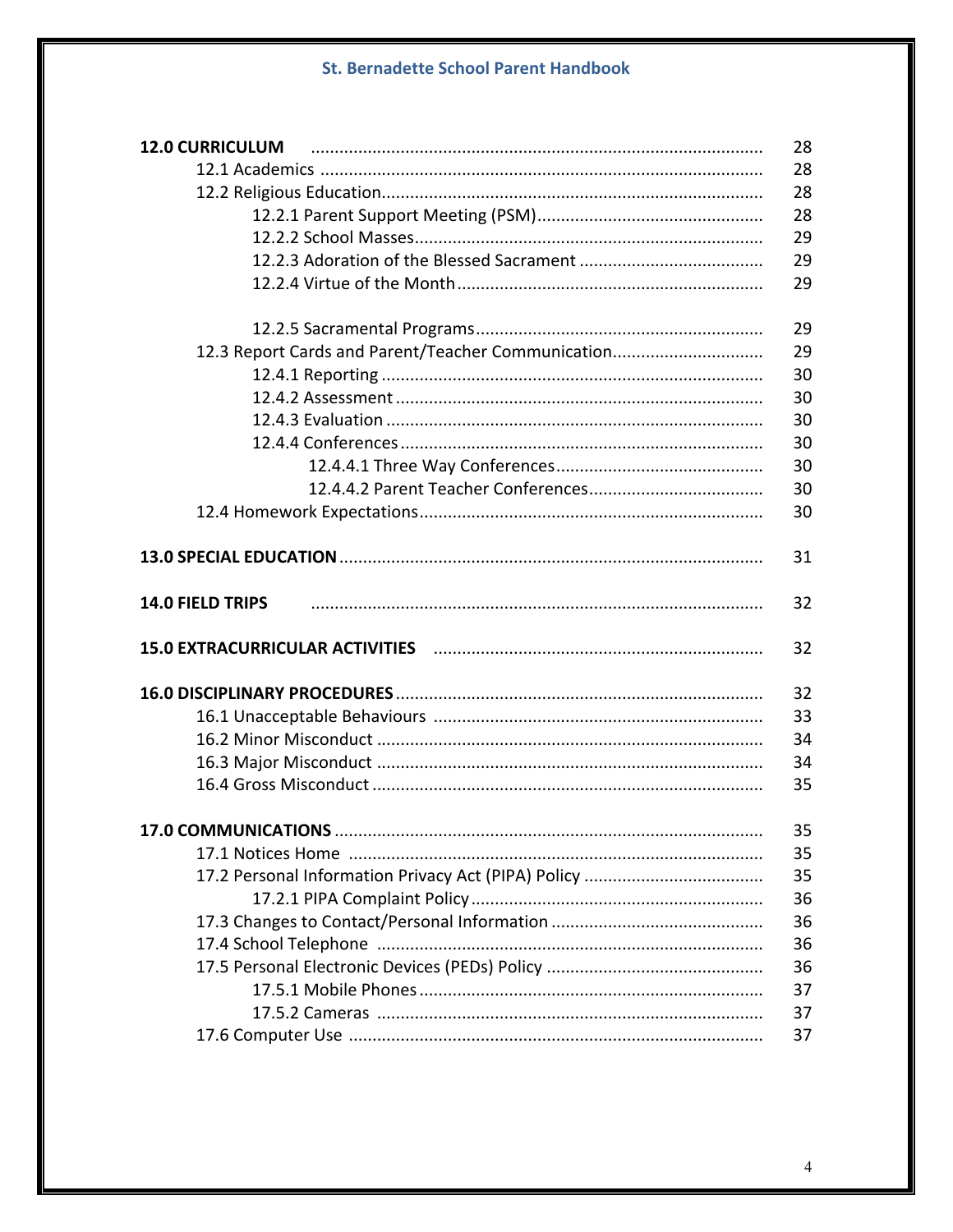|                                                      | 38 |
|------------------------------------------------------|----|
|                                                      | 38 |
|                                                      | 38 |
| 18.2.1 EEWS - Earthquake Early Warning System        | 38 |
|                                                      | 39 |
|                                                      | 39 |
|                                                      | 40 |
|                                                      | 40 |
|                                                      | 41 |
|                                                      | 41 |
|                                                      | 42 |
|                                                      | 42 |
|                                                      | 42 |
| 19.3 Fair Notice: Student Threat Assessment Protocol | 43 |
|                                                      | 44 |
|                                                      | 45 |
|                                                      | 45 |
|                                                      | 47 |
|                                                      | 47 |
|                                                      | 47 |
|                                                      | 48 |
|                                                      | 49 |
|                                                      | 49 |
|                                                      | 49 |
|                                                      | 49 |
|                                                      | 49 |
|                                                      | 49 |
|                                                      | 50 |
|                                                      | 50 |
|                                                      | 50 |
|                                                      | 50 |
|                                                      | 51 |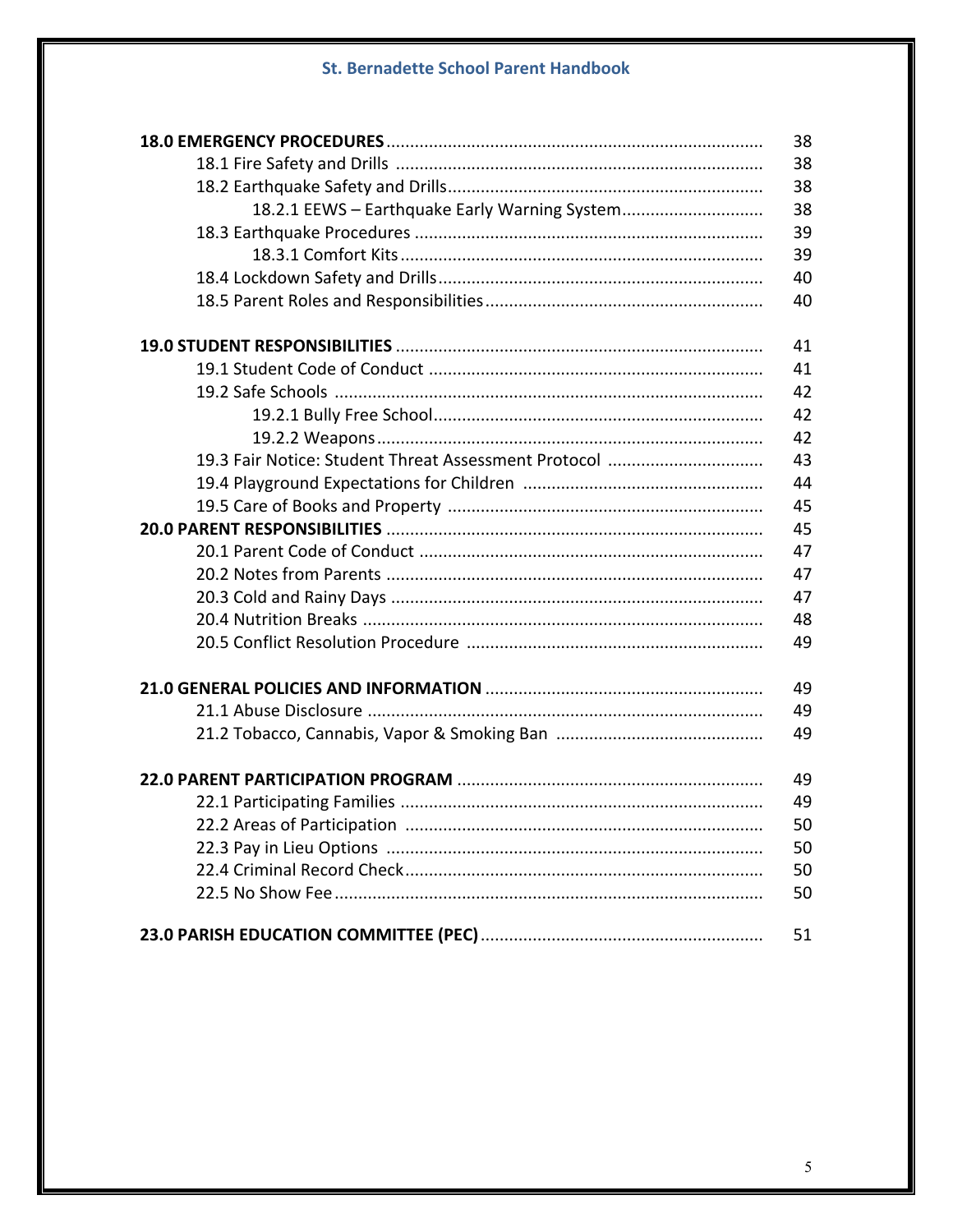# **1.0 SCHOOL HISTORY**

A Catholic School, like the Church itself, is a faith community centered on Jesus Christ in the Holy Eucharist. We integrate this faith in our daily lives, through the celebration of the Mass, prayer, and liturgical celebrations. Not only does Jesus teach us the truth about the world, and ourselves, but He also gathers us into a community of love where the joys and achievements, the needs and the burdens of each, become the concerns of all. The purpose of the school is the purpose of the Church. This purpose is to communicate, in theory and practice, the teachings of our faith. This means following a way of life based on the religious values of that teaching. This is a high purpose, demanding commitment and sacrifice. St. Bernadette School has done well in making that purpose a reality in our community. Our school continues to offer all who enter it the means and possibility of growing and developing in that way of life. St. Bernadette School, under the umbrella of Star of the Sea School, South Surrey, started with 19 Kindergarten and Grade 1 students. One year later, the present school building, on the parish site, was completed and opened its doors in September 1986 to 40 students. 2006 saw the completion of our new gym, expanded library, new computer lab and playground. St. Bernadette is one of 43 Catholic elementary schools in the Vancouver Archdiocese. It is respected for progressive teaching methods, excellence in integrating technology, and a dedicated teaching and support staff. We will continue to build a community of Christ in which God's creation and His desires for all of us are revealed.

# **1.1 CISVA Mission Statement**

The Catholic School shares in the mission of the Church to proclaim and build the Kingdom of God. The Catholic School, as a faith community, is committed to excellence in Catholicity and in all areas that promote the development of the whole child to his or her full potential. The Catholic School strives to develop Christian leaders, responsible citizens and life-long learners.

# **1.2 CISVA Vision Statements**

In living out our mission as members of the CISVA community,

# **all Students will:**

- $\div$  develop an understanding of and share in the mission to proclaim and build the Kingdom of God.
- $\cdot$  acquire the skills, knowledge and attitudes to reach their fullest potential.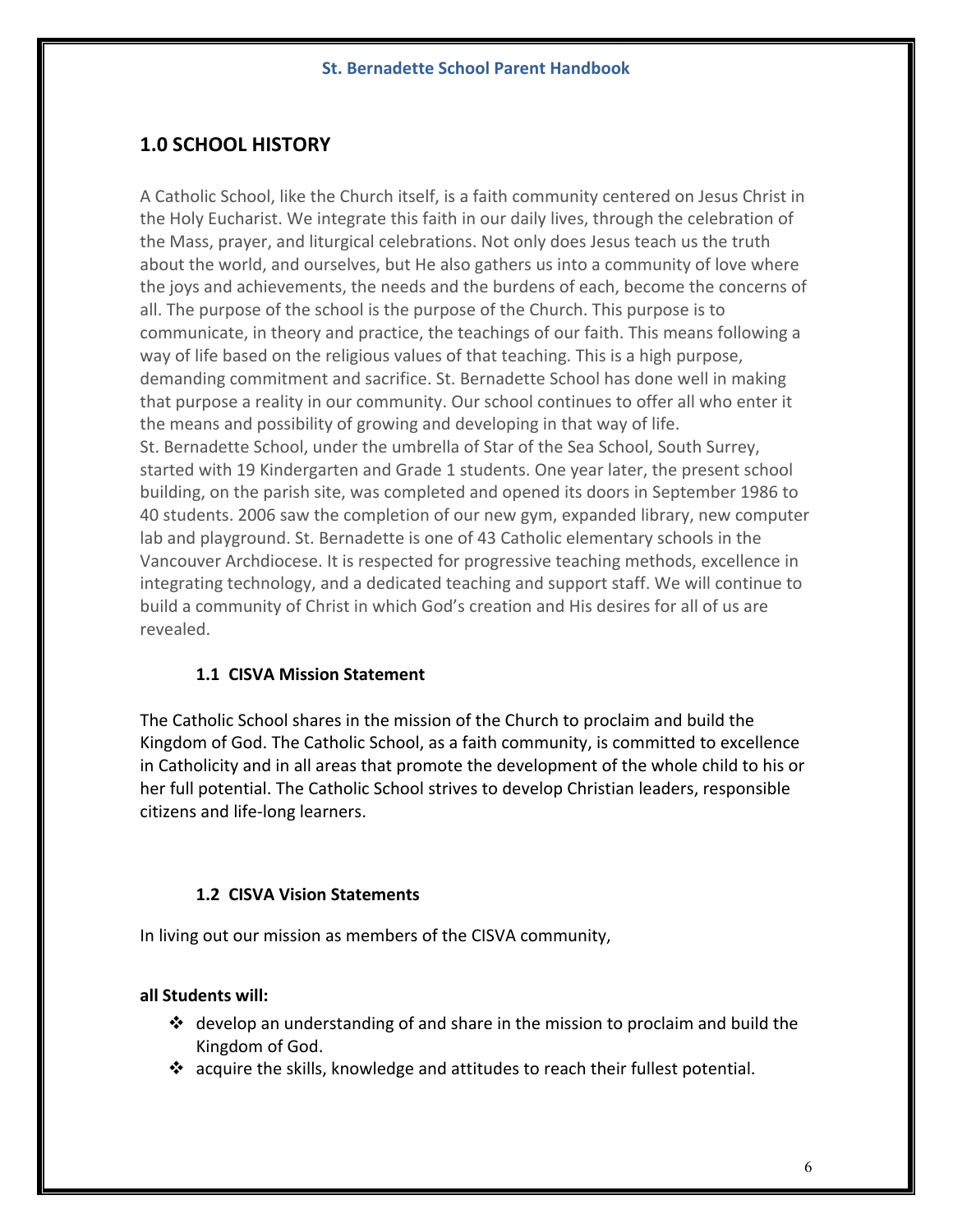- $\cdot$  develop as balanced persons spiritually, emotionally, physically and intellectually.
- $\cdot \cdot$  respect others and be stewards over their environment.
- $\cdot$  share their talents and participate in all aspects of school life.
- $\cdot \cdot$  be Catholic leaders, responsible citizens and life-long learners.
- $\cdot \cdot$  be accountable for their role within the system.

#### **all Parents will:**

- $\cdot \cdot$  be committed to the mission to proclaim and build the Kingdom of God.
- $\div$  be advocates for Catholic education.
- work cooperatively with and support the administration and staff of the school.
- $\cdot$  support opportunities that foster student success.
- ❖ treat others with respect.
- $\triangle$  be committed to fostering education that promotes strong Catholic leaders.
- $\div$  be accountable for their role within the system.

#### **all Staff Members will:**

- $\cdot$  carry out their role in the mission to proclaim and build the Kingdom of God.
- $\cdot \cdot$  be committed to the development of the whole child.
- $\cdot \cdot$  plan for and support appropriate, challenging learning experiences and positive learning environments for all students.
- $\cdot \cdot \cdot$  be committed to build a Christian community and act with justice and integrity.
- $\cdot \cdot$  be committed to continuous personal and professional development.
- $\cdot \cdot$  treat others with respect.
- $\cdot \cdot$  be committed to fostering education that promotes strong Catholic leaders.
- $\cdot \cdot$  be accountable for their role within the system.

## **all Pastors and Parish Education Committees will:**

- $\cdot \cdot$  be committed to the mission to proclaim and build the Kingdom of God.
- $\cdot \cdot$  be committed to operating in an effective and efficient manner.
- $\triangleleft$  be committed to implementing policy and procedures as representatives of CISVA.
- $\div$  collaborate appropriately with staff.
- $\div$  be committed to serving all families.
- $\div$  promote high standards of education, conduct, safety, and the well being of students and staff.
- ❖ treat others with respect.
- $\div$  be committed to fostering education that promotes strong Catholic leaders.
- $\div$  be accountable for their role within the system.

#### **the Board, assisted by the Superintendent's Office, will:**

- $\cdot$  provide leadership in the proclamation and building of the Kingdom of God.
- $\cdot \cdot$  be committed to operating in an effective and efficient manner.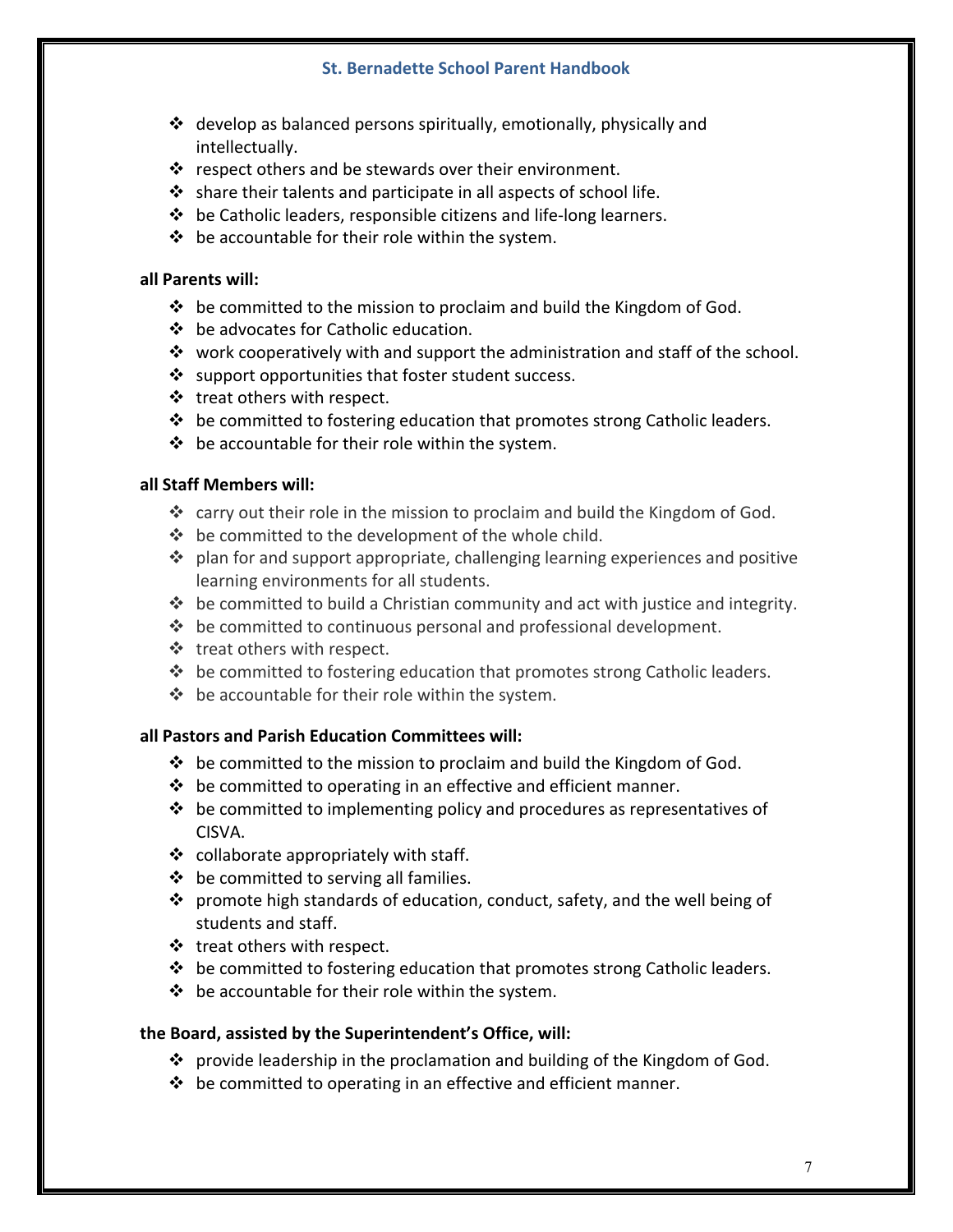- $\div$  be advocates for Catholic Schools with the Catholic community, the public and the government.
- $\mathbf{\hat{P}}$  promote high standards of education, conduct and safety for all students and staff.
- $\cdot \cdot$  be responsible for the effective and efficient operation of each school.
- $\cdot \cdot$  treat others with respect.
- $\div$  be committed to fostering education that promotes strong Catholic leaders.
- $\div$  develop and provide strategic direction for the system.
- $\cdot$  supervise appropriate evaluation to ensure accountability throughout the system.

# **2.0 SCHOOL PHILOSOPHY**

# **2.1 St. Bernadette School Mission Statement**

St. Bernadette Elementary School is dedicated to educating each child spiritually, intellectually, emotionally, socially, and physically in partnership with parents, parish and the wider community. We believe in creating lifelong learners by meeting the needs, and nurturing the individual abilities, of all the children we serve. As a Catholic school, we model and live our faith in order to build the Kingdom of God. Through our acts of discipleship, we honour the uniqueness of each child and their role in our school and the whole community.

# **2.2 St. Bernadette Vision Statement**

As professional educators of St. Bernadette Elementary School we will:

- Ensure every child is academically equipped to the best of their ability
- Develop Catholic leaders through evangelization and service using a Christ-centered approach
- Build community by creating a safe and welcoming environment
- Honour the whole child by teaching to their different intelligences, building on their strengths, and offering varied instructional opportunities in order to inspire a love of learning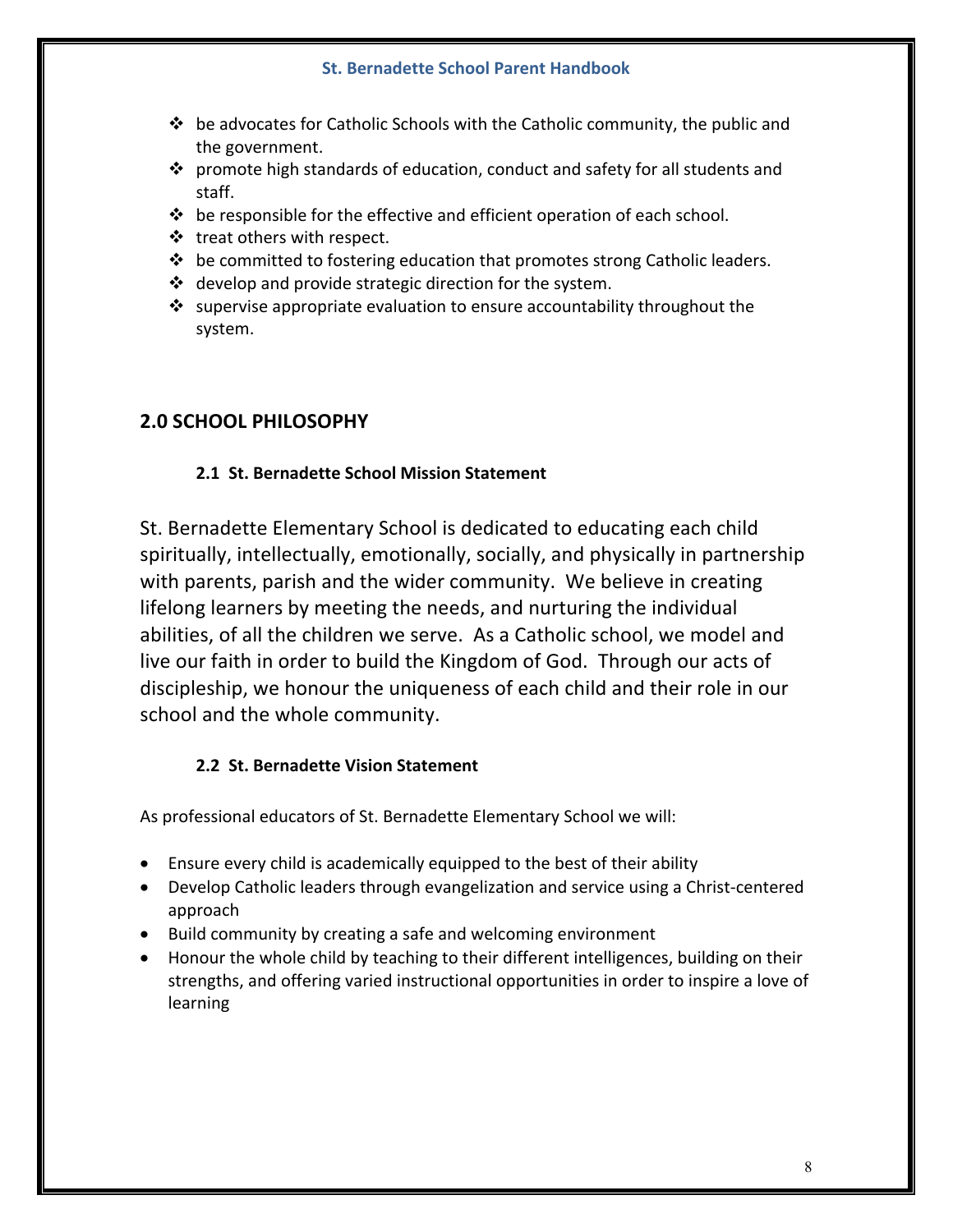## **2.3 Statement of Commitment**

St. Bernadette Elementary School recognizes that every person has the right to be in a school environment free from discrimination, harassment, abuse and violence; one in which the dignity and self-esteem of all individuals are upheld. St. Bernadette Elementary School prohibits and will not condone any form of violence, abuse, bullying or harassment towards any student or employee of the CISVA. St. Bernadette Elementary School follows the CISVA Policy on Harassment/Bullying Prevention of Employees that can be found on the CISVA website: www.cisva.bc.ca.

Please refer to the following documents for more information:

CISVA Parent Code of Conduct (Policy 412)

CISVA Student Code of Conduct (Policy 407)

CISVA Policy on Harassment/Bullying Prevention of Employees (Policy 321)

# **2.4 Core Values**

## **Respect, Reverence, Responsibility**

At St. Bernadette School Reverence, Respect and Responsibility are core values that are expected of all parties within the total community: children, parents, visitors, and staff.

# **2.5 School Structure**

St. Bernadette School is a Roman Catholic School under the direction of the Catholic Independent Schools of the Vancouver Archdiocese:

#### (CISVA Policy - http://www.cisva.bc.ca)

The St. Bernadette School Parent Handbook is in compliance with and is subordinate to the Policy & Procedures of the CISVA. Please consult the CISVA website for designated policies that govern our CISVA schools. St. Bernadette School serves the educational needs of the children of St. Bernadette Parish.

St. Bernadette School is, by its origin, committed to the teaching of the Catholic faith according to the Doctrine of the Roman Catholic Church as outlined in the Archbishop's Letter, "The Catholic School, Its Character and Mission".

The Pastor of St. Bernadette Parish is the Spiritual and Executive Director of St. Bernadette School. He is supported in this mission by an elected Education Committee as provided under "The Guidelines for Structure of our School Administration under the Catholic Independent Schools of the Vancouver Archdiocese".

These guidelines assign the responsibility of the day to day administration of the school to the Principal who is the organizer of the school community.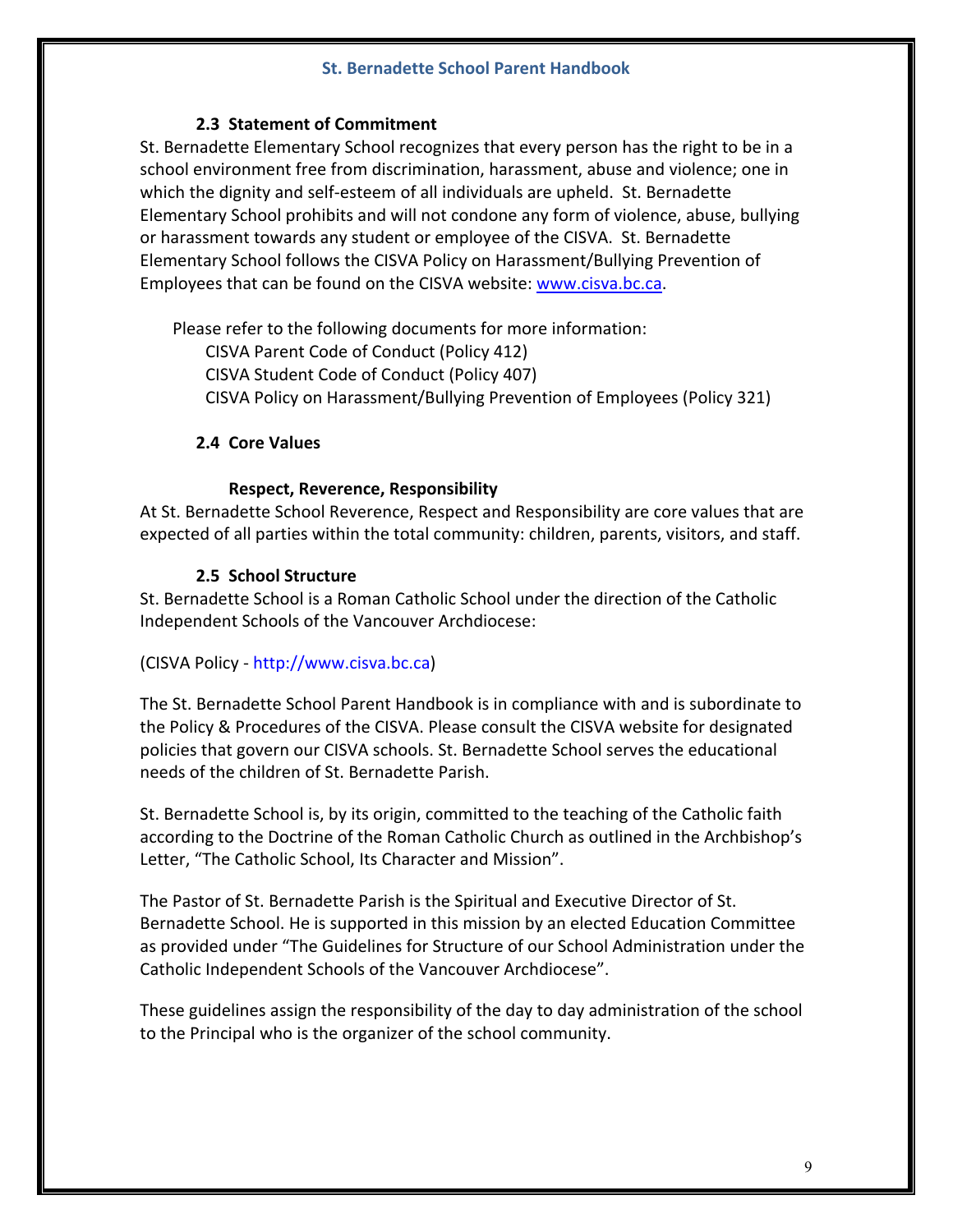# **3.0 ADMISSIONS**

As part of the admission process, the principal will meet with each new family. From the interview and the information available to them, the pastor, PEC member and principal will decide if the school can meet the needs of the student and if the family and student can meet the school's requirements.

#### **Priorities for Admittance (CISVA Policy)**

For purpose of this policy, "practicing Catholics" means individuals who are registered in a parish and attend Sunday Mass regularly; "active in parish" refers to individuals who support the parish by regularly using envelopes and participating in the work activities required of them by the pastor.

#### **Applications for enrollment will be given preference in the following order:**

- 1. Children presently enrolled at St. Bernadette School provided they and their families meet the school's expectations.
- 2. Siblings of children already attending St. Bernadette School whose parents are practicing Catholics and active in the parish;
- 3. Children whose parents are practicing Catholics and active in the parish;
- 4. Siblings of children already attending St. Bernadette School whose parents are practicing Catholics active in other parishes;
- 5. Children whose parents are practicing Catholics coming into the parish, who have been attending Catholic school elsewhere;
- 6. Children whose parents are practicing Catholics active in other parishes;
- 7. Children whose parents are either not practicing Catholics or are not active in their parish;
- 8. Non-Catholics. Once accepted into the school, non-Catholics need meet only the criteria expected of other students to be readmitted in subsequent years. Siblings of non-Catholics cannot be given priority over Catholics.

# **4.0 SCHOOL FEES**

As members of the community of St. Bernadette's, we have the privilege of participating in both a vibrant parish and an excellent school. It is through the commitment of the time, talent and treasure of parents, staff, priests, and parishioners that our Roman Catholic School can maintain its excellent standards.

It is in the spirit of community building that all parents are expected to be participating members of the parish. Participation not only includes weekly use of offertory envelopes, but also participation in the various ministries of the parish.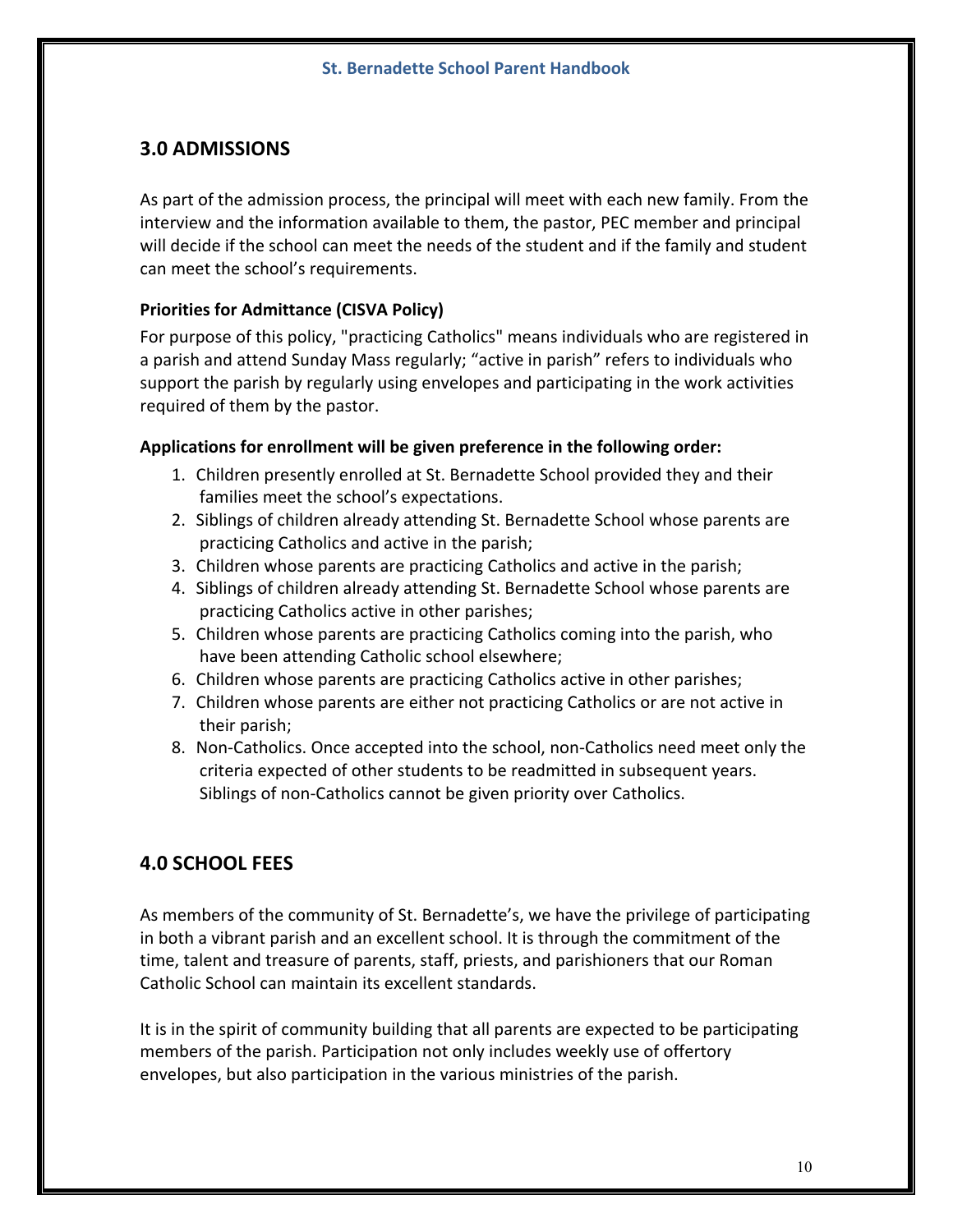School fees are paid on a parishioner, non-parishioner or non-Catholic basis. Families who are not using offertory envelopes on a regular basis and have not spoken to the pastor will be assessed non-parishioner or non-Catholic fees. All information concerning contributions is held in confidence by the pastor.

Tax Receipts will be issued for a portion of the tuition fee paid.

## **Definitions:**

# **Category 1:** ST. BERNADETTE PARISHIONERS

For the purpose of admission to the school, your family is considered to be a member of this parish if you are:

- Registered parishioners in St. Bernadette Parish
- Regularly attend the Parish liturgical celebrations (Mass/Sacraments)
- Use regularly, the Parish Sunday Envelope program in supporting the Parish prior to September  $1<sup>st</sup>$  of the previous year (amount of contribution unimportant)
- Participate in the work activities required of you by this parish

#### **Category 2:** NON-PARTICIPATING PARISHIONERS OR MEMBER OF OTHER PARISHES

- A non-member of St. Bernadette Parish
- A member of another Parish and authorized by your own pastor to attend this school

#### **Category 3:** NON-CATHOLICS

• Not a member of any Catholic Parish

**NOTE:** Families who do not meet the government regulation, that requires a student to be in attendance in one school for a minimum of 600 hours, between September and May  $15<sup>th</sup>$ , in order to qualify for full government grant, (except in the case of illness, documented by written notes), **will be expected to reimburse the school for the amount lost.**

It is hoped that all parishioners will gladly share their time, talents and resources as we continue to build our Catholic community.

\*\* Parish schools within the Archdiocese service the parish to which the school is affiliated. Each year, the parish subsidizes the school financially to balance the school's budget.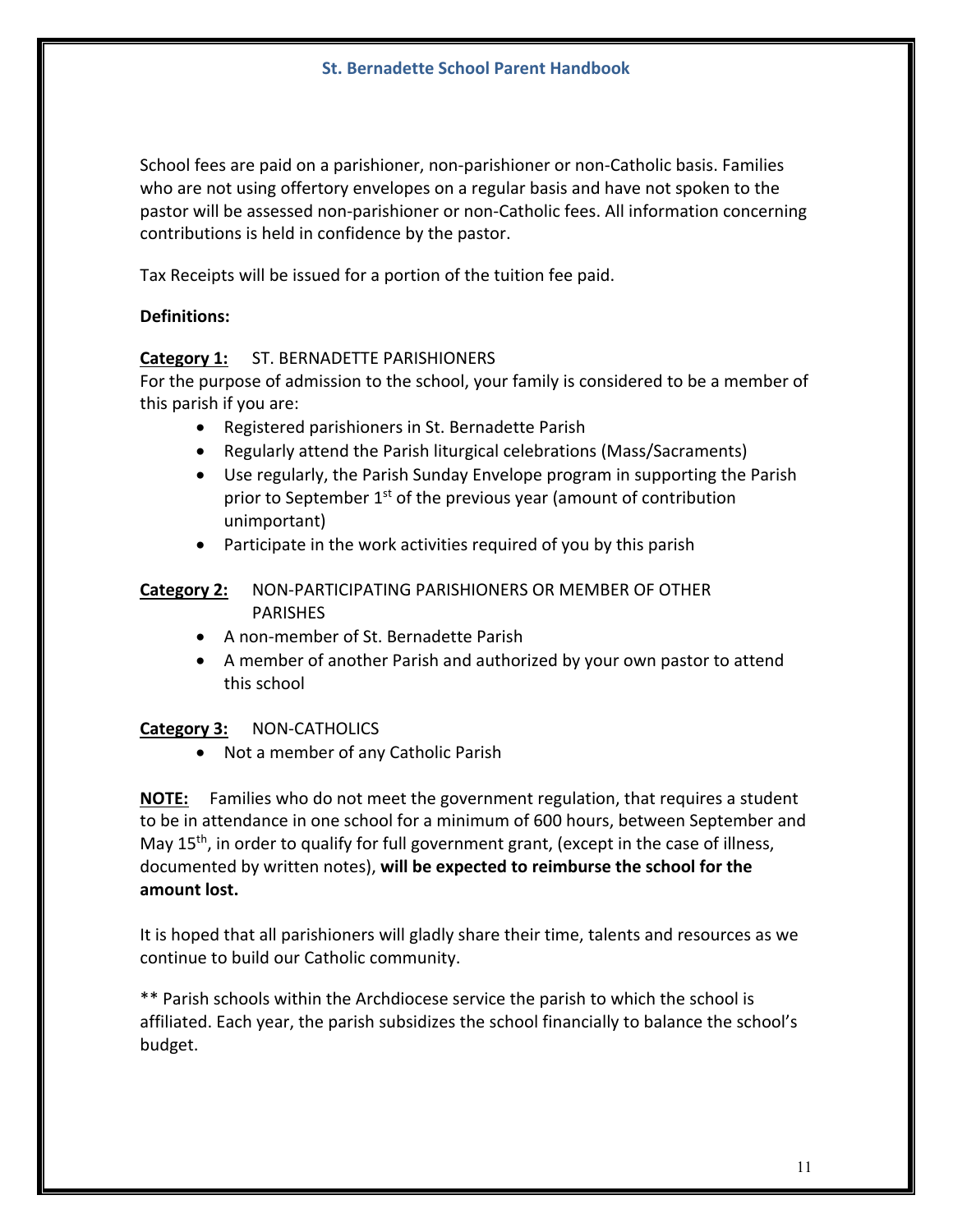#### **REQUIRED FEES**

1. APPLICATION/RE-REGISTRATION FEE: St. Bernadette School has an Application/Re-Registration Fee to cover administration costs involved in the processing of registrations. Registration Fees are payable at the time of registration and are non-refundable. **The current Application Fee is \$150.00 per family.**

## 2. PAYMENT TERMS

A NON-REFUNDABLE FEE OF 1ST MONTH'S TUITION dated July 1<sup>st</sup> and the Pre-Authorized Debit (PAD) Form covering October 1st to June 1st tuition fees must accompany your registration form. The first cheque will be credited toward your September's tuition.

3. NON-PARTICIPATION FEE: A Non-Participation Fee of \$500.00 is required at the time of registration. If parents complete a minimum of 40 hours of participation the cheques will be destroyed or returned uncashed by the end of June – see participation form for more information.

#### **Insufficient Funds**:

If an NSF cheque is returned to the school by the bank, an additional charge of **\$45.00** will be levied to the family.

Other fees that will be paid over the course of the year (subject to change at anytime):

- Uniforms
- School Supplies
- Parent Participation Fee
- Activity Fees
- Workbooks & Equipment
- Recorders & Earthquake Kits
- Field Trips

#### **4.1 Early Withdrawals**

Written notification is required one month prior to date of termination of student attendance. If written notification is not received one month prior to date of termination of student attendance, tuition for that month will not be refunded. Please note that registration fees are non-refundable.

#### **4.2 Financial Assistance**

If your family is experiencing financial hardship, you should contact the pastor to discuss financial assistance in helping you meet your tuition payments. The pastor, on an individual case basis, will determine the assistance to a needy family.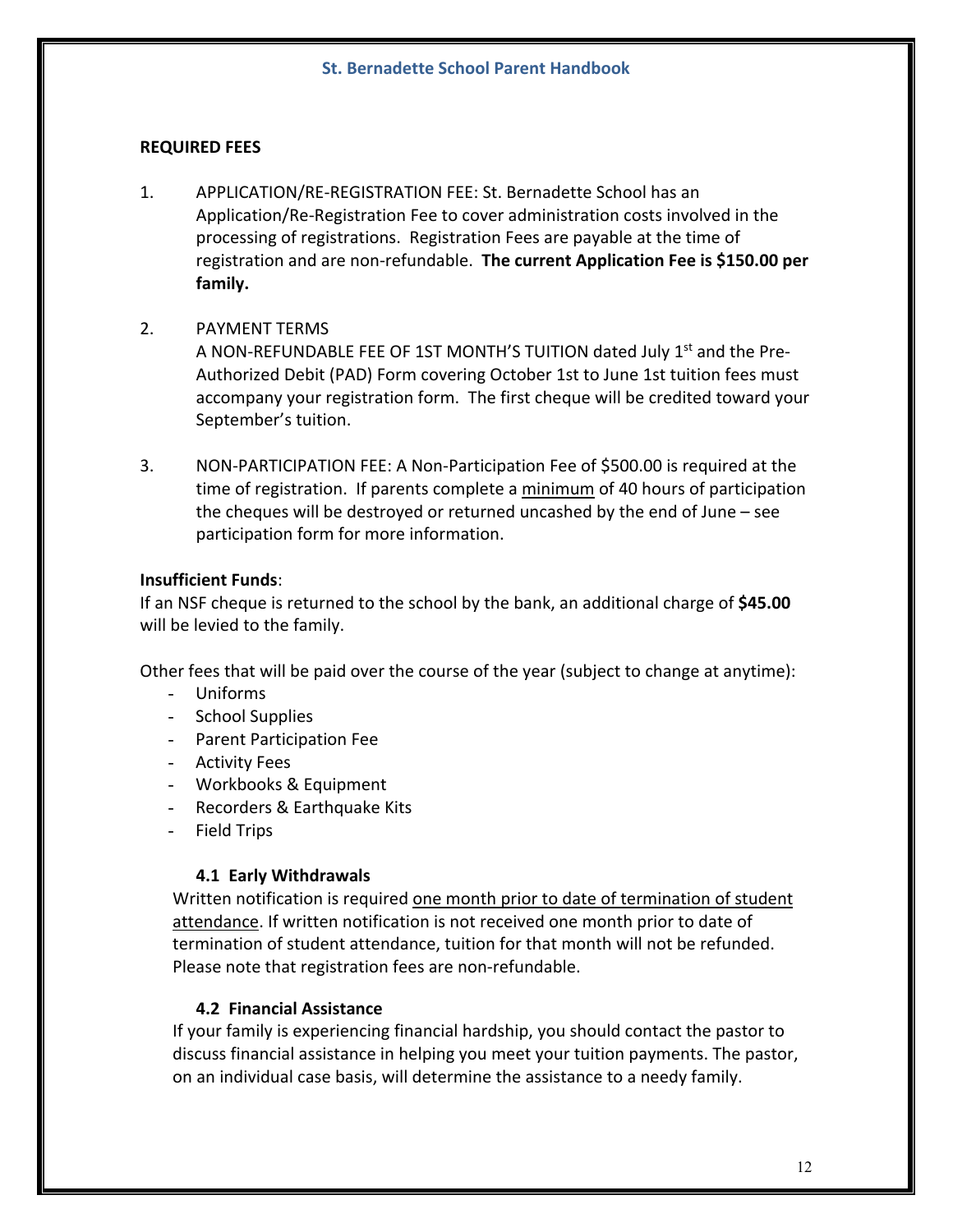#### **4.3 Re-registration**

Re-registration of current students (and their siblings even if new to the school) occurs within the following guidelines:

- Registration forms are sent out in January/February.
- All required forms must be returned to the school office within two weeks of the forms being sent.
- All delinquent fees must be paid with the return of registration forms.
- The non-refundable registration fee for the new school year must be paid at the time of submission of the Re-registration forms.
- Post-dated tuition cheques for the forthcoming school year must be received at the time of the presentation of the completed registration forms.

If siblings of enrolled students do not submit their applications at the time, they lose their priority status.

\* Siblings of Non-Catholics cannot be given priority over Catholics.

#### **4.4 Outstanding Fees or Materials**

Any and all outstanding fees owed to St. Bernadette School must be paid in full. We also reserve the right to withhold acceptance of registration for the coming school year until these matters are settled, i.e. outstanding fees, equipment, Parent Participation fees and loss or replacement of damaged goods.

#### **4.5 Registration**

Following the re-registration of current students in February each year, applications from new students in grades Kindergarten through 7 will be received. When an Application for Admission is received an interview with the Principal and Pastor will be arranged. At the conclusion of the interview process, the Principal and Pastor will make decisions regarding acceptance and non-acceptance.

Successful applicants will have one week from the date of notification of acceptance to complete the registration.

Completion of registration requires that:

- 1. All registration forms be returned.
- 2. Registration fees are paid.

3. The school secretary receives post-dated tuition cheques for the upcoming school year.

Completion of all documentation for new registrants will be acknowledged by mail or phone. Unsuccessful applicants will be notified by mail as soon as possible.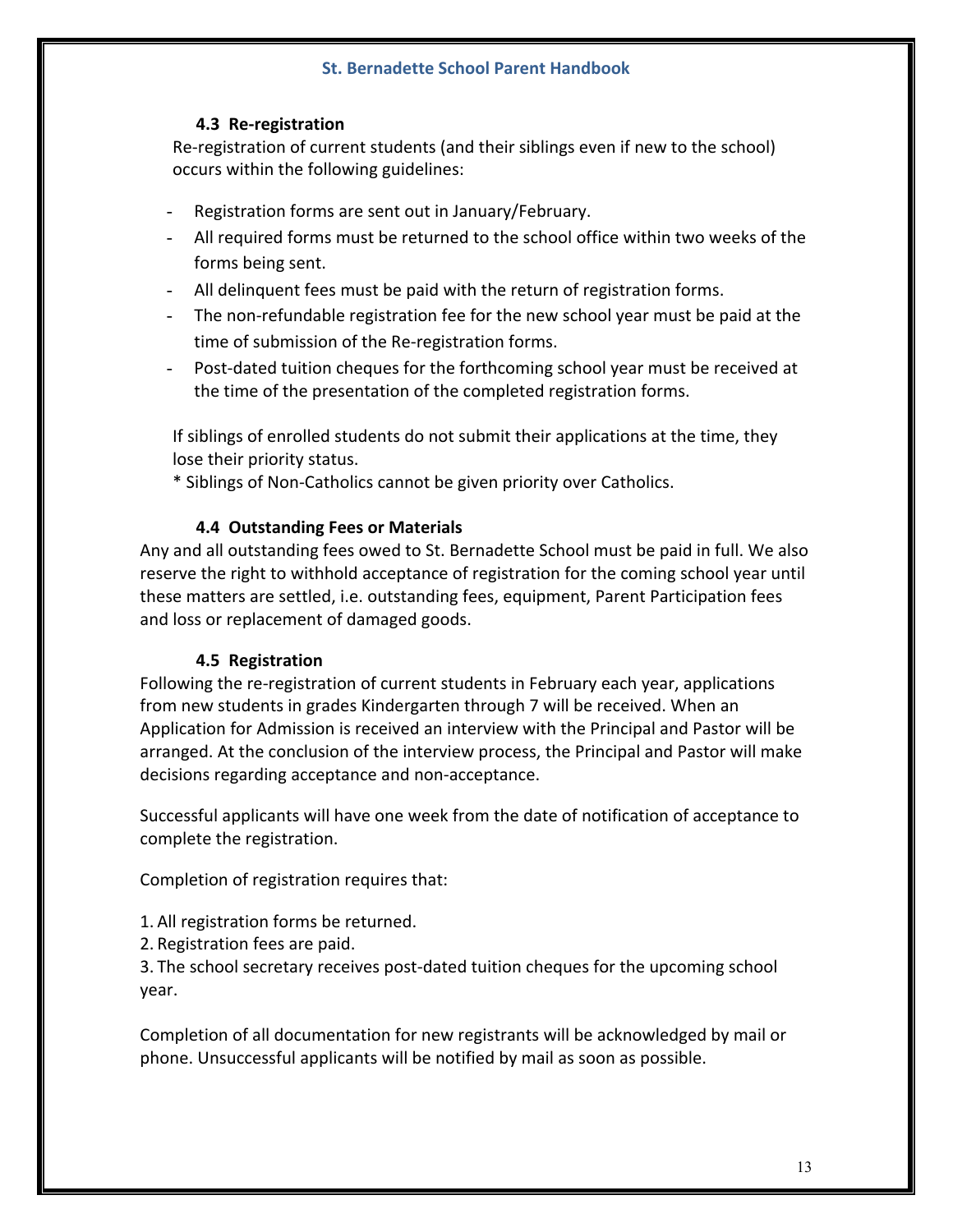# **5.0 SCHOOL PROCEDURES**

#### **5.1 Absence and Lateness**

Parents are asked to inform the school before 9:00 a.m., by phone call, or by a note to the teacher, if their child(ren) will be absent that day. Parents are also to submit a note to the school each time a child is absent. This note should be dated, signed and the reason for the absence given, and should be brought to the school the first day that the child returns to school. This is essential, as students must be in attendance for 135 days before May  $15<sup>th</sup>$  each year in order to receive the full government grant. Days missed due to illness count towards the 135 days, providing a note for each absence has been submitted to the school. A student, who, because of holidays or other reasons, is in attendance for less than 135 days, qualifies for partial funding only. In such cases, parents will be required to make up the difference in the funding received.

# **5.1.1 What to do if your child is absent or late? Notes from Parents**

We require a signed note from a parent when:

- Your child, for a good reason, cannot be in complete uniform
- Your child has been absent for any reason (please use the Absentee Form provided on the school website)
- Your child must leave the school for an appointment, etc.
- § Your child cannot participate in a specific activity
- Your child cannot go outside during recess or lunch break

Once school has started, children who are late or who have to leave the school early, MUST sign in or out at the office. THERE ARE **NO EXCEPTIONS**.

#### **5.1.2 Absentee Phoning Program**

In an attempt to add to the safety of children at St. Bernadette School, the school secretary or parent volunteer will phone the home or the parent's workplace of any child who is absent from school without notification being given. This call is to verify the parent's knowledge of the child's absence.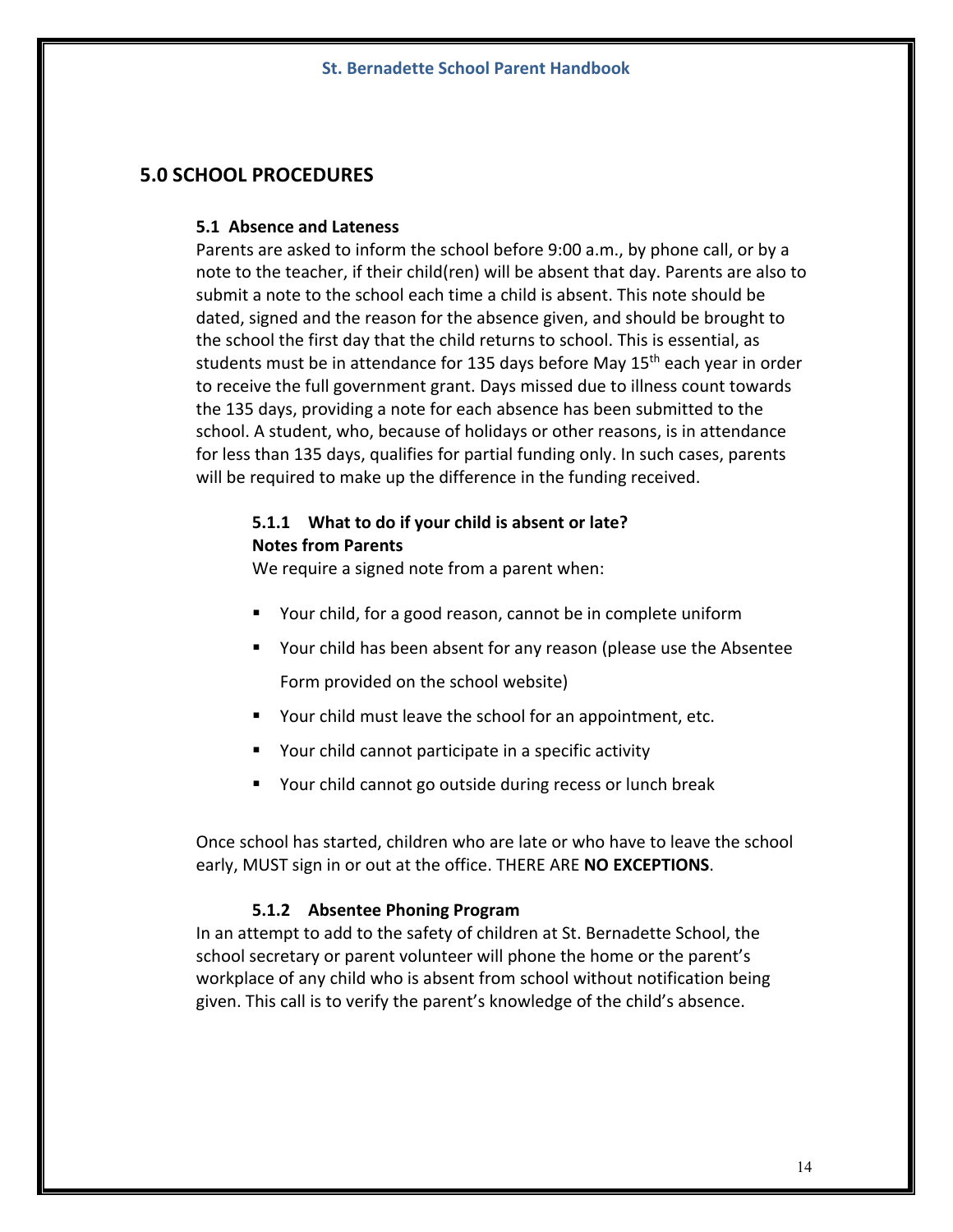#### **5.2 Visitors**

Parents and any person acting on behalf of the parents, who come to take a child to an appointment and/or to take a sick child home, will report to the office first. Any parents or other person wishing to speak to a teacher/student during the day must report to the office first. Teachers may not take time away from their class to talk to a parent, so appointments must be made for conferences. Similarly, if a teacher is on supervision before or after school, it is not a good time to talk to them, as their first priority is supervising the children and they may not be giving you their full attention. This often leads to miscommunication and decisions made without due thought. Lunches or other items to be delivered to a child may be left in the basket outside the child's classroom. The class is not to be disturbed during class time. Parents are respectfully asked to respect the teacher's workspace. No parent or child is to be in the classroom without the teacher or the Principal's permission.

#### **5.3 Holidays during School Time**

The practice of taking family vacations during school time is discouraged. Loss of school time may jeopardize the child's year and usually results in missing new concepts taught during his/her absence. Students who miss classes for vacation related reasons may not get extra help or tutoring during or after classes. Teachers are not required to assign work to be completed during vacation, and parents are responsible to correct all work which teachers do assign, on parent request. At the elementary school level a great deal of the learning is oral and cannot be copied or assigned ahead of time. Permission to take a child out of school should be sought from the Principal before arrangements are made. In order to receive the government grant a child must be in attendance for a specified number of days during the year. If a child were to miss too many days due to holidays this could jeopardize reception of the grant in which case the parents would be held responsible to pay the balance.

#### **5.4 Snow Days**

In the event of school closure due to severe weather, please listen to NEWS 1130 AM, CKNW (980 AM), or visit our school website (www.stbernadetteschool.ca) for details. Our Parent Rep Program will be initiated and calls/texts/emails will be sent to parents. If the school will be closed, an announcement will be made between 6:30am and 7:00am and repeated often. **Please do not call the school**.

#### **5.5 Unexpected School Closures**

When the school needs to be closed during school hours, due to any unforeseen circumstances (e.g., lack of power/heat/flooding, etc.), parents will be contacted to pick up their child. Communication will be done through parent representatives.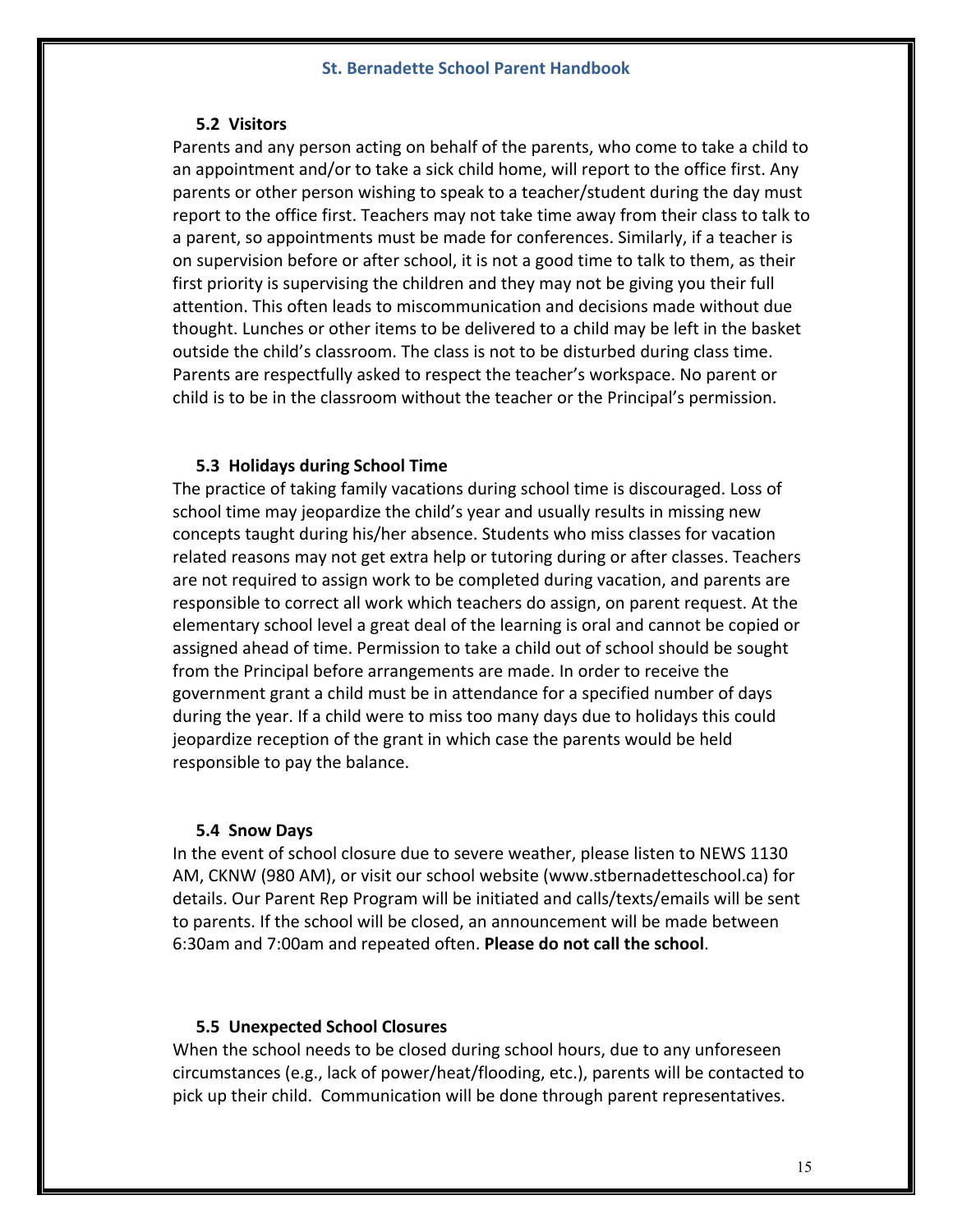# **6.0 SCHEDULES**

#### **6.1 Regular School Schedule**

| $8:55$ am          | Bell rings and children enter the school |
|--------------------|------------------------------------------|
| $10:45 - 11:00$ am | Recess                                   |
| 12:15-12:45 pm     | Recess                                   |
| 12:45-1:00 pm      | Lunch                                    |
| $3:00 \text{ pm}$  | General dismissal                        |

#### **6.2 Special Schedules**

Every **Wednesday** there is an early dismissal at **2:15 pm** On **Mass days** the bell to start the day is at **8:45am**

# **7.0 STUDENT SUPERVISION**

## **7.1 Before School**

Supervision begins at 8:45 a.m. Students will not be permitted in the school before that time unless prior permission was given by school staff. Arrangements for before school care are the responsibility of parents.

On rainy days students are permitted to enter the school at 8:45am for indoor supervision in the classrooms.

#### **7.2 Recess**

During outdoor recess students must go outside. Parents are to ensure that their child(ren) are dressed appropriately for the weather. Recess will be held indoors when there is extreme weather or for other special circumstances.

#### **7.3 Lunch Routines**

Children are expected to bring a nutritious snacks and lunches. Parents delivering lunches must report to the office prior to the lunch bell and place the lunch in the box outside of the classroom (please make sure the lunch has the child's name on it).

If a child is to go home for lunch, parents must send a note to the teacher. Parents are to report to the office to meet their child and sign out the child.

If a child forgets their lunch, please read the next section 8.0 Health and Welfare.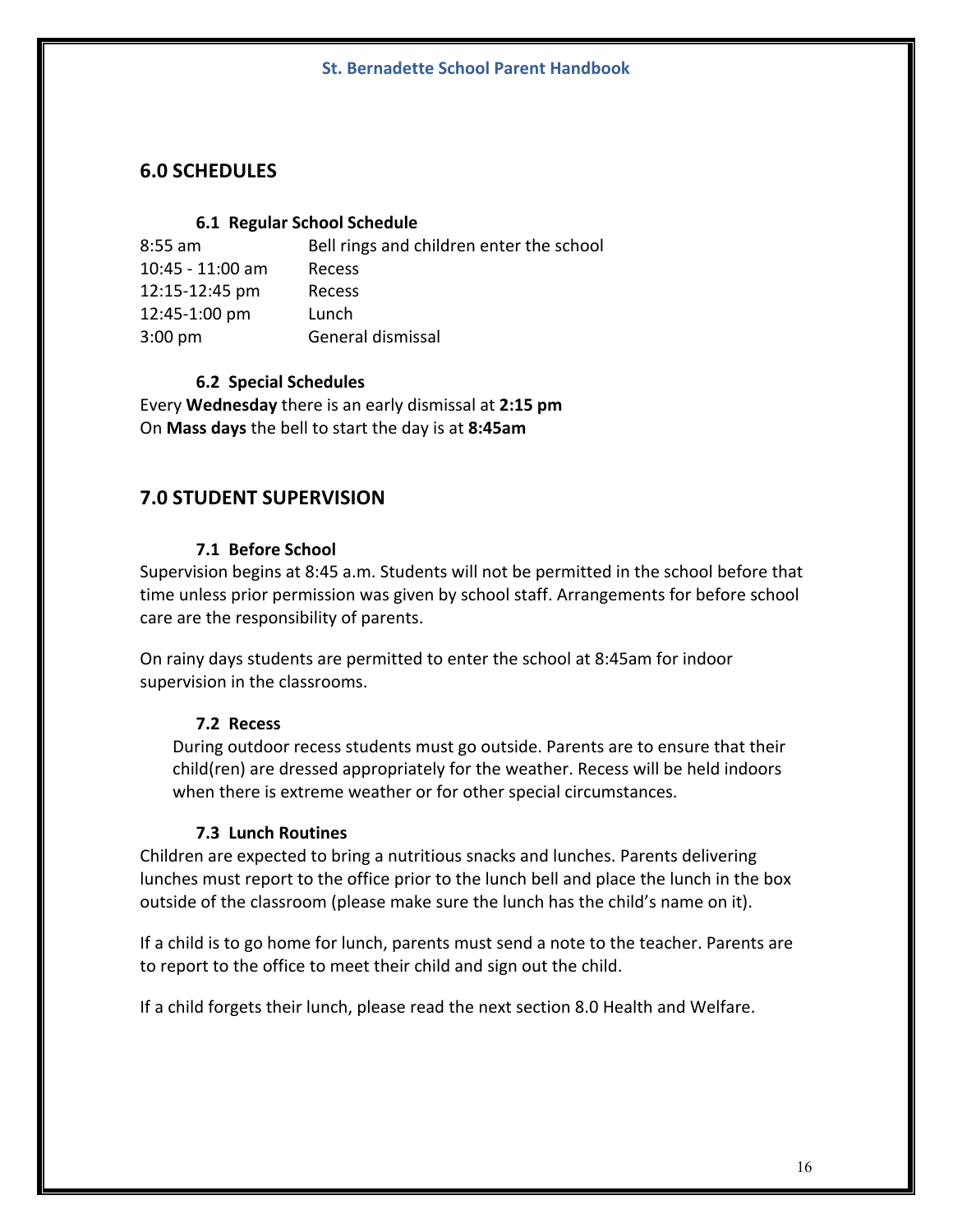#### **7.4 Playground**

#### **7.4.1 Playground Supervision for Parents**

Parents who elect to be part of the supervision team are responsible for the supervision of the entire student body. It is critically important that all supervisors are committed to their assigned task. Vigilance and punctuality are of the utmost importance; the students must never be left unattended. Please see the supervision duties in the school office.

#### **7.4.2 Playground Supervision Schedule**

8:30 – 9:00am – before school 10:45 – 11:00am – morning recess 12:15 – 12:45pm – lunch recess 3:00 – 3:20pm – after school (except Wednesdays) 2:15 – 2:30pm on Wednesdays

#### **7.4.3 Areas of supervision**

The play area has been divided into 3 natural areas. Each supervisor is responsible for their section. If there is an issue occurring on the playground that requires a teacher's presence, please contact the teacher in the middle section.

The following sections are:

**A) Lower Section – Parent Supervisor:** Blacktop Area where basketball courts are located. Please monitor doors leading into school. You are not required to go into the school to monitor the washroom.

**B) Middle Section – Teacher Supervisor:** Big Toy Area

**C) Upper Section – Parent Supervisor:** Upper Field and Track

If you are unable to make one of your assigned duties please arrange to have someone take your place. Circulate through your assigned area. Ensure that the children are playing fairly and respectfully. If not, stop them, speak calmly and respectfully to them about the behaviour you observed and tell them how you want them to behave.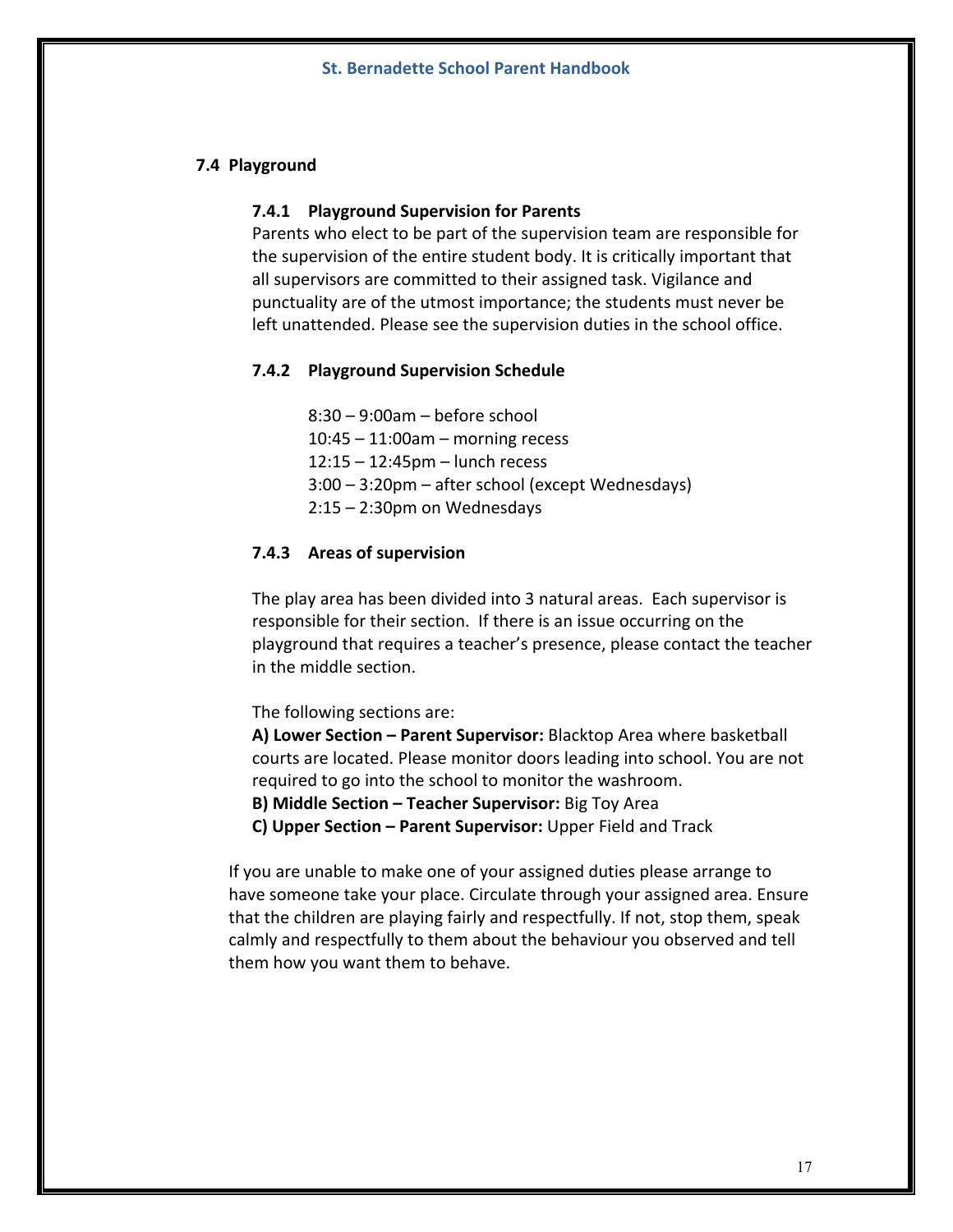## **7.5 Playground Monitor Expectations**

(please see the supervision duties for parents in the school office for a complete list of duties and expectations)

- Be on time.
- Be visible (please wear a vest).
- Interact positively with the children and get to know their names.
- Circulate through your assigned area.
- Anticipate possible accidents or mishaps and intervene.
- Resolve minor playground differences.
- Refer serious problems to the teacher on duty.
- If a child is hurt, stay with the child; do not move them. If you think that something is broken send another child for help. Never carry a child into the school.
- If you notice strangers on the property ask them if you can get them help, who they are and inform the office.
- **Morning Drop-Off** One playground monitor should supervise the traffic in the morning while students are being dropped off.
- **After School Pick-Up** After school ensure that the children are waiting for their parents to pick them up in the assigned "Pick-up Area". Children are not walk to their cars by themselves or wait for their ride in front of the Parish Centre.
- At the end of the "after-school shift" please send students without a ride to the office and collect the cones and place them by the storage shed outside of the grade seven classroom. Any students not picked up by the end of supervision will be sent to Stingers Club.
- For student playground expectations, please see **Section 19** of this handbook.

#### **7.6 Student Sign-in/Sign-Out Procedures**

If a student arrives late or departs early from the school between 8:55am and 3:00pm the following procedure is to be followed:

#### Sign In:

Students must stop at the office to receive a "Late" slip to be given to the teacher upon arrival at class.

#### Sign Out:

Parents must arrive at the office to sign out his/her child. The office will contact the classroom teacher to dismiss the student.

The student will proceed to the office to meet the parent.

Students will not be dismissed unless the parent signs his/her child out at the office. Students will not be dismissed to any other person other than the parent, unless the parent gives permission. In this instance, the office must receive prior written/verbal consent.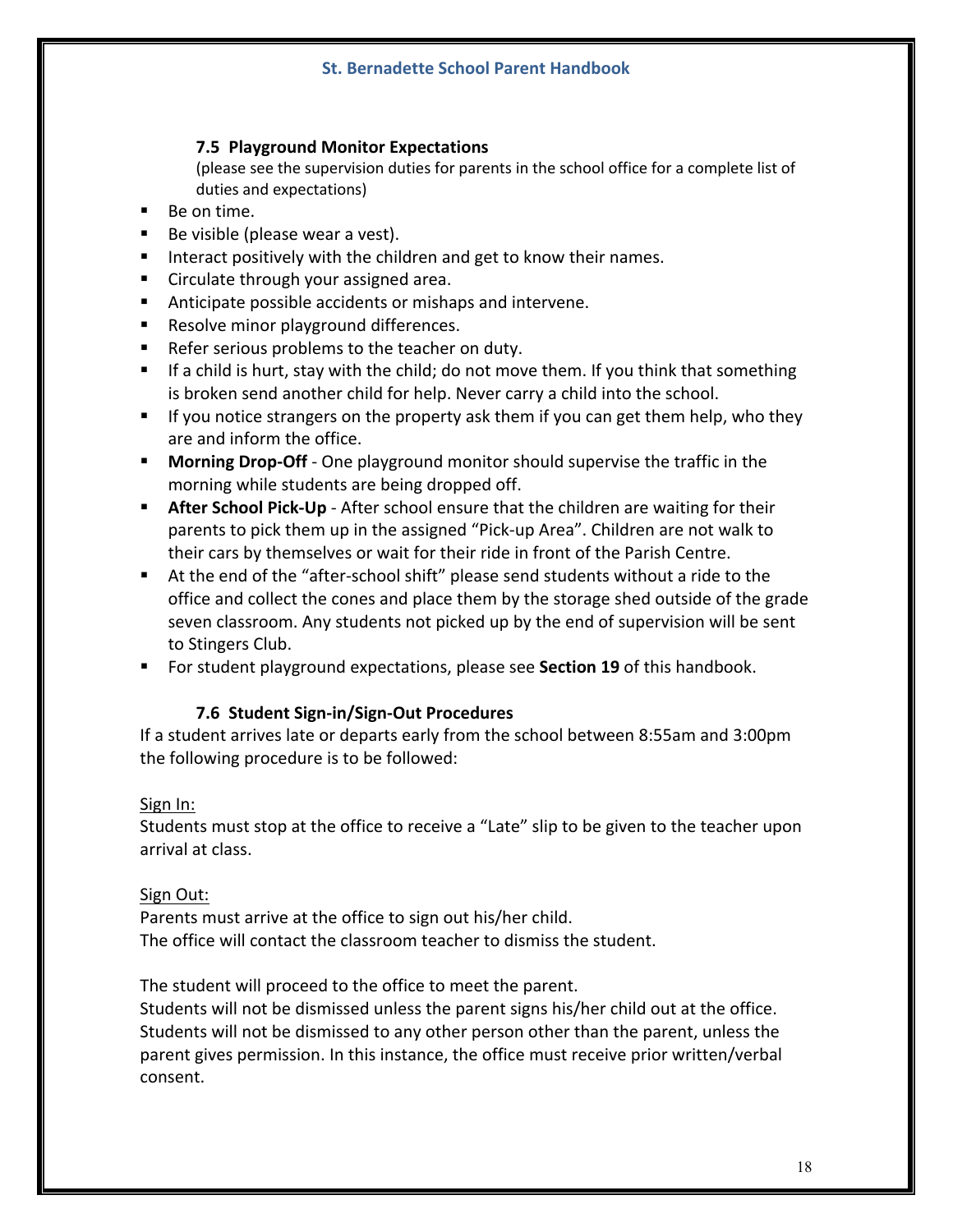#### **7.7 After School**

Parents are asked to wait for their children outside the front entrance of the school. Parents must meet their children in front of the school. Students are to follow the directions of the parent/teacher supervisors.

Student and traffic supervision will take place until 3:15pm (2:30pm on Wednesdays). After 3:15pm students who have not been picked up are to call home. **Any student who is in the lobby after 3:20pm (2:35pm Wednesdays) will be brought to the Stinger Club and the parent will be expected to pay the drop-in fee.** Please see the next section for more information.

\*\* The school office must be advised of students that are permitted to walk home on their own.

# **8.0 STINGERS ACTIVITY CLUB**

#### **8.1 Registration**

Families can register for the Stingers Activity Club through the school office (forms are also available on the school website). Registration is based on first come, first serve basis. There are several options for families to register their son and/or daughter for the club. Families can also use the drop-in option if they need to use the club from time to time.

#### **8.2 After School Supervision**

St. Bernadette Elementary are always trying to find ways to improve student safety. We provide supervision until 3:15pm (2:30pm Wednesdays). Children who are left unattended after these times will be enrolled into the drop-in section of the Stingers Club for their own health and safety. **In the first instance of this happening, no fee will be required. Every instance after would require a drop-in fee amount.**

# **8.3 Late Pick-up Policy**

The club's official closing time is 6:00pm. **Picking up your child after 6:00pm will result in a late charge of \$5.00 per 5 minute increments** that you are late (eg. if you are 7mins late you will be charged \$10.00). These fees get paid directly to the caregiver that must stay late, as their day ends at 6:00pm. If you know that you are going to be late, please notify the school office and try to arrange for someone else to pick up your child(ren). The school reserves the right to refuse further participation in the club in the event of repeated late pick-ups or failure of late fee payment.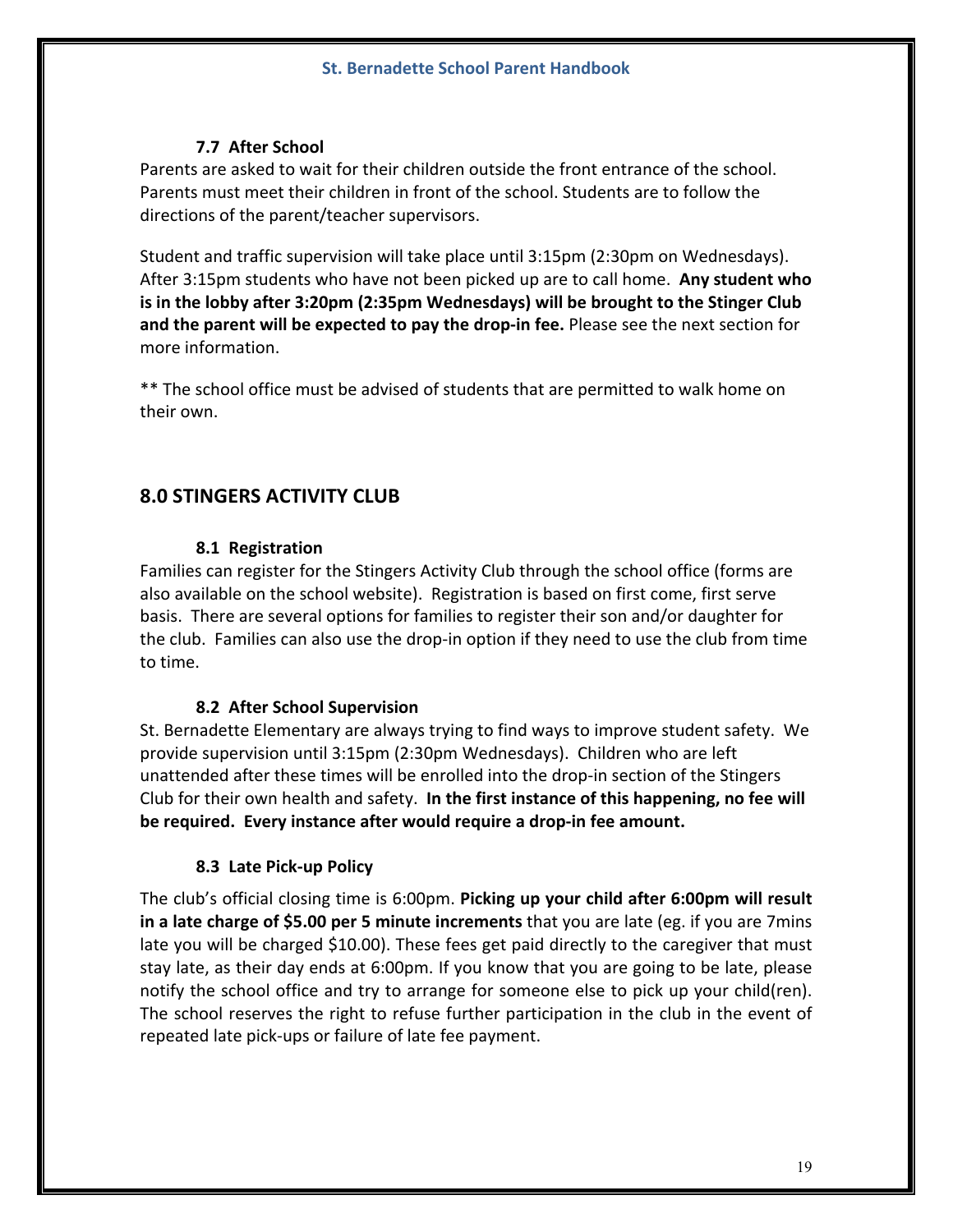## **8.4 Payment Policy**

Payment will be made by a series of post-dated cheques dated the  $1<sup>st</sup>$  of each month, September to June. Adjustments will be made for the months of December and March to accommodate for Christmas break and Spring Break. Refunds will not be made for illness, holidays, snow days, etc. as payment holds the participant's spot. Parents are required to submit 1 month's written notice to cancel participation in the program. Please make cheques payable to St. Bernadette's School. **Please note that since this is an activity club and not a licensed care facility we cannot issue tax receipts.**

## **8.5 Snacks**

If your child tends to be hungry after school please send him/her with extra snacks. We encourage parents to send healthy snacks. Please do not send candy or sweets. **No nuts or nut products are permitted without exception.**

## **8.6 Child Pick-up Policy**

Your child(ren) will not be release to anyone not listed on the pick-up section of this application. Caregivers will not under any circumstances release your child(ren) to anyone without your consent. If someone other than the pick-up person listed arrives to pick up your child, we will contact you for proper permission. If we are unable to contact you, we will not release your child. It is important that you list ALL persons that are authorized to pick up your child(ren).

# **8.7 Stingers Activity Club Discipline Policy**

It is our understanding and that of the parents who enroll their children in our activity club, that this is a service to our families and an opportunity for our students to maintain continuity in their out-of-home care. Therefore, disrespectful, dangerous, disruptive or uncooperative behaviour on the part of the students (as well as parents and/or staff) will not be tolerated. It is required that parents support the activity club discipline policy which mirrors that of St. Bernadette School. Adherence to these policies will always remain a condition of acceptance into the club.

In most cases, isolated and irregularly occurring incidents can be resolved simply and quickly by the student with the intervention of the caregiver. If the problem reoccurs or seems to be of an on-going nature, at the caregiver's discretion, the following steps, supported by documentation, will apply.

1) The caregiver will have a discussion with the child(ren) involved at the time. Appropriate consequences, determined by the caregiver will be assigned, based on that discussion and with the child(ren) offering suggestions on how to improve and the consequences. Consequences may include, but are not limited to, supervised time-outs and loss of use of equipment and/or materials.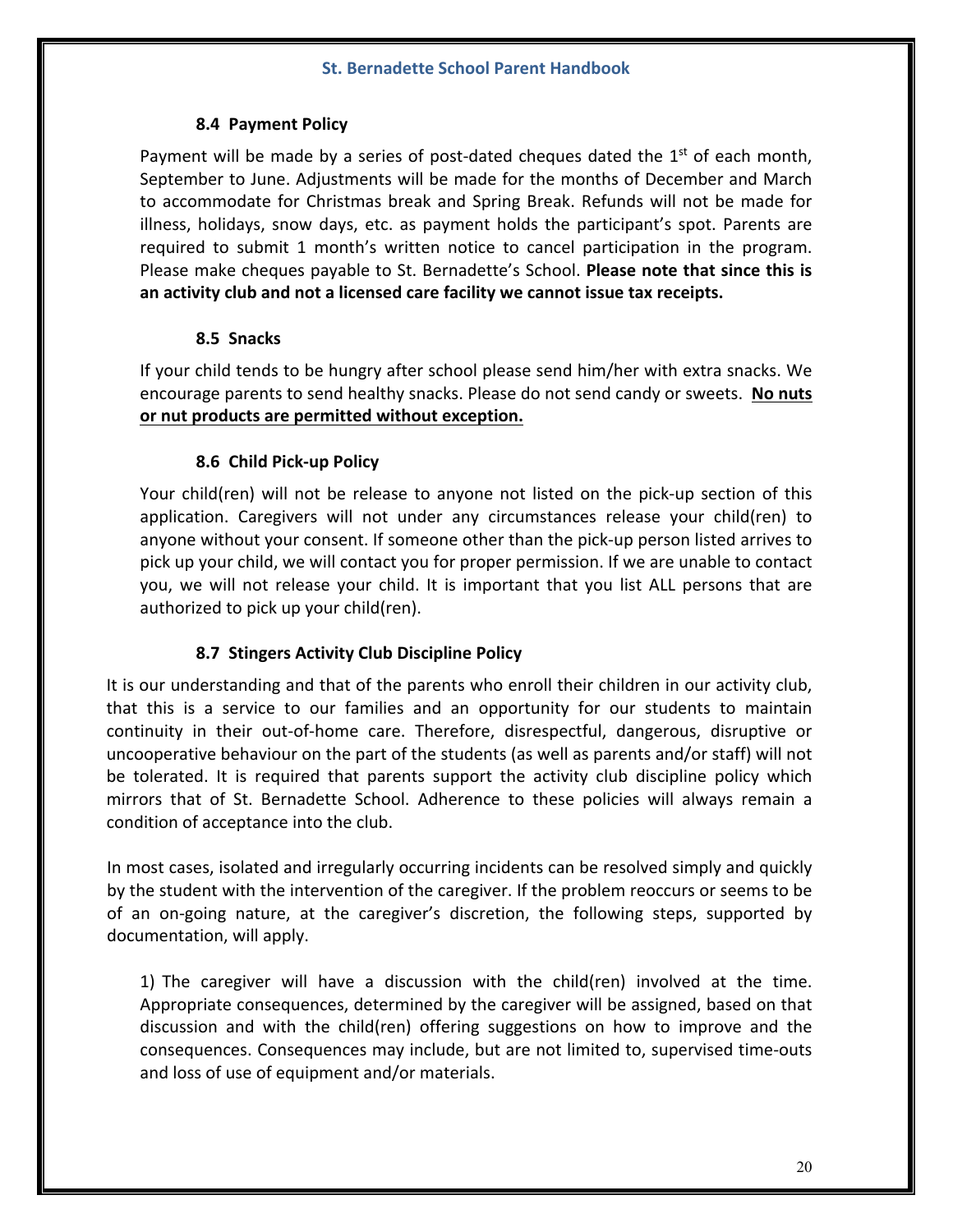2) Parents will be informed at the end of the day of any problems arising during the child's stay at the activity club.

3) Should the problems persist, the caregiver will arrange a meeting with the parents, principal, and student to discuss the problem and resolve the issue.

4) At this meeting, a formal contract of expected behaviour and the consequences will be written out and signed by all parties involved. It will be made clear that continued unacceptable behaviour could result in the family being asked to leave the program.

# **9.0 HEALTH AND WELFARE**

# **9.1 Illness or Injury While at School**

The school maintains a small "Health Room" next to the administrative offices. This in no way implies that the school maintains any expertise in care of the injured or sick. This room is provided predominantly as a quiet room where a student may rest until the notified parent arrives at the school to transport the child home.

In an emergency situation, school staff will act in the child's best interests and the parents will be notified as soon as possible. It is very important to have telephone numbers of two contact people, other than parents, in case of emergency.

All head injuries will be reported to the parents/or designated contact immediately. All accidents resulting in significant injury must be properly documented on an Accident Report Form.

# **9.2 Notification of Significant Illness**

A child who feels ill in the morning should remain at home. If a child becomes ill while at school, he/she will be asked to lie down for a while in the "sick room" or the parent will be called and asked to come for the child.

# **9.3 Accidents/Medical Alerts**

Accidents and medical alert situations are attended to and treated by staff trained in First Aid. Every classroom is equipped with a first aid kit. In the event of life threatening situations 911 is activated.

In an emergency situation, school staff will act in the child's best interests and the parents will be notified as soon as possible. It is very important to have telephone numbers of two contact people, other than parents, in case of emergency.

In the unlikely event of an emergency, serious accident or illness, the child may be taken to Surrey Memorial Hospital. Otherwise the parent will be notified to pick the child up and at his/her discretion to take the child to the emergency department or to the family doctor. The school is to be informed in writing about any changes to the child's medical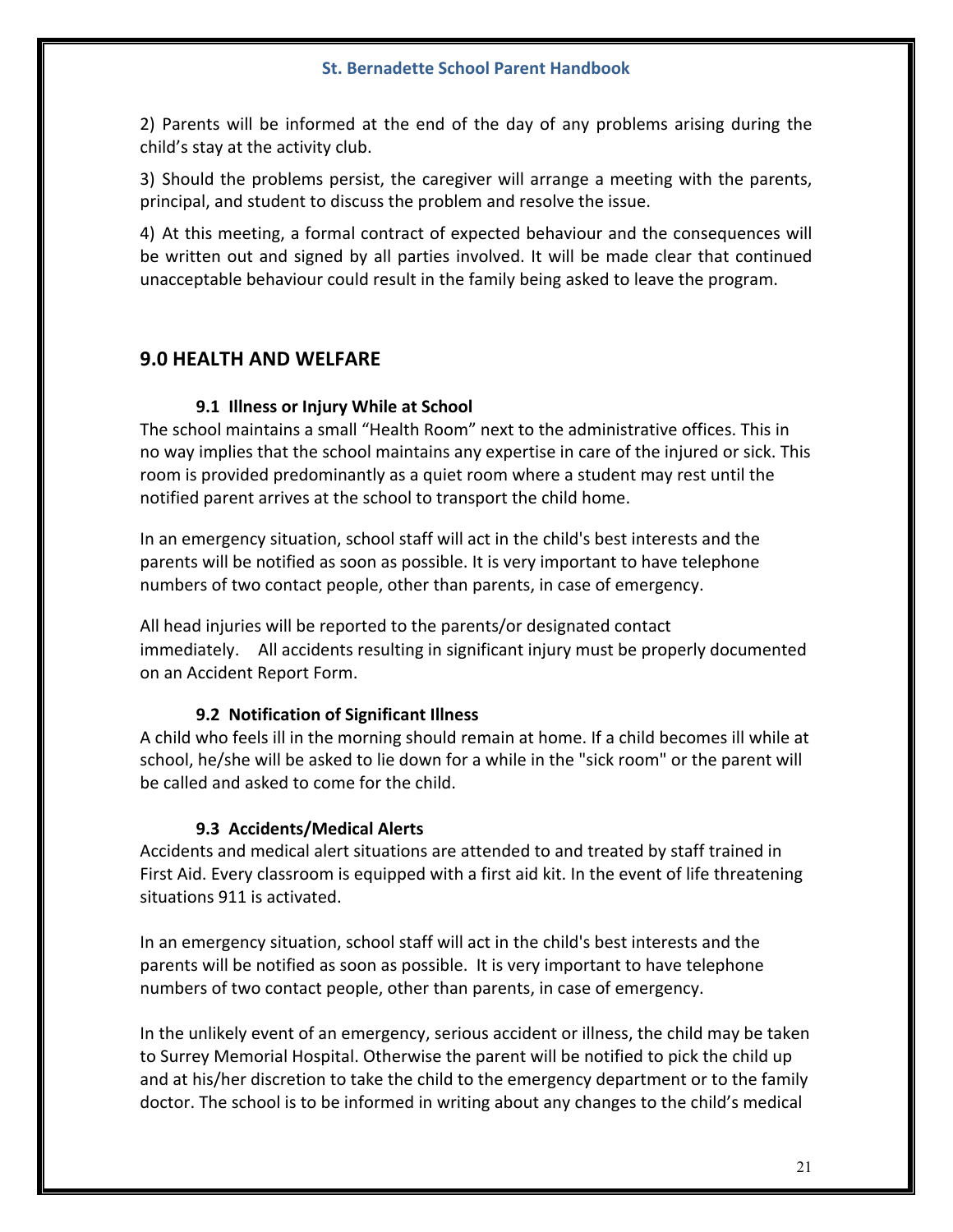condition so that our files can be kept current. All head injuries will be reported to the parents/or designated contact immediately. All accidents resulting in significant injury must be properly documented on an **Accident Report Form.**

## **9.4 Anaphylaxis**

In our school, we have several children who are at risk for potentially life-threatening allergies. Most are allergic to food and some children are at risk for insect sting allergy. Anaphylaxis is a severe allergic reaction that can be caused by foods, insect stings, medications, latex or other substances. While anaphylaxis can lead to death if untreated, anaphylactic reactions and fatalities can be avoided. Education and awareness are key components to keeping students with potentially life-threatening allergies safe.

Our school has an anaphylaxis plan that is designed to ensure that children at risk are identified, strategies are in place to minimize the potential for accidental exposure, and staff and key volunteers are trained to respond in an emergency situation.

## **9.5 Communicable Diseases**

When children work and play together in groups, this environment provides an opportunity for the spread of a number of childhood diseases that can be passed on from one child to the next. It is important that these diseases be prevented or, if they do occur, that they recognized quickly and steps taken to stop them from spreading (www.fraserhealth.ca/your\_health/school\_health).

School staff will consult accordingly with the local Public Health Unit in regards to appropriate measures to prevent disease and control disease outbreaks. In the event that a student at St. Bernadette School is identified with a potentially serious communicable disease, specific direction will be sought from Public Health, and the resultant information will be shared with parents in a timely manner.

#### **9.6 Medication**

If a child needs to receive medication at school it should be put in a plastic bag (with the child's spoon if required) and left with the secretary at the office where she supervises the child's self-administration at the appropriate time with the parent's written consent.

EpiPens: Students with EpiPens are expected to wear them on their person at all times throughout the school. Provisions will be made for gym activities and other activities that will be impeded if they are worn. Parents must supply their child's EpiPen and it is the parent's responsibility to ensure that the EpiPen is current. Students with EpiPens will have their pictures posted in the Staff room for emergency identification purposes.

Inhalers: Students with inhalers will be permitted to keep their medication with them during the school day. All other medication must be reported to the teacher and secured in the office.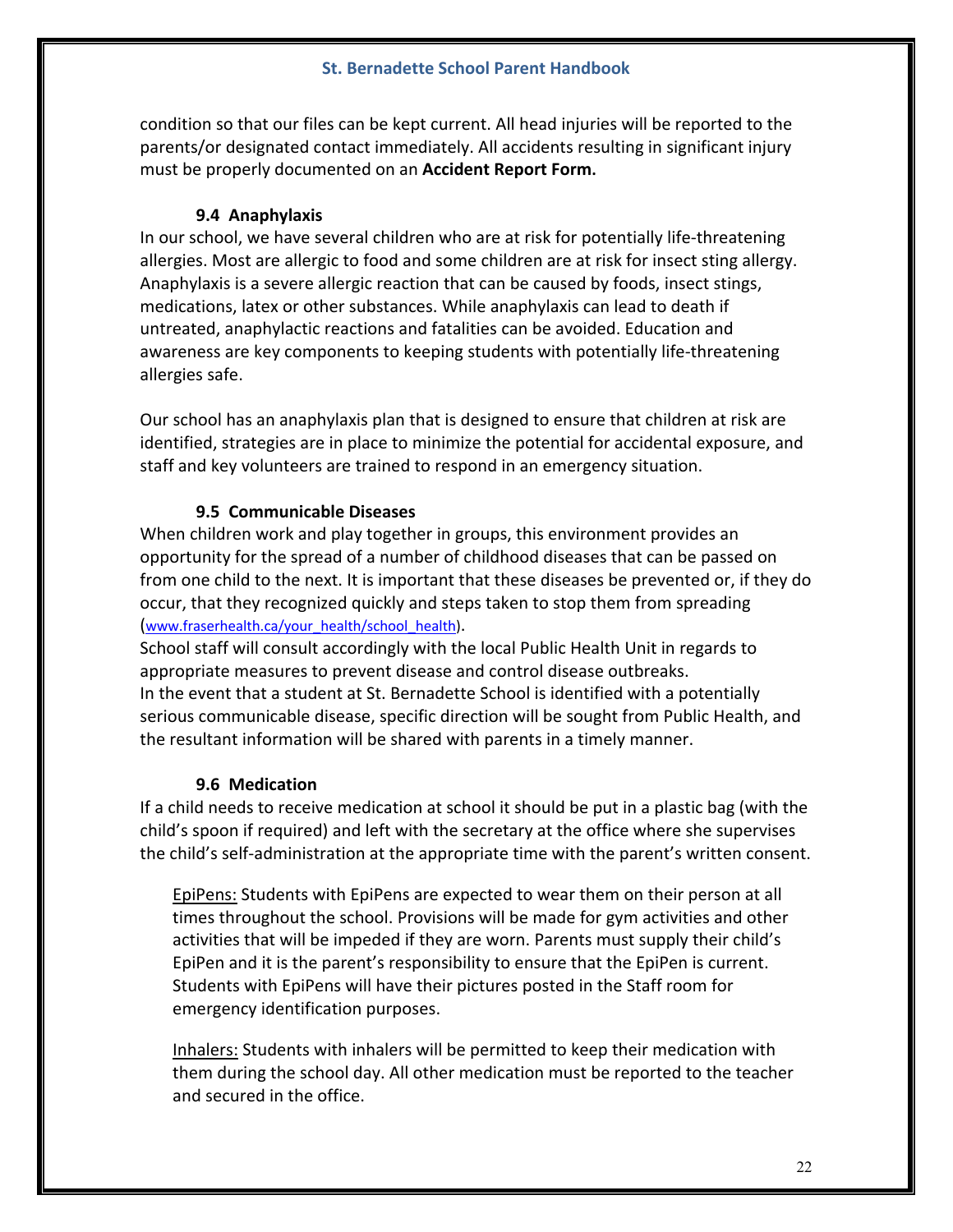It is the parents' responsibility to inform the school of any changes to the medication needs of their child. If necessary, parents must update information contained on emergency forms kept on file in the school. As well, parents are responsible for ensuring that when their child is on a field trip they have their medication needs discussed with and provided to the teacher.

#### **9.7 Administration of Medications**

Except in emergency situations, the office staff will supervise the self-administration of medications to students only if the following conditions are met:

- The medication is required while the child is attending school.
- The parent has requested the school's assistance and has signed a release concerning administration by the school.
- Written authorization has been received from an attending physician.
- The staff has received adequate instructions concerning the administration of the medication.

In the interests of the health and safety of the child as well as the legal responsibilities of the school, complicated medicine administration schedules should be avoided even if this may require the child to be absent from school for a short period of time.

In the case where it is anticipated that a child may require a medication schedule for a prolonged period, both teachers and parents should be aware of this procedure to allow adequate time to ensure compliance and proper instruction to supervisory personnel.

#### **9.8 Sharing of Food and Allergies 9.8.1 Nut Aware School**

Due to life threatening allergies to peanuts and nut products, St. Bernadette Elementary School respectfully asks for the cooperation of parents and children in keeping our environment as nut safe and nut free as possible. Therefore, we insist that children do not bring peanut butter, peanuts or tree nuts to school, including products that "may contain traces of nuts" or products "made in the same facility as nut products".

In a "Nut Aware" classroom the child, family, and school work together to develop a reasonable safety plan. For students with allergies to nuts, epipens and allergy kit(s) will be on hand. In the classroom, children will be taught about respecting allergies and how to help a student in an emergency.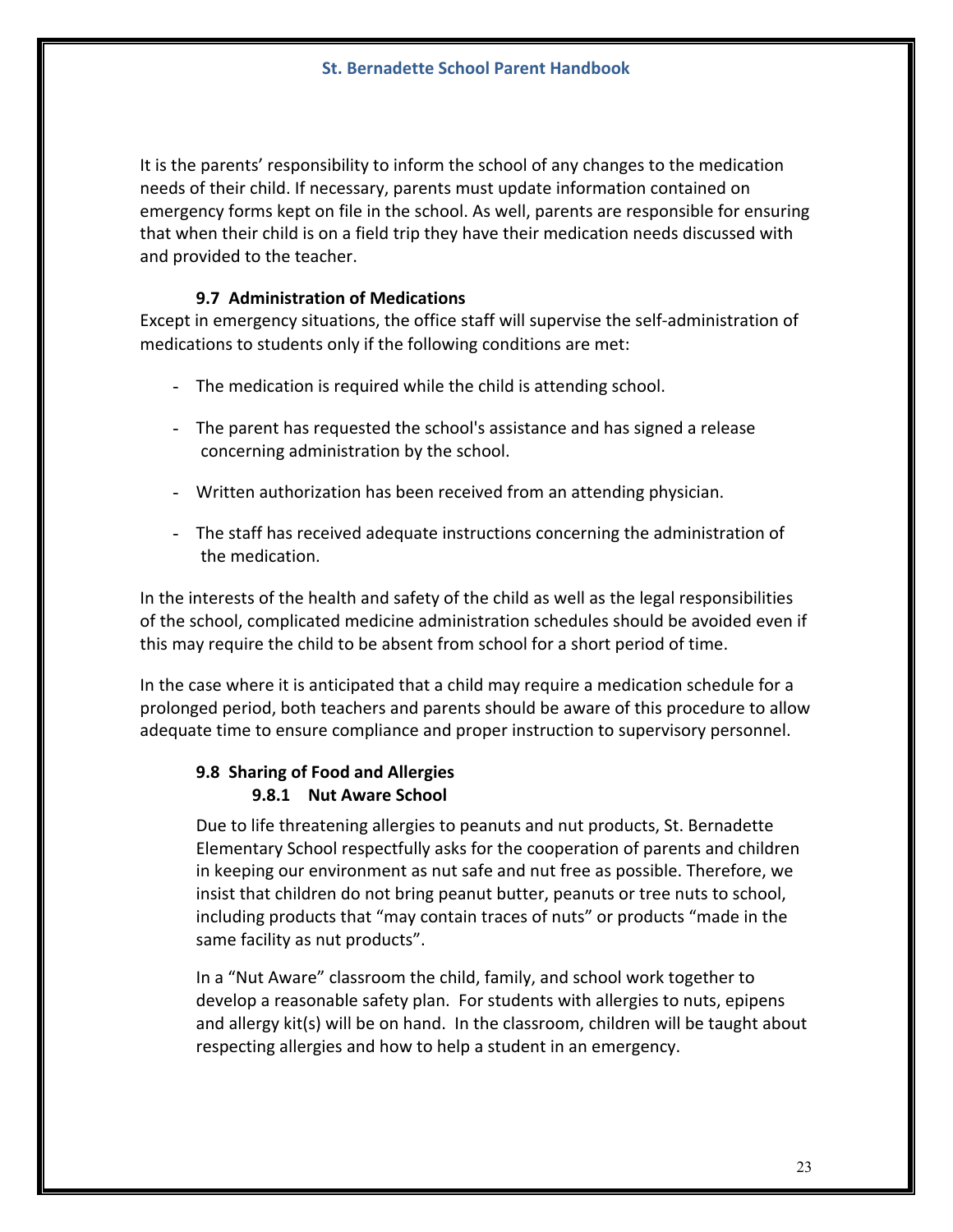"Nut Free" classrooms cannot be guaranteed because schools cannot ensure that the classroom is completely free of nuts. In addition, the schools cannot guarantee that other parents will not send peanuts/nuts to school. In incidents where nuts are brought to the school, protocols will be followed to remove the nuts from the classroom and a substitute food item will be provided for the child.

Fraser Health recommends that fruits and vegetables, yogurt, cheese slices, fruit bars, applesauce, bagels, breadsticks or popcorn be used as a suitable snack idea instead of nuts. If you would like more information about "Nut Aware" schools, www.fraserhealth.ca has many resources available. If you would like more information on how St. Bernadette's is a "Nut Aware" school, please contact me through the school office.

#### **9.8.2 Sharing Food**

The sharing of food is prohibited in the classroom to promote the safety of all the students. If a student forgets their lunch or has items in their lunch that put others at risk (nuts, peanut butter, etc.), a replacement lunch will be provided. This is done as a courtesy to the child and parent(s). A letter will be sent home explaining the situation and the parent(s) will be informed that if this was to happen again, a **\$5.00 food replacement fee** will be charged to the family.

# **10.0 PARKING/TRAFFIC FLOW**

#### **10.1 Parking Lot Procedures**

When dropping off your child, please drop/pick him/her off at the drop-off/ pick-up area. To ensure the safety of everyone, please remember to drive slowly. If you wish to accompany your child into the school, park in the designated parking areas. Please do not park in the front church lot before school, as it is used for morning Mass. **Students are not to play after school, but are to keep watch for their rides**. Please see the school website (www.stbernadetteschool.ca) for drop-off and pick-up maps.

#### **10.2 Bicycle Safety**

No riding bicycles on school grounds. Bikes must be walked to the bike racks and locked there. Scooters or skateboards may not be used in the school area. Parents are reminded that it is the law in B.C. for children to wear a helmet when riding a bike. Children may not get changed into play clothes after school unless authorized by the school office.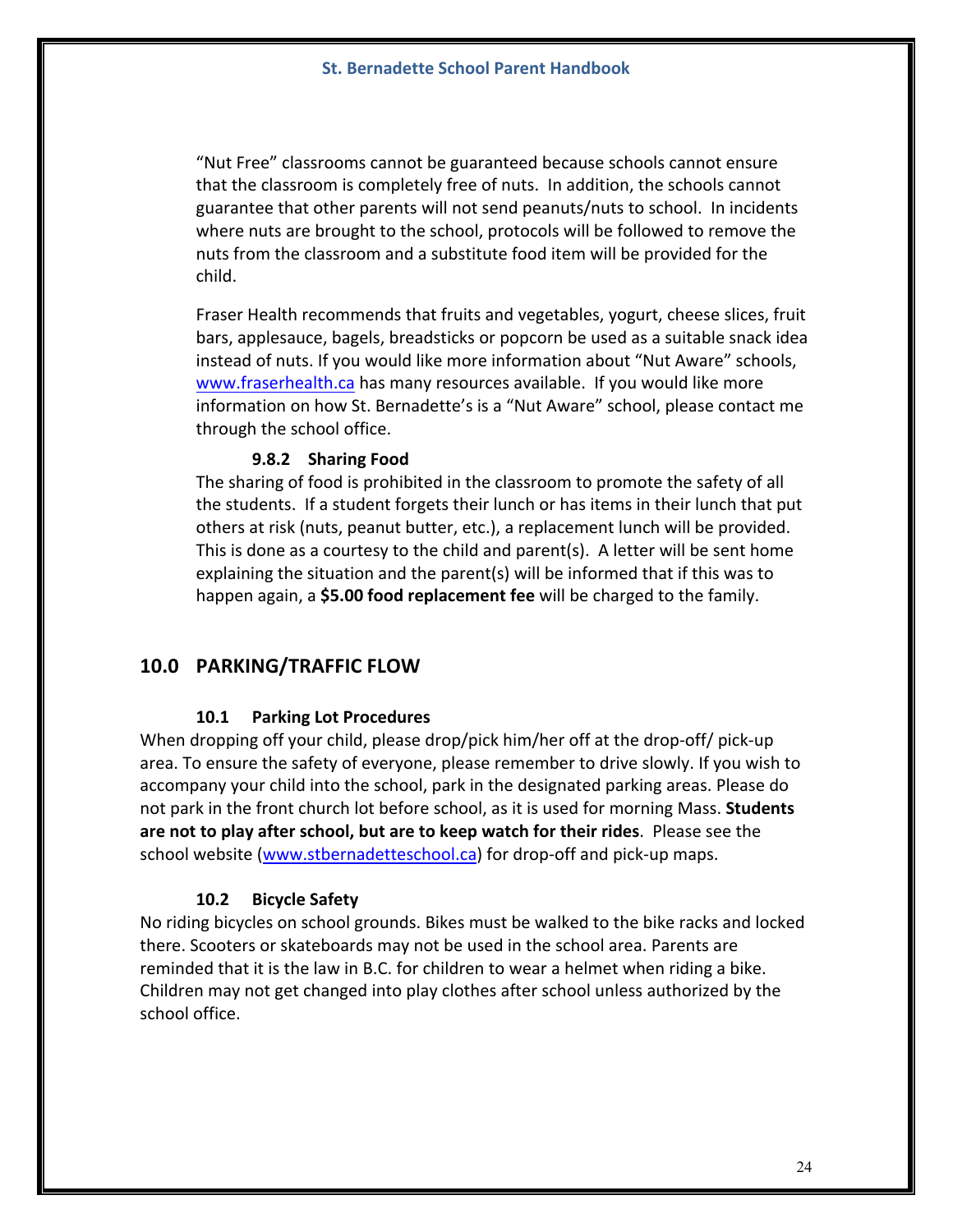# **11.0 SCHOOL UNIFORM**

It is our policy that all children wear school uniforms when attending school or when participating in school-sponsored events outside normal school hours. The school uniform promotes a sense of school pride, a sense of community and belonging towards the school. It makes children feel equal to their peers in terms of appearance and provides the opportunity for students to feel respect for themselves and others because of their positive image. It is not only important what students wear, but how they wear it. Shirts are to be tucked in at all times. Cardigans, vests, and sweaters, while not required to be worn at all times, must be at school every day and worn to all assemblies, Masses and school photos, etc. In light of this, St. Bernadette School has implemented a new uniform for  $K - 7$  students starting in the 2015 – 2016 school year. The new uniform supplier is Cambridge Uniforms, located at #112 – 2455 Dollarton Hwy, North Vancouver. Their website is www.cambridgeuniforms.com. You can also call them at 604-924-9929.

We ask all parents who send their children to St. Bernadette School to support the uniform policy. It is the responsibility of the parents to ensure that their child has the correct uniform and that it is clean and in good repair. Please ensure that all of your child's uniform is clearly labeled with their name.

The school has a regular gym uniform that is to be worn at all times when participating in physical education classes and sporting events that do not have jerseys or an other uniform for students to wear. With the exception of running shoes all PE uniform items are to be ordered through Cambridge Uniforms. All children are to have a drawstring bag to hold their PE uniform and wear non-scuffing indoor runners for all athletic activities in the school gym.

To help families with the change to the new school uniform, we are giving a grace period of two years for students to continue to wear the previous uniform. In the third year, it is expected that all students be in the new uniform.

# **Girls - (K-Grade 3)**

#### **Mandatory Uniform**

Tartan Tunic, drop waist, back zip, shoulder buttons White Peter Pan Blouse, short sleeve or White Golf, short sleeves with school crest Navy Cardigan with school crest Navy Knee Socks or Navy Tights Black Dress Shoes with no stripes or logos

#### **Mandatory Gym Uniform (Grade 2-7)**

Grey Gym T-Shirt, bamboo, screened Navy Gym Shorts, wicking, screened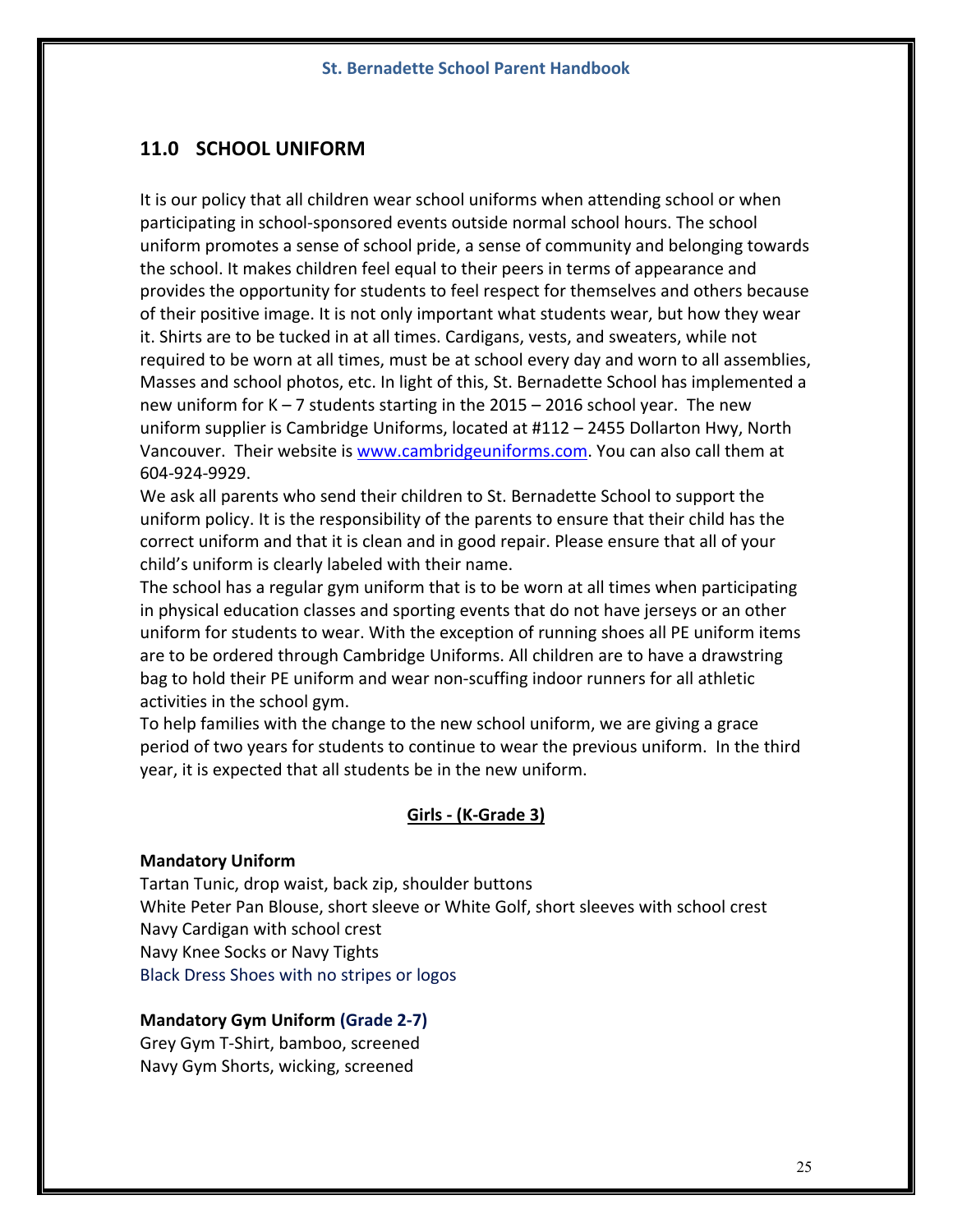#### **Optional Gym Uniform**

Navy Hoodie, screened Navy Sweatpants, screened

#### **Optional Items**

Black Modesty Shorts, worn under tunic Girls Grey Pant Tartan, Navy or black Hair Accessories (other colours will not be permitted)

## **Girls - (Gr. 4 -7)**

#### **Mandatory Uniform**

Tartan Kilt regular back or elastic back White Golf, short sleeves with school crest Navy Cardigan with school crest Navy Knee Socks or Navy Tights Black Dress Shoes with no stripes or logos

#### **Mandatory Gym Uniform**

Grey Gym T-Shirt, bamboo, screened Navy Gym Shorts, wicking, screened Navy Hoodie, screened Navy Sweatpants, screened

#### **Optional Items**

Black Modesty Shorts, worn under tunic Girls Grey Pant Tartan, Navy or black Hair Accessories (other colours will not be permitted)

# **Boys - (K – 7)**

#### **Mandatory Uniform**

Grey Rugby Style or Adjustable Waist Dress Pants (Recommended Rugby Pant for grades K-3) Navy Pullover or Vest with pipping and school crest Navy, Grey or Black Dress Socks Black Dress Shoes with no stripes or logos

#### **Mandatory Gym Uniform (Grade 2-7)**

Grey Gym T-Shirt, bamboo, screened Navy Gym Shorts, wicking, screened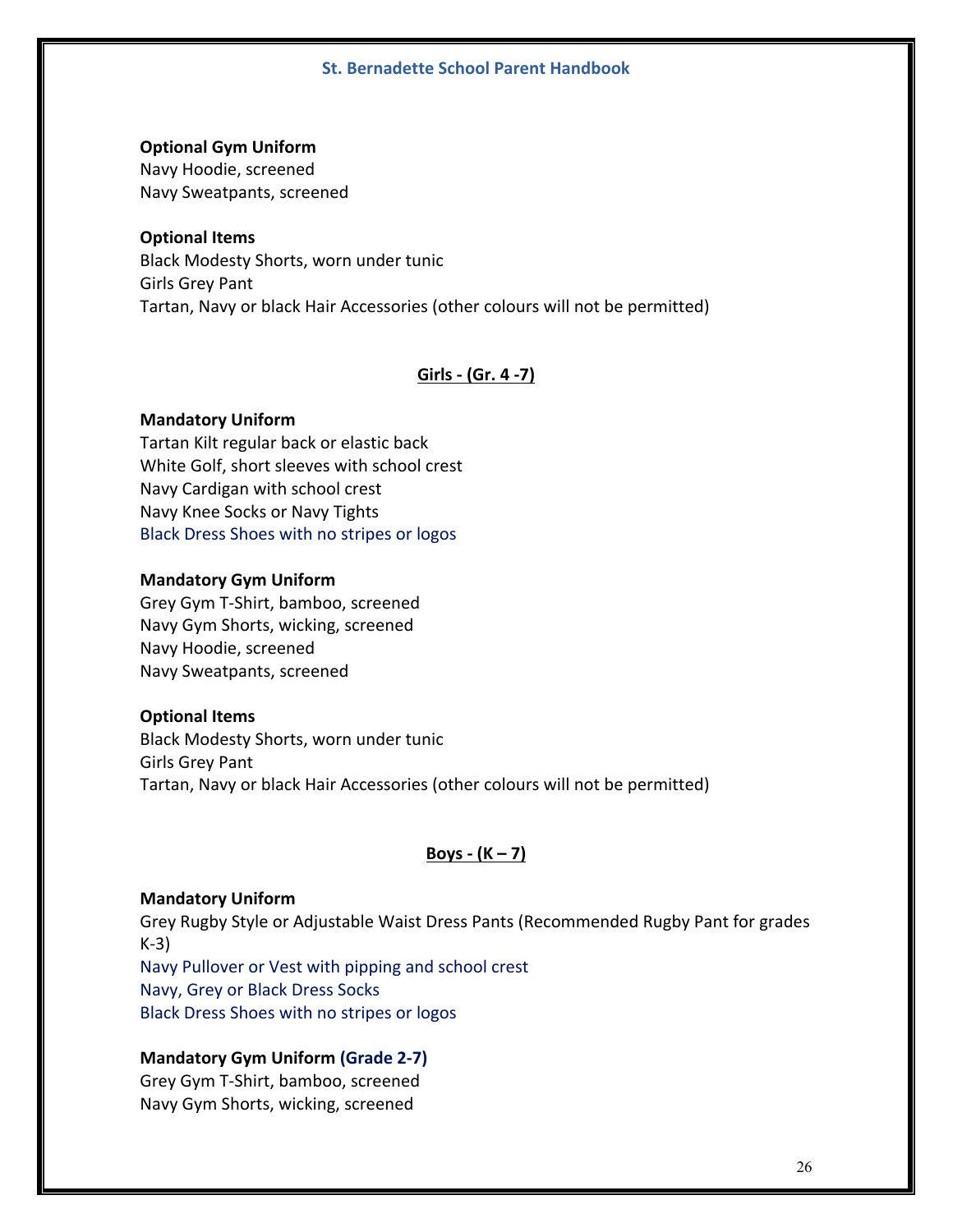#### **Optional Gym Uniform (Gr. 4-7)**

Navy Hoodie, screened Navy Sweatpants, screened

#### **Optional Items**

Black Leather Belt with a plain buckle Grey Dress Shorts – Summer Uniform (must be purchased through Cambridge Uniforms)

## **11.1 PE Uniform**

The PE uniform is for students in grades  $2 - 7$ . Sweatshirts, sweatpants and white tube socks are optional for the purposes of PE. Unless otherwise permitted, white tube socks are mandatory for all extracurricular athletic competitions (track meets, sports games, etc.), but not for practices.

Sweatshirts and sweatpants **are mandatory** for all outdoor sports (cross country, track and field, etc). Sweatshirts and sweatpants are not mandatory for indoor sports, however students will not be permitted to wear non-uniform sweatshirts or sweatpants to competitions. That is, students need not have a sweatshirt or sweatpants for indoor sports, but if they choose to wear a sweatshirt and/or sweatpants to games, they must be uniform issue.

# **11.2 Accessories and Hair**

Nail polish and make-up are not permitted. Jewelry must be in good taste and subdued in nature. Decisions on this matter are at the discretion of the principal. Girls may wear earrings and they must be a stud or a single small ring. No body piercings or tattoos are permitted. Girls may wear hair bands, barrettes and "scrunchies" in the school colours (see uniform descriptions above). Hair should be clean and well groomed.

#### **11.3 Enforcement**

Students are expected to be in uniform every day. There are clear consequences for chronic and significant non-compliance with present policy concerning proper uniform, cosmetics use and hair presentation. Specifically, the Principal and/or teacher will send a note home to the parents of non-compliers, indicating the nature of the infraction(s) and the expected date for remediation. If this responsibility is not met, or there are repeated incidents of non-compliance, **the student will be required to stay home from school until the appropriate corrective action is taken**.

If your child is out of uniform you will be sent a note asking that you correct the problem. We ask you to return the note signed so that we know that you have received it.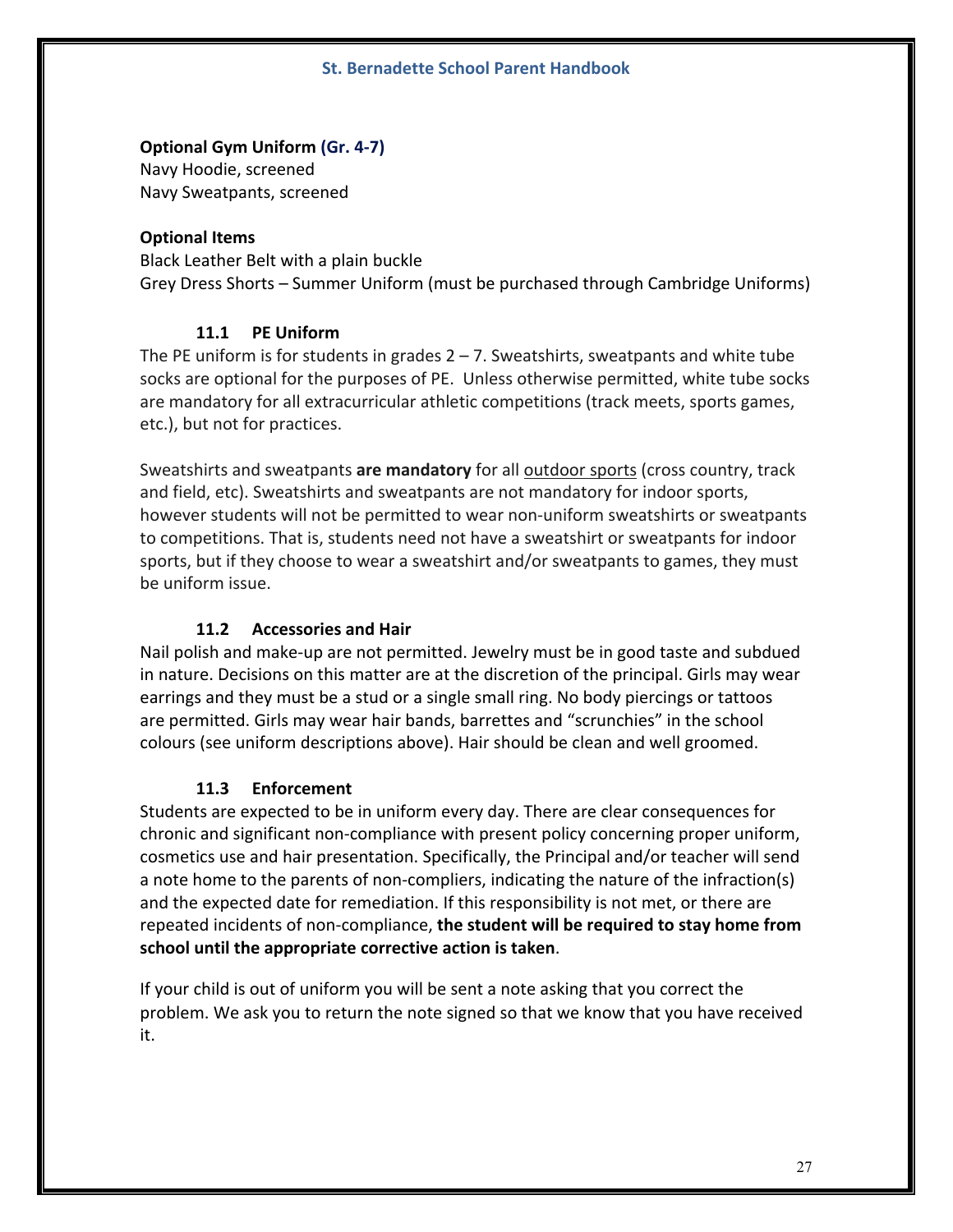# **11.4 Labeling of Personal Belongings**

Please ensure that every item your child wears or brings to school is carefully labeled. We suggest you stitch your child's name into the sweater label as ink wears off with use and washing (Cambridge Uniforms can provide this service). If you to allow your child to bring toys to school they must be labeled.

**\*** No trading of toys is permitted. Unlabeled items that remain in the Lost and Found will be donated.

# **12.0 CURRICULUM**

At St. Bernadette School, the practical aspects of learning and teaching are based on three principles:

- learning requires the active participation of the learner;
- students learn in a variety of ways and at different rates; and
- learning is both an individual and a social process.

# **12.1 Academics**

The academic programs of each grade are those determined by the British Columbia Ministry of Education in conjunction with the guidelines established by the Archdiocese of Vancouver. This involves instruction in the areas of Religion, Social Studies, Science, Language Arts, Mathematics, French, Health and Physical Education, Career Education, Applied Skills and Design, and Fine Arts (Art, Music and Drama).

#### **12.2 Religious Education**

"Christ our Life" and "Born of the Spirit" religion series form the core for the Religious Education at each grade level. More important, however, is the integration of our faith and culture on a daily basis. Our themes/units of study reflect this integration. Parent encouragement and support of our spiritual goals is essential. Discussion on religious matters, family prayer, the Eucharist and other sacraments are important components of our Religious Education program that are shared by parents.

# **12.2.1 Sexuality and Your Child**

St. Bernadette Elementary hosts a Sexuality and Child information session (formally known as a Parent Support Meeting) for Grade 4, 5, 6, and 7 parents and guardians. It is sponsored by the Archdioceses and **attendance is mandatory**. The evening is part of the religious education and health and careers courses for your child. This night is designed to empower parents to recognize their role as primary educators in faith and truth in human sexuality.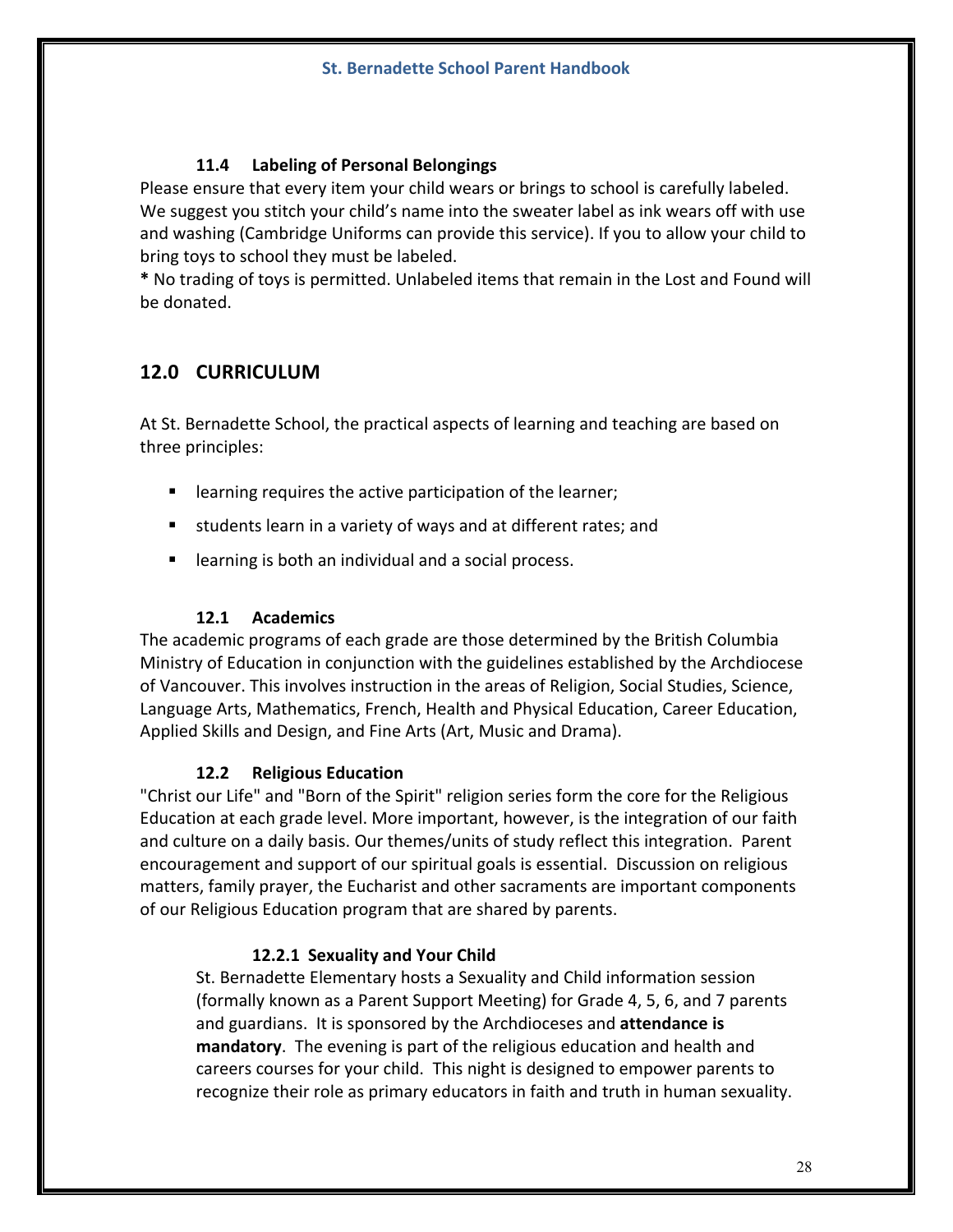Every session has a separate topic for parents. Each session is reviewed and updated each year so you can expect a fresh presentation even if you have attended specific sessions previously. The objective of this evening is for parents to gain confidence in their ability to communicate about sexuality to their children.

#### **12.2.2 School Masses**

Staff and students attend mass (typically on the  $2^{nd}$  Friday) each month and at other special times during the year (Advent, Ash Wednesday, Lent, etc.). On Mass day the **school bell will ring at 8:45am**. Students are to be reverent during Mass and should be taught how to genuflect (before and after Mass) and receive communion properly. The mass rotation schedule is decided upon and put into the school calendar.

#### **12.2.3 Adoration of the Blessed Sacrament**

All classes are to visit the Church the first Friday of the month for Adoration of the Blessed Sacrament. Daily morning Mass typically ends by 10:00.

#### **12.2.4 Virtue of the Month**

Every Month, the school will focus on a virtue that speaks to the betterment of the student's character and overall personal development. Virtues are the pursuit of excellence. Activities and assemblies will provide students with specific way they can improve their character in order to be a better Catholic and citizen in the community.

#### **12.2.5 Sacramental programs**

During Grade 2, students prepare for their First Confession as well as their First Holy Communion. Students are expected to attend 6 preparation Masses which are celebrated at Sunday Masses throughout the year. Grade 7 students prepare for Confirmation. These children are expected to attend Masses that take place throughout the year as well as attend a preparation Retreat. There are mandatory meetings for both Grade 2 and 7 parents regarding the sacramental programs.

#### **12.3 Report Cards and Parent/Teacher Communication**

Informal communication between parents and teachers is encouraged throughout the school year. Teachers will respond to emails between 9:00 am and 3:30 pm Monday to Friday. Please allow 24hrs for a response.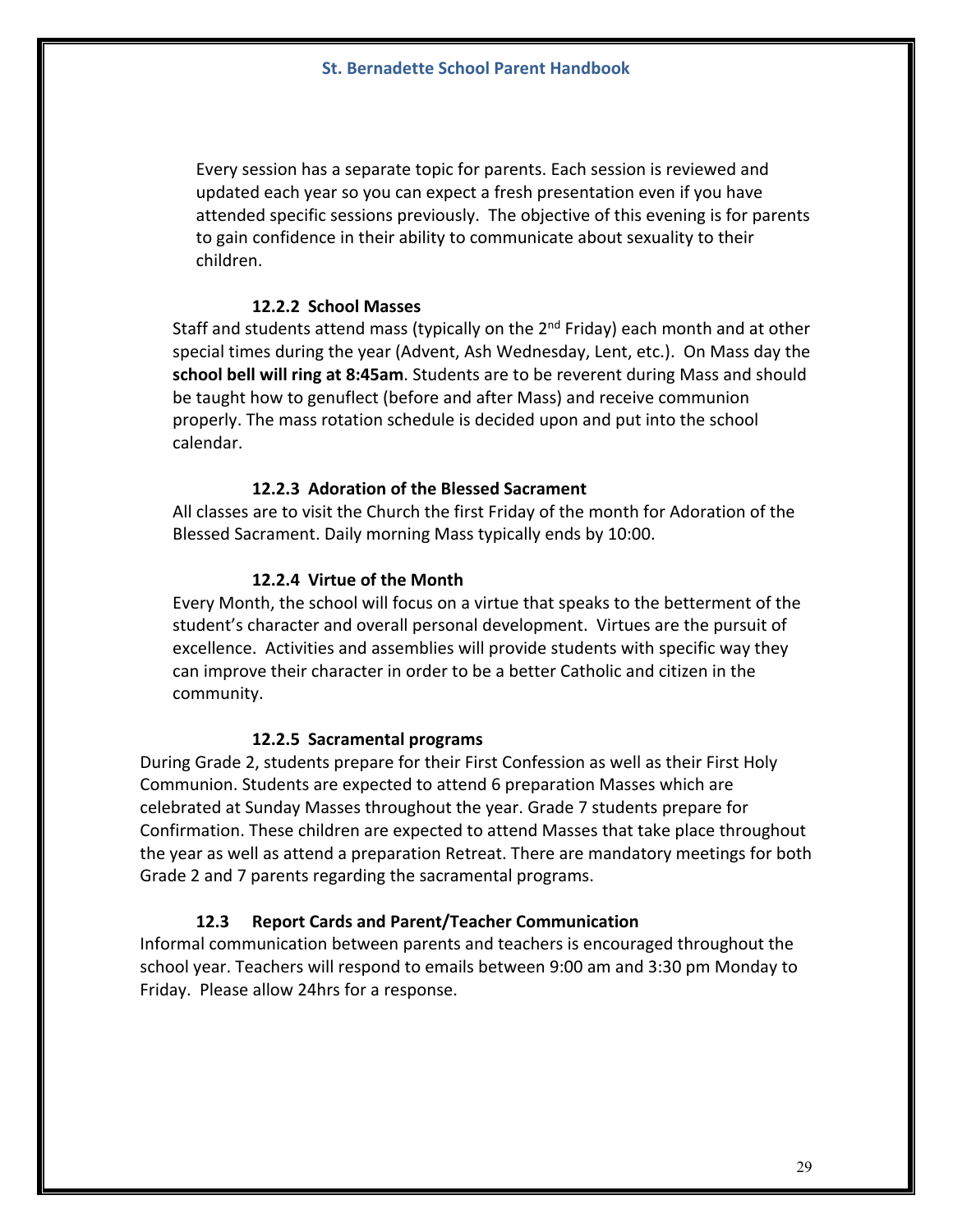## **12.3.1 Reporting**

The Ministry of Education requires schools to issue 5 formal reports to parents each school year. At St. Bernadette's we report out through 2 conferences and 3 written reports. There will be 2 summative reports (now known as Communicating Student Learning [CSL] Reports) and 1 formative interim report. Twice a year a conference is held to allow the students the opportunity to share their learning with his/her parents.

Teachers observe students closely to evaluate their knowledge, skills and general progress. Reports to the parents will include descriptions of what the student can do, and indications of particular strengths and interests.

#### **12.3.2 Assessment**

A student's progress is measured through assessment and evaluation. Assessment is the gathering of evidence of what a student can do. The evidence can contain samples of assigned class work; individual or group projects; answers to oral questions; classroom quizzes and tests; and a teacher's notes and observations.

#### **12.3.3 Evaluation**

Evaluation is the on-going process of making judgments about the student's work and progress, and making decisions about the most appropriate learning activities and programs for that student.

#### **12.3.4 Conferences**

#### **12.3.4.1 Student Conferences**

The 3 Way and Student Led Conferences allows students to set goals for the remainder of the year. The conference is a meeting between the student, his/her parent(s), and the teacher. During the meeting the student will share their goals for the school year and explain how they are going to attain those goals.

#### **12.3.4.2 Parent Teacher Conference**

Parent Teacher Conferences are designed to share the experiences the student is having in the classroom. It is a celebration of their progress along with constructive feedback on their learning.

#### **12.4 Homework Expectations**

The purpose of homework is to practice skills learned during the day, teach study skills, develop independence and complete work not finished in school.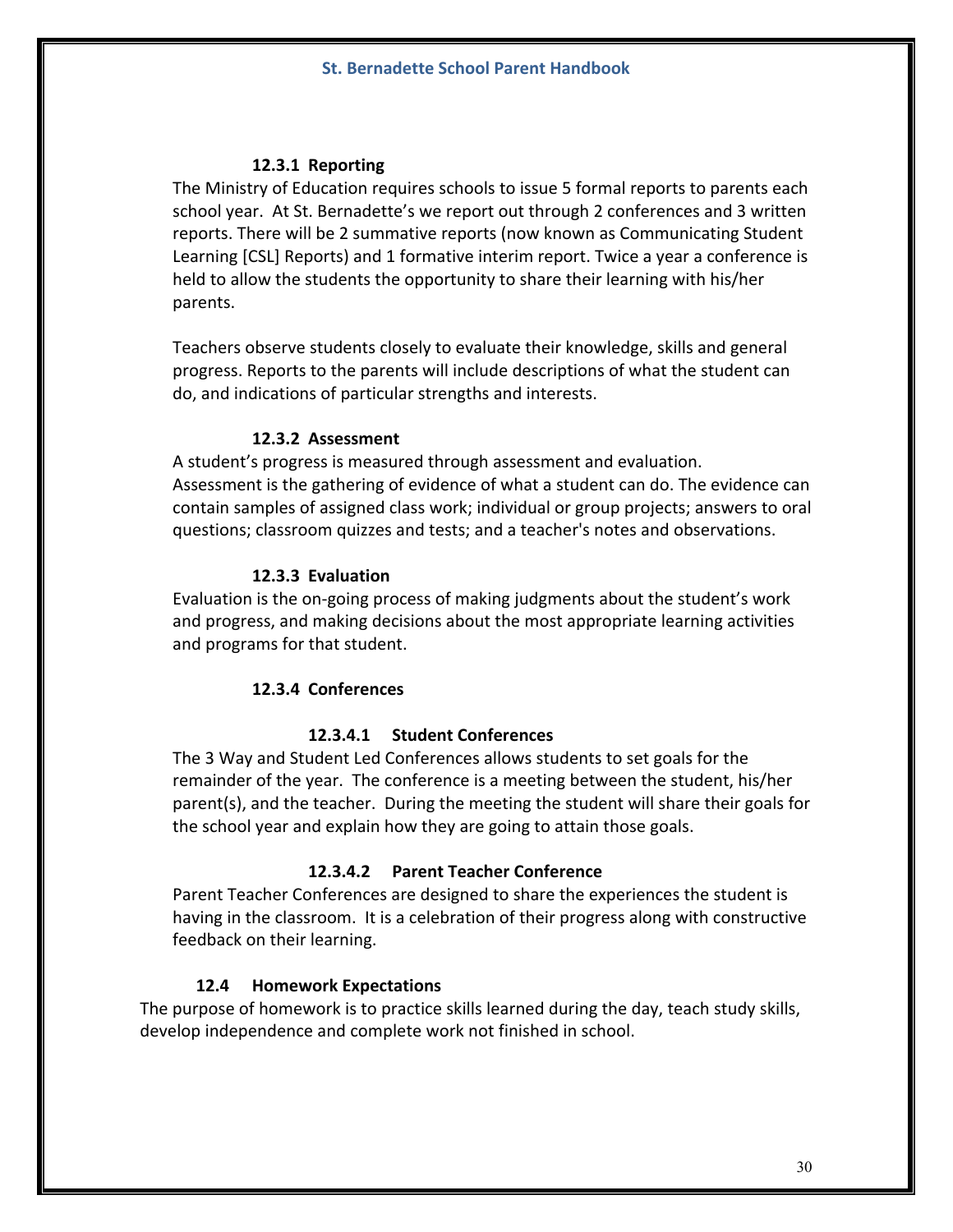Parents and teachers have a shared responsibility regarding their child's work. Please check daily with your child to see if he/she is following class homework procedures and verify completion of all homework. The amount of homework and time needed to complete homework will differ with students. The following states the required daily homework schedule for our students, but does not include time needed to finish work not completed in class time. If your child regularly has unfinished class work to take home, consult with the classroom teacher to determine the problem. The following homework times are guidelines only:

| Grade 1:         | approx. 10 minutes |
|------------------|--------------------|
| Grade 2/Grade 3: | approx. 20 minutes |
| Grade 4:         | approx. 35 minutes |
| Grade 5/Grade 6: | approx. 45 minutes |
| Grade 7:         | approx. 60 minutes |

# **13.0 SPECIAL EDUCATION**

The Ministry of Education provides Special Education funding to Independent Schools. Schools may apply for funding if a student falls into the following categories:

Level 1 – Dependent Handicapped

Level 2 – Moderate to Profound Intellectual Disability

Level 3 – Intensive Behaviour Interventions/Serious Mental Illness

All other Special Education funding is included in the regular per student grant. Under the current Special Education Grant Criteria for Independent Schools the following services do not qualify for additional funding:

ESL Learning Assistance Speech and Language Service Learning Disabilities Mild Intellectual Disabilities

Students requiring any services that are not covered by Special Education Grants will be assessed and evaluated by the school based Special Education team comprised of the classroom teacher, the LAC specialist/case manager and Principal. An action plan and Individual Education Plan (IEP) will be developed, in conjunction with the parents, to support the students' educational needs.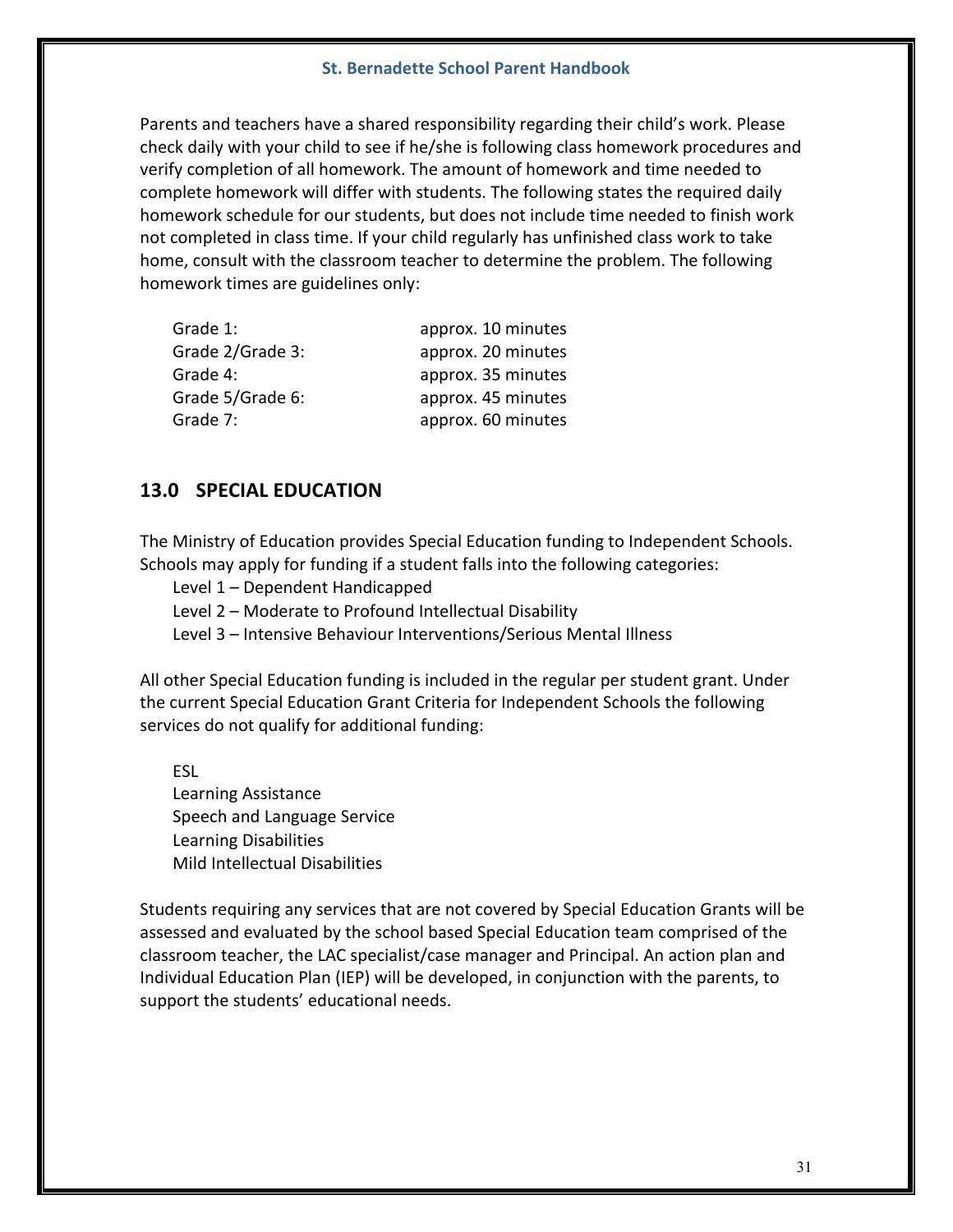# **14.0 FIELD TRIPS**

Field trip permission and fees are required at the latest by the morning of the trip. The child may not phone home for verbal permission to go on the trip. Children are encouraged to go on field trips with their classmates as much as possible. If cost is ever an issue, just let the office know, in confidence, and the school will do its due diligence to resolve the issue. Parents who drive may count the driving towards their parent participation. St. Bernadette School follows and adheres to guidelines set out in Youth Safe Outdoors.

# **15.0 EXTRACURRICULAR ACTIVITIES**

All students who wish to participate on an extra-curricular sports team must bring in written permission allowing them to take part in school practices and league games. The purpose of extra-curricular sports at the school is to build community within the classroom and by extension the school. Teams will not be selected exclusively by skill.

Our school philosophy regarding athletics is based on the following:

Receiving the opportunity to be part of a team Learning teamwork through sportsmanship Experiencing growth through competition Developing specific sports skills and self-confidence Having a safe environment for all of the above

# **16.0 DISCIPLINARY PROCEDURES**

Classroom teachers or supervisors are the first to administer disciplinary action. If the action is considered serious or is repetitive in nature, then it must be brought to the attention of the Principal for disciplinary action. If a student chooses a behaviour that is inappropriate and/or unsafe, our first step is to have the supervising adult and classroom teacher speak with the child.

The following CISVA policies govern St. Bernadette's disciplinary procedures:

Policy Ref. #407 Student Code of Conduct

408 Anti-bullying

426 Suspensions & Expulsion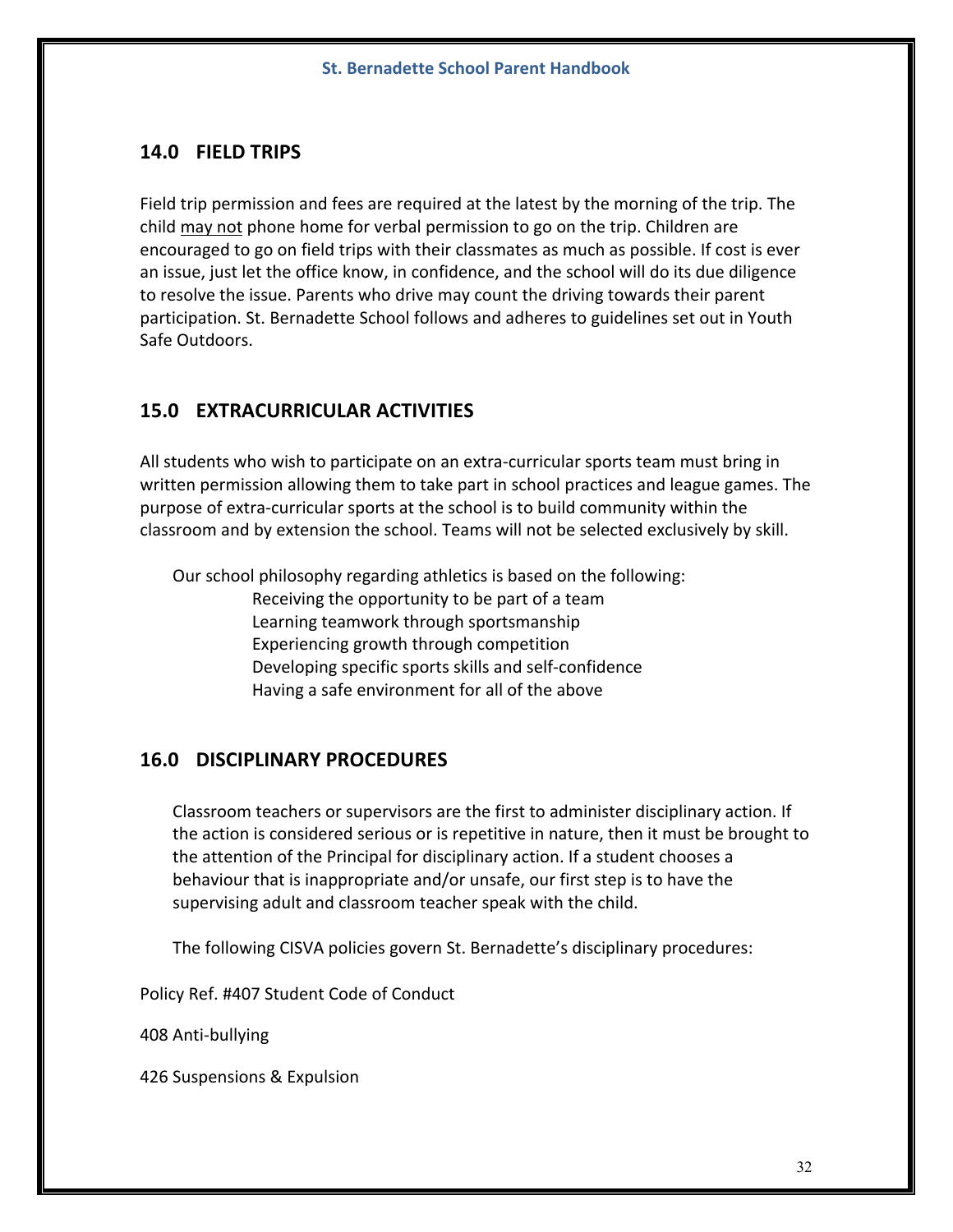# **16.1 Unacceptable Behaviours**

A pupil may be deprived of recess and/or other privileges, or in extreme cases suspended or expelled for any of the following offences:

- § Repeated failure to obey school regulations
- Defiance of authority or disrespect to the Principal, teachers, supervisors, or to other students
- Damage or theft of school property. Parents will be required to reimburse the school for the damage or the loss suffered
- Offensive language or actions
- Carrying or using knives, matches, firecrackers, or any potentially dangerous instruments
- Leaving the school grounds without permission
- Violent actions directed by a student towards another student, supervisor or teacher. This includes physical aggression as well as intimidation, threats, namecalling, racial slurs and bullying.

St. Bernadette School follows the principles outlined in **Erase Bullying: Preventing Bullying and Ensuring Safe and Caring School Communities** that provides standards for codes of conduct and identifies the attributes for safe, caring and orderly schools. Classroom teachers will use **Bully Prevention in PBS Schools** as the primary resource to educate the children about bullying and solutions on how to stop bullying when it occurs. Bullying is defined as any pattern of persistent unwelcome or aggressive behaviour intended to make others uncomfortable, scared or hurt. There are four types of bullying behaviour: physical bullying, verbal bullying, social, emotional and relational bullying and cyber bullying. Incidents of bullying behaviour will always be taken seriously. All reported incidents will be documented and filed for future reference. The school will make every effort to speak with the child who has been bullied and his or her parents on the day of the incident, separate from the child who displayed bullying behaviour. It is critical that parents be aware of the signs that their child is being bullied or may be bullying others and inform the school immediately. Adult intervention and support are keys to stopping bullying behaviour.

# **Disciplinary Procedures**

Classroom teachers or supervisors are the first to administer disciplinary action. If the action is considered serious or is repetitive in nature, then it must be brought to the attention of the Principal for disciplinary action. If a student chooses a behaviour that is inappropriate and/or unsafe, our first step is to have the supervising adult and classroom teacher speak with the child.

If the behaviour continues, the student(s) will meet with the principal, and/or the class teacher to analyze his/her behaviour, to plan an alternative and to discuss this plan with their parent(s). Behaviour that is extremely unsafe or unsuitable will result in more immediate disciplinary action.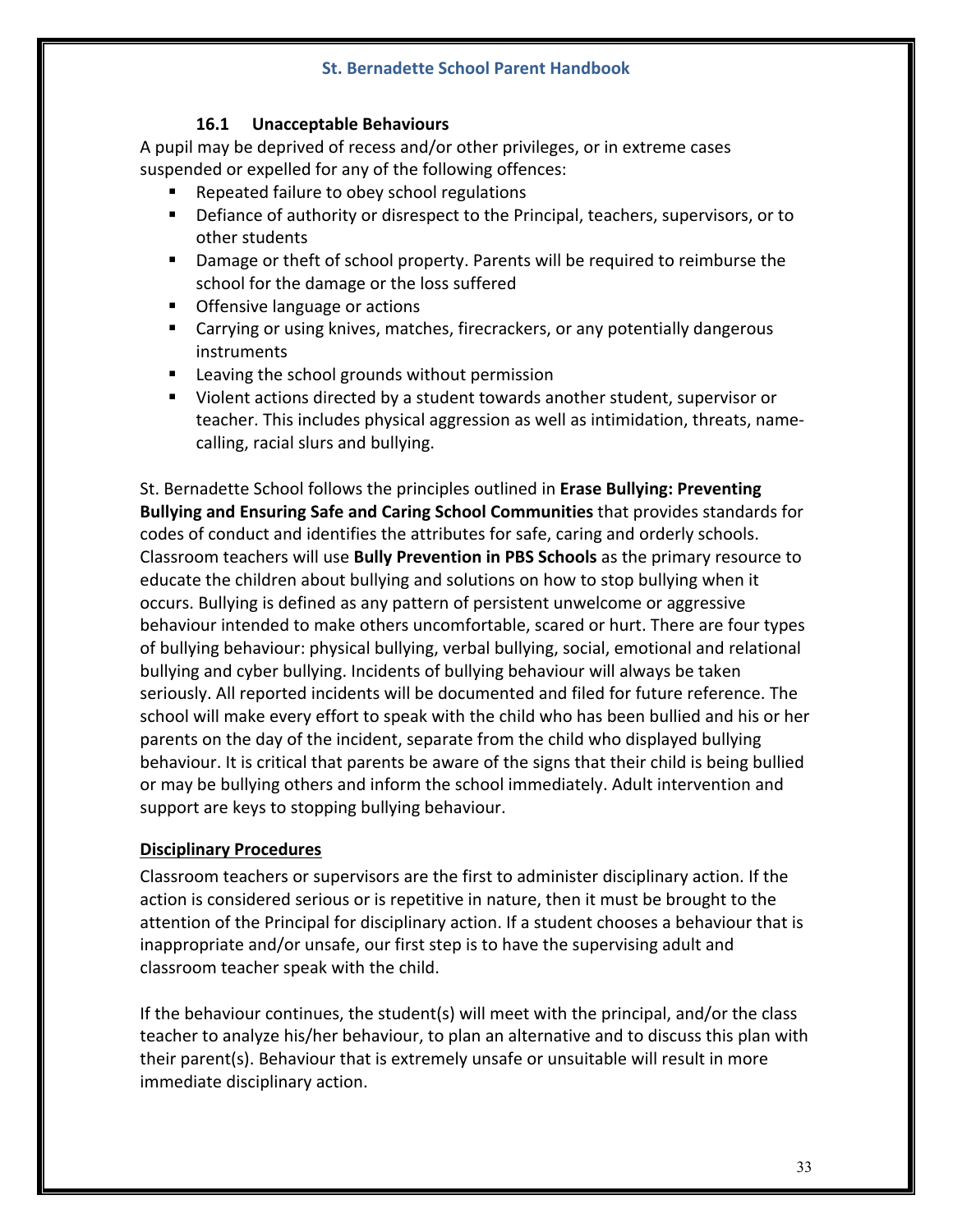#### **16.2 Minor Misconduct**

Many common sense rules must be established to maintain an orderly environment for the children. Occasional infractions in this area are not viewed with great alarm. Usually only a mild reminder about appropriate behaviour or a brief reprimand is all that is required. Where a child shows regular and consistent disregard for these common sense regulations, his or her conduct may be viewed with concern and considered in the category of "Major Misconduct", even though each incident may not be severe in nature.

#### **16.3 Major Misconduct**

Behaviour that endangers or is potentially harmful to self or other children cannot be tolerated. Parents have a right to expect that their children will be safe-guarded from malicious damage to their person and to private or public property. The following, among items not list, may be seen as Major Misconduct:

- o Repeated failure to obey school regulations in regards to school safety and personal conduct
- $\circ$  Defiance of authority or disrespect to the Principal, teachers, supervisors, or to other students
- o Damage or theft of school property. Parents will be required to reimburse the school for the damage or the loss suffered
- o Offensive language or actions
- o Carrying or using knives, matches, firecrackers, or any potentially dangerous instruments
- o Leaving the school grounds without permission
- o Violent actions directed by a student towards another student, supervisor or teacher. This includes physical aggression as well as intimidation, threats, name-calling, racial slurs and bullying.

Such conduct is considered very serious. In such cases, a copy of a disciplinary letter to the parent will be filed immediately. In-school suspension, suspension from school, and/or other actions may be taken by the principal. Re-admission to school will be requested by the student at a meeting with the Principal, parents and student. After a second suspension, the student and parents must come before a sub-committee of the Parish Education Committee. At this time the parent and student will be notified that an additional suspension will result in probable expulsion from the school. In incidents resulting in physical harm to another student, the student(s) involved will be suspended from the play field for the remainder of the day on which the infraction occurred, and further disciplinary actions may be taken.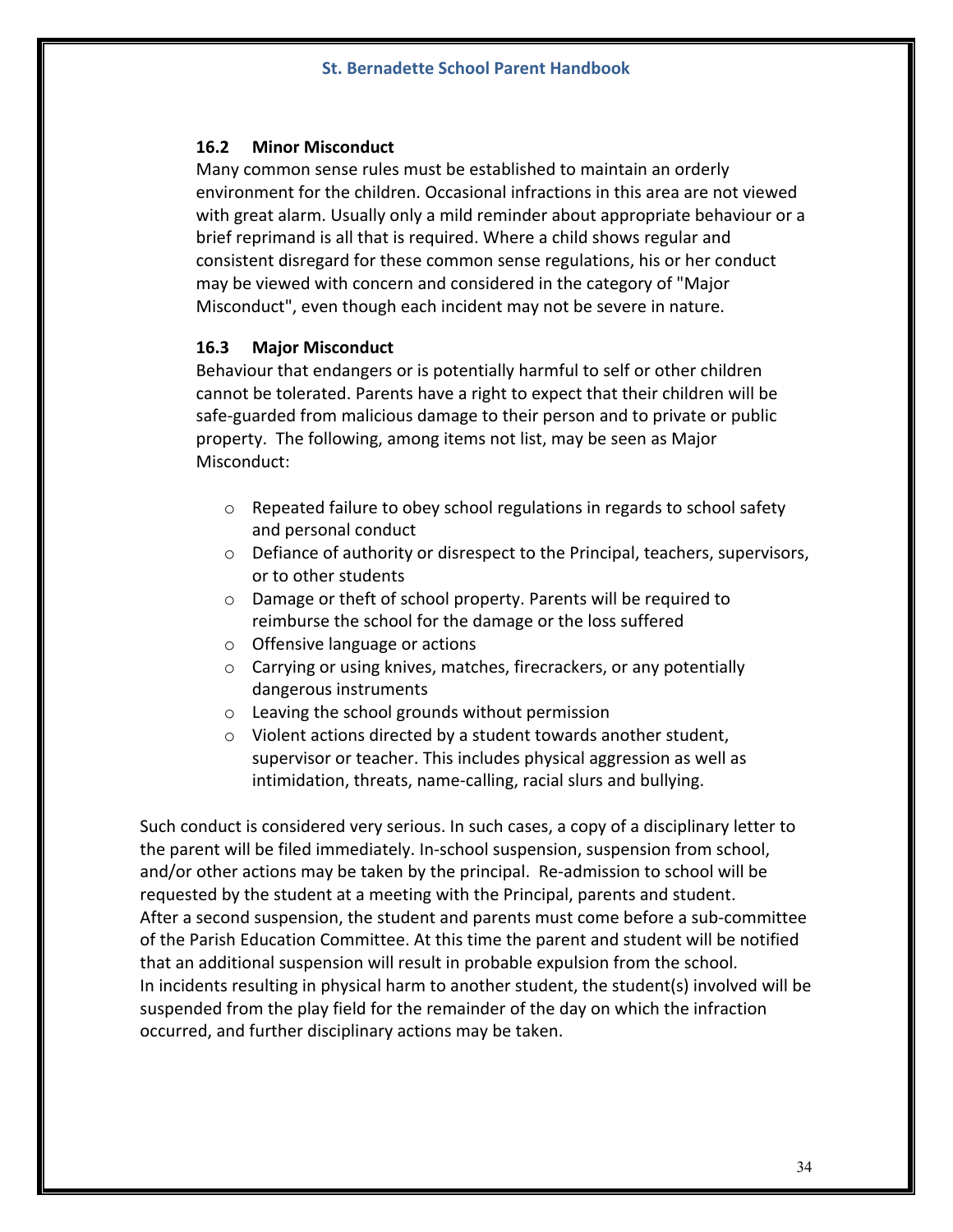#### **16.4 Gross Misconduct**

Where a child is responsible for serious misconduct, appropriate disciplinary action will be taken, designed to impress upon the child the seriousness of the infraction.

Any student who steals, is flagrantly disrespectful to teachers, willfully injures another or acts in a way that would be considered a serious misconduct will appear before the Principal. The Principal will take the appropriate remedial or disciplinary action, and may, if it is deemed necessary, acting on behalf of the Parish Education Committee, impose a suspension or expulsion.

If the magnitude of the misconduct is such as to warrant suspension or expulsion, the Principal must communicate to the Chairperson or designate, the pertinent details leading to the administrative action. This formal communication is required in recognition that such an administrative action is an executive privilege carried out by the Principal on behalf of the Committee, but essentially remaining a responsibility and obligation of the Parish Education Committee. In all cases of serious misconduct, school authorities will communicate with the parents.

# **17.0 COMMUNICATIONS**

## **17.1 Notices Home**

Newsletters and other notices are sent via email, posted to our school website and sent home with the oldest or with the grade specific child. It is the responsibility of the parent to read and understand the information in all communications that are sent home.

# **17.2 Personal Information Privacy Act (PIPA) Policy**

St. Bernadette School is committed to meeting or exceeding the privacy standards established by the BC Personal Information Act (PIPA). Safeguarding your confidentiality and protecting your personal information is of primary importance to St. Bernadette School.

St. Bernadette School will collect personal information that may include student identification information, birth certificate, baptismal certificate, immunization record, legal guardianship, court orders if applicable, student behavioural and academic records, health insurance number and parents' occupation, religion, parish and envelope number, work numbers, e-mail address, home address, and any similar information needed for registration. This information is required in order to register your child at the school and will assist the school in making an informed decision for your child's appropriate placement in the school. Student information is also available to the Fraser Health Authority. The school may prepare a family phone list for each class, to be distributed to school administrative personnel, teachers, and one or more parents of your child's class, for the purpose of contacting you in emergency and nonemergency school or parish related issues.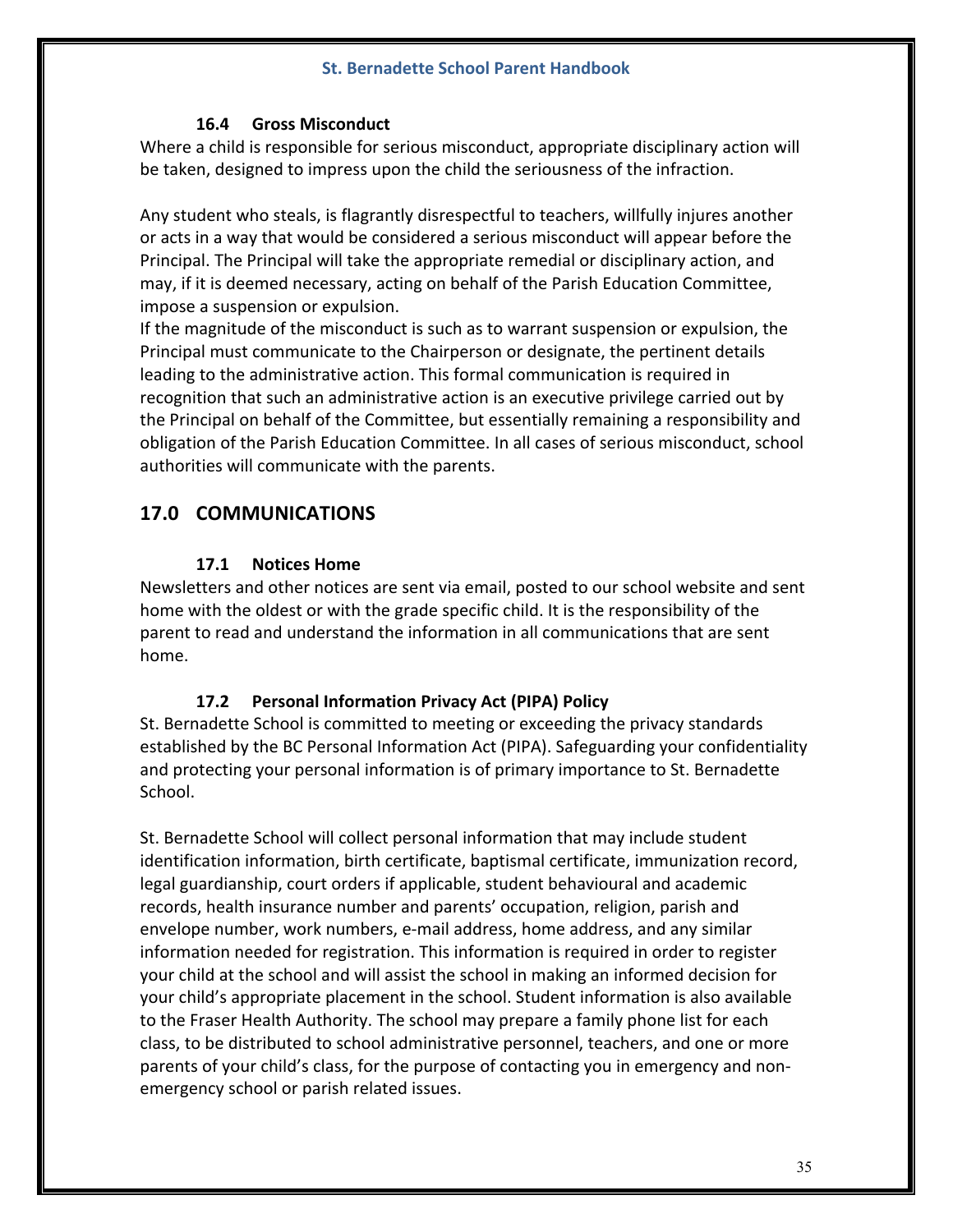St. Bernadette School acknowledges that there will be no disclosure of personal information to unauthorized personnel or third parties who are not directly involved in school management or the care, supervision and instruction of your child(ren) at this school, unless written authorization from a parent or legal guardian is provided to the school. The school will securely store electronic and hard copy parent and student personal information.

#### **17.2.1.1 PIPA Complaint Procedure**

If you have a concern or complaint about how your personal information is collected, stored or used, please pass your concern on to the "Privacy Manager" (school Principal) in writing. Review a copy of the "Personal Information Privacy Policy" (a copy is located in the office). The Principal will review the policy with you and will investigate your concern in a timely, fair and impartial manner. If you are not satisfied, you may forward your concern to the Privacy Commissioner at the CISVA Superintendent's Office at (604) 683-9331.

#### **17.3 Changes to Contact/Personal Information**

It is extremely important that the school be notified of changes of address, place of work or emergency contact numbers. If you change banks before the pre-authorized debits are to be cleared on the first of the month, please provide an updated preauthorized debit form with a new void cheque to the school office.

#### **17.4 School Telephone**

There is a great demand on the use of our school telephone and we try to keep it open for emergencies and access by parents. The children are allowed to use the phone for emergencies and to return messages from parents. The children are not permitted to have mobile devices on their person. If you need to reach your child at school we will ensure that your child receives the message. Your child should arrange all after school plans ahead of time and will only be allowed to use the phone if a practice is canceled or something unforeseen happens at school. Learning to be responsible, to plan ahead is a step towards independence and we ask your support in controlling the use of the school phone by the children. We can also foster independence by encouraging your child to remind you of early dismissals or after school practices and games.

#### **17.5 Personal Electronic Devices (PEDs) Policy**

PEDs such as mobile phones, mp3 players, portable DVD players, tablets, cameras and electronic games are not permitted at school unless authorized by and under the direct supervision of a teacher and is for educational purposes only.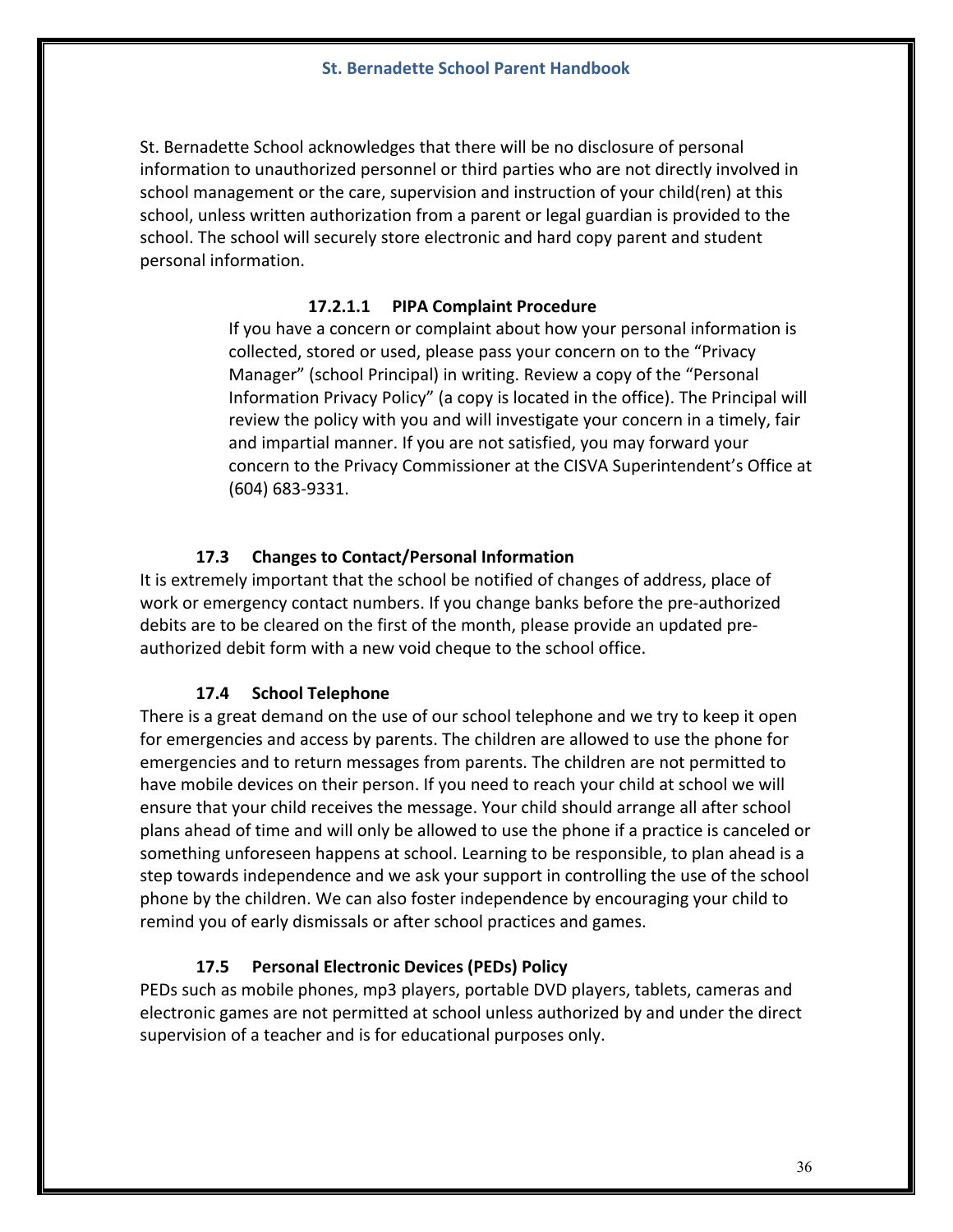#### **17.5.1.1 Mobile Phones**

In circumstances where students do have mobile phones at school the following policy applies: The school does not allow the use of mobile phones at school sponsored or school related activities on or off school property, during the instructional day. Phones must not be visible and must remain turned off during the school day. Students who do bring mobile phones and electronic devices to school accept all responsibility for their safekeeping.

#### **17.5.1.2 Cameras**

The taking of student or staff photos, without expressed written consent, is forbidden.

Students who do bring PEDs to school accept all responsibility for their safekeeping. Staff members are not responsible for finding these items should they go missing. The first time a student violates this policy the electronic device will be taken to the office. The student may pick up the phone from the principal at the end of the school day. On a second offence the electronic will be taken to the office and a parent/guardian will be required to come to the office to retrieve the phone.

#### **17.6 Computer Use**

At St. Bernadette School, we believe that Information and Communications Technology (ICT) is an essential component of schooling today. In our knowledge-based society, ICT is universal. Growing dependence on technology in all aspects of society emphasizes the importance of ensuring that students develop information literacy skills and understandings they need to live and work in an ever-changing environment.

These skills include the ability to use products such as integrated word processing, spreadsheet, database, and presentation software packages, an Internet browser, tools that facilitate webbing and mind mapping, and tools that support simulation.

The integration of technology into the classroom provides teachers another means through which student development in each of the essential skill areas such as reading, writing, mathematical development, communication skills, and problem solving can be achieved and assessed. Using ICT in this way allows students to become explorers, researchers, and producers of knowledge useful to others.

School computer use by students is to be supervised at all times. Students must ask permission from supervising teacher before accessing the Internet. Improper use of the Internet is prohibited (see Disciplinary Procedures).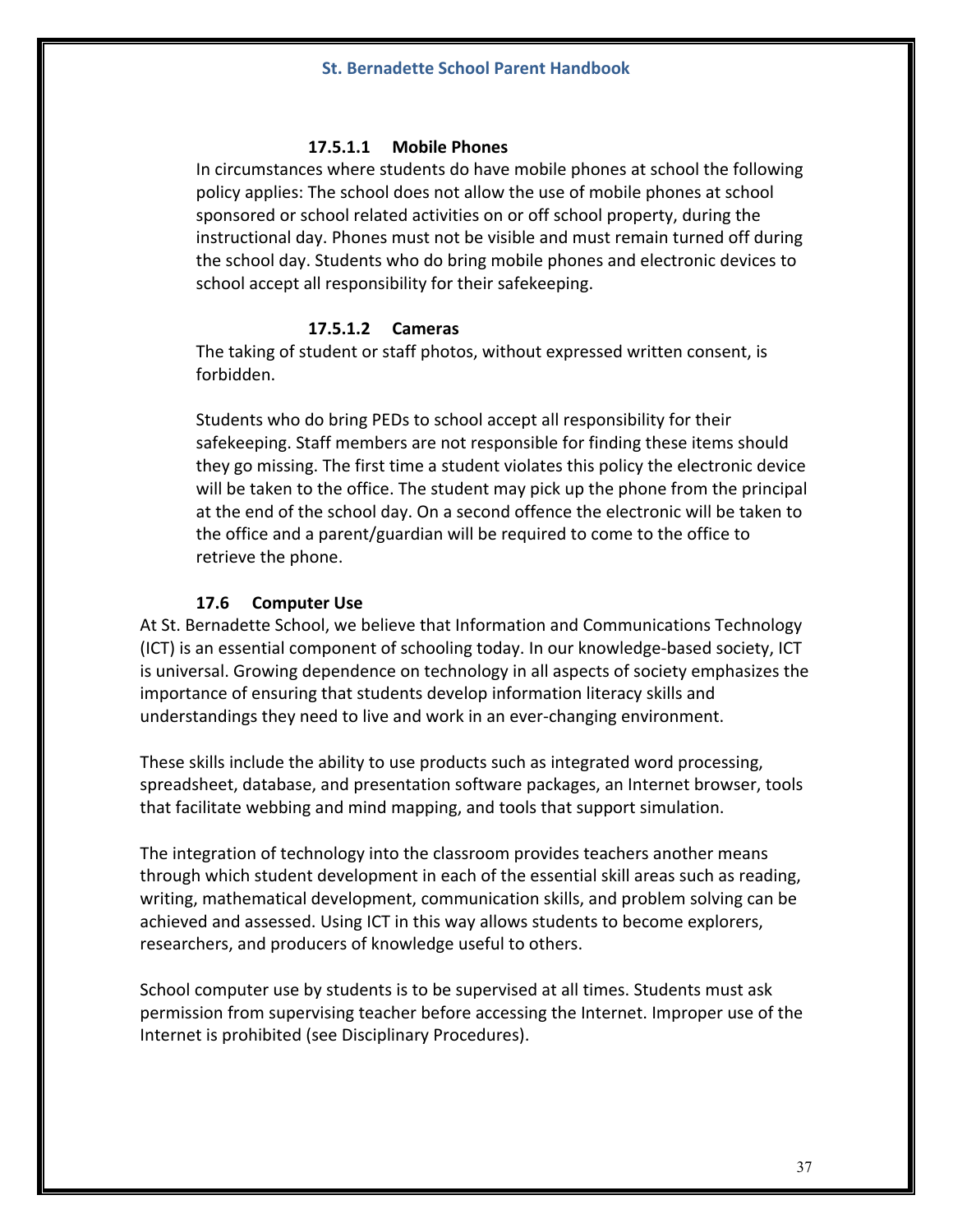# **18.0 EMERGENCY PROCEDURES**

Fire, lock-down and earthquake drills are held periodically during the year. There are a minimum of 3 fire drills in the fall and 3 in the spring, there is one lock-down drill and one earthquake drill in the fall and the spring. All students are instructed as to behaviour and procedure during these drills.

#### **18.1 Fire Safety and Drills**

Fire Drills shall be held not less than three times in the fall and three times in the spring during each school year.

#### **18.2 Earthquake Safety and Drill**

Earthquake drills shall be held not less than two times in the fall and two times in the spring during each school year.

#### **18.2.1 EEWS - Earthquake Early Warning System**

Earthquake Early Warning (EEW) is achieved by monitoring ground vibrations to detect the P- wave from an earthquake and provide a warning before the serious shock waves arrive. The system has two sensors and a controller. The EEW output can be an audio tone and message that can be passed to a Public Address system for distribution throughout the school site. The amount of warning time may be only a few seconds for a nearby earthquake.

For any warning system, reliability is always important and it is desirable to have redundancy built in the system to make it more robust. A network of sensors will improve earthquake early warning. A network of sensors can quickly identify the earthquake's epicenter, improve predictions of the earthquake's magnitude and reduce the incidence of false alarms. All the sites where the EEW system is being installed will be networked in order to improve the reliability of the warning system. Once a warning is confirmed, notification will be provided to all the sites that are part of the network.

The BC Earthquake Early Warning Network (BC EEWN) consists of sites with Tetra sensors and alarms (**Node Site**), sites with alarms only (**Alarm Site**) and the central server for data processing and earthquake notification at UBC (UBC site). All the sites are interconnected via the Internet as shown in the schematic diagram in figure 1.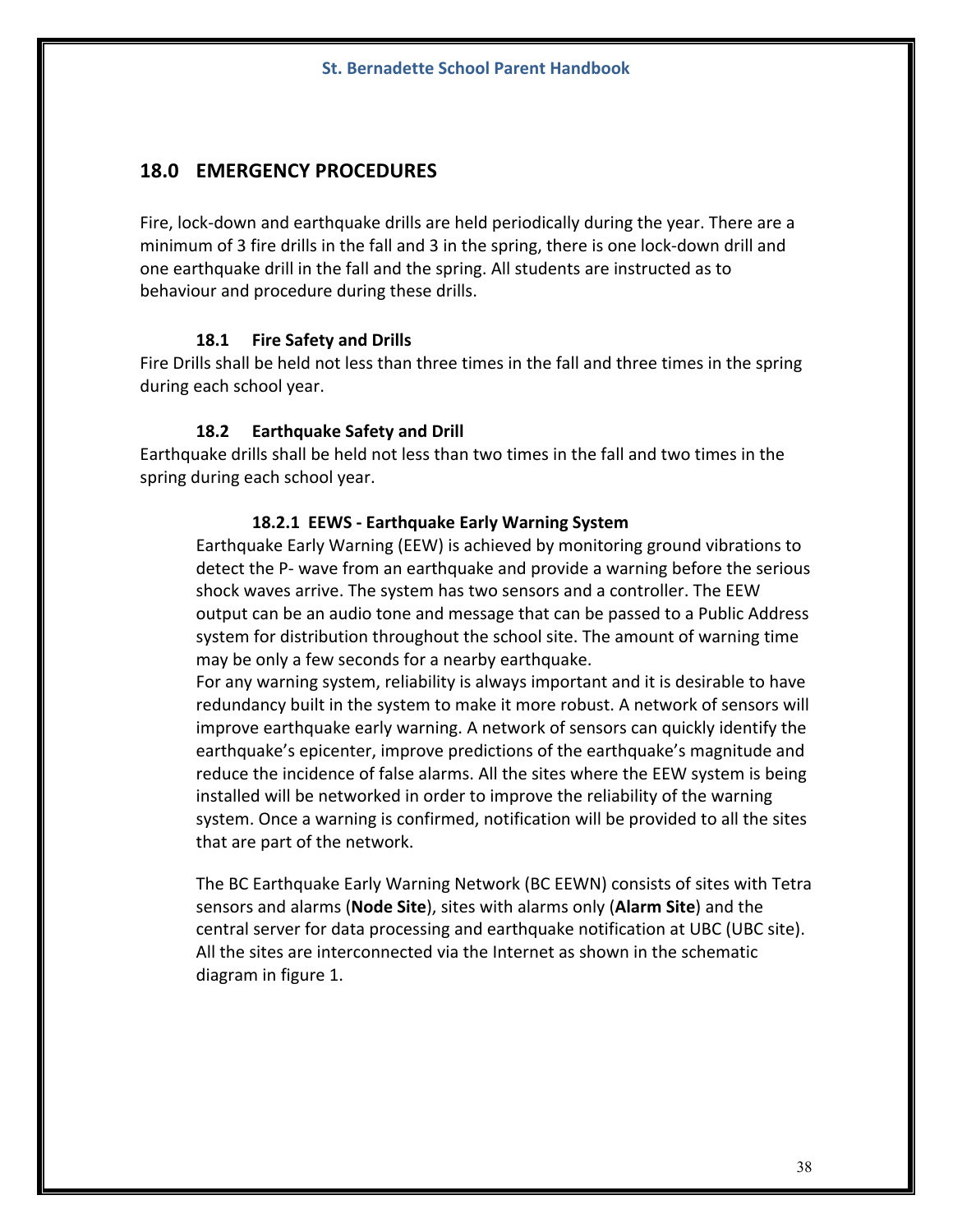

## **18.3 Earthquake Procedures**

St. Bernadette Elementary School follows the outline of earthquake drill as published by the **Ministry of Education, Province of British Columbia, September 2012.**

Much of the evacuation procedure is similar to that of a fire drill except certain precautions that must be taken during the actual earthquake itself. St. Bernadette's is equipped with the EEWS. The students will be notified of an earthquake from the warning system and not the shaking of the ground.

Most of these instructions refer to the "crash position" described as "on knees, head down and hands clasped on back of neck or head, covered with book or jacket, to avoid any debris that may be flying about the room."

After the earthquake itself, usually lasting less than sixty seconds, the drill procedure is followed with re- assembly outside the school structure.

Most of the discussion in the guideline manual refers to the evaluation of risk areas about the school premises and organization of communication with parents following the earthquake in what will obviously be a much-disrupted community.

In the event of an earthquake, we have food, water, and first aid supplies at the school.

# **18.3.1.1 Comfort Kits**

Each student will be provided their own comfort kit that includes a 3 day personal supply of food rations and water, a light stick, a foil blanket and their personal emergency information. Parents are responsible for purchasing the comfort kit through the school.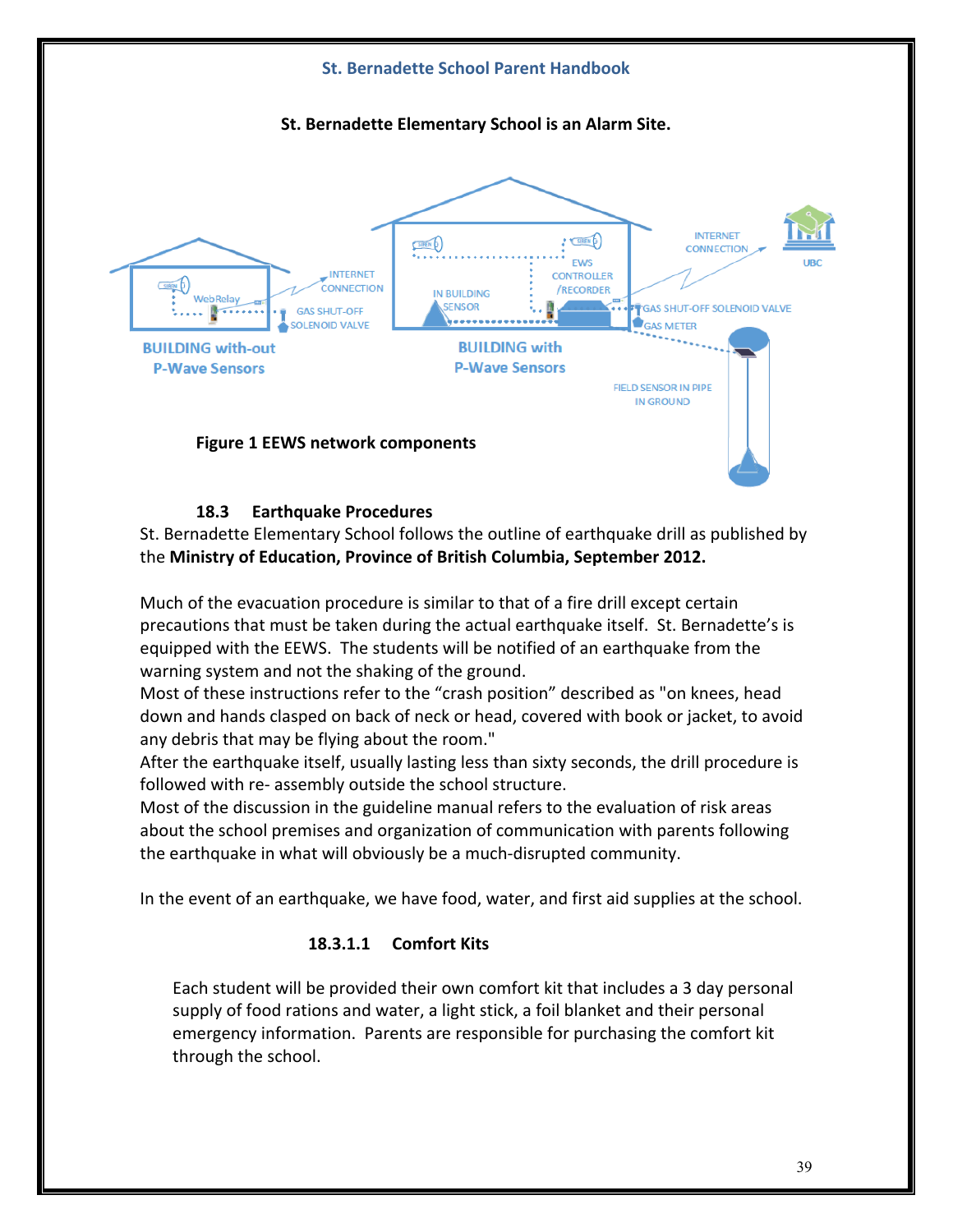## **18.4 Lockdown Safety and Drills**

Lockdown drills shall be held not less than once in the fall and once in the spring during each school year. There are two types of threats that will initiate a lockdown of the school:

The threat is outside of the school building

The threat/intruder is inside of the school building

Both of these threats involve different safety drills. Both drills will be practiced throughout the year.

There maybe a case where an incident in happening in our neighbourhood and the RCMP or another official has requested we keep the school locked and children inside until the issue is resolved. The school will treat this as a lockdown, but students will continue to be allowed to work on their assignments, however, they will not be permitted to leave the school building until the all clear is given.

## **18.5 Parent Roles and Responsibilities**

After an earthquake, fire, lockdown or any emergency requiring evacuation of the school, these procedures should be followed:

1. DO NOT attempt to phone the school. If the phone lines are open, they may be needed for emergencies.

2. When you (or an alternate care giver) arrive at the school to pick up children, you will find them assembled on the filed or in the school. In extreme cases all or part of the school may have been evacuated to an off-site location for safety reason.

3. If the children are on the school field, you must report to the Release Station at the small gate in the corner of the field next to the parking lot.

If we have re-entered the school, report to the Release Station at the gathering area of the gym.

# 4. **BE PATIENT AND CALM - RELEASING STUDENTS WILL TAKE TIME. WE WILL ALL BE ANXIOUS AND IF WE WORK TOGETHER EVERYONE WILL BE SAFE.**

5. When we get to the Release Station, report (one at a time) to the designated and identified staff member. They will send a runner to bring your child(ren) to you.

6. **PARENTS WILL NOT ENTER THE AREA WHERE THE CHILDREN ARE BEING KEPT SAFE UNLESS THEIR CHILD IS INJURED.** In the case of an injured child, the parent will be taken to that child. Your other children will stay in their family group area until you are ready to leave. When your child is brought to the Release Station, a designated and identified staff member will have you sign a Master Release Form and then you may be allowed to leave.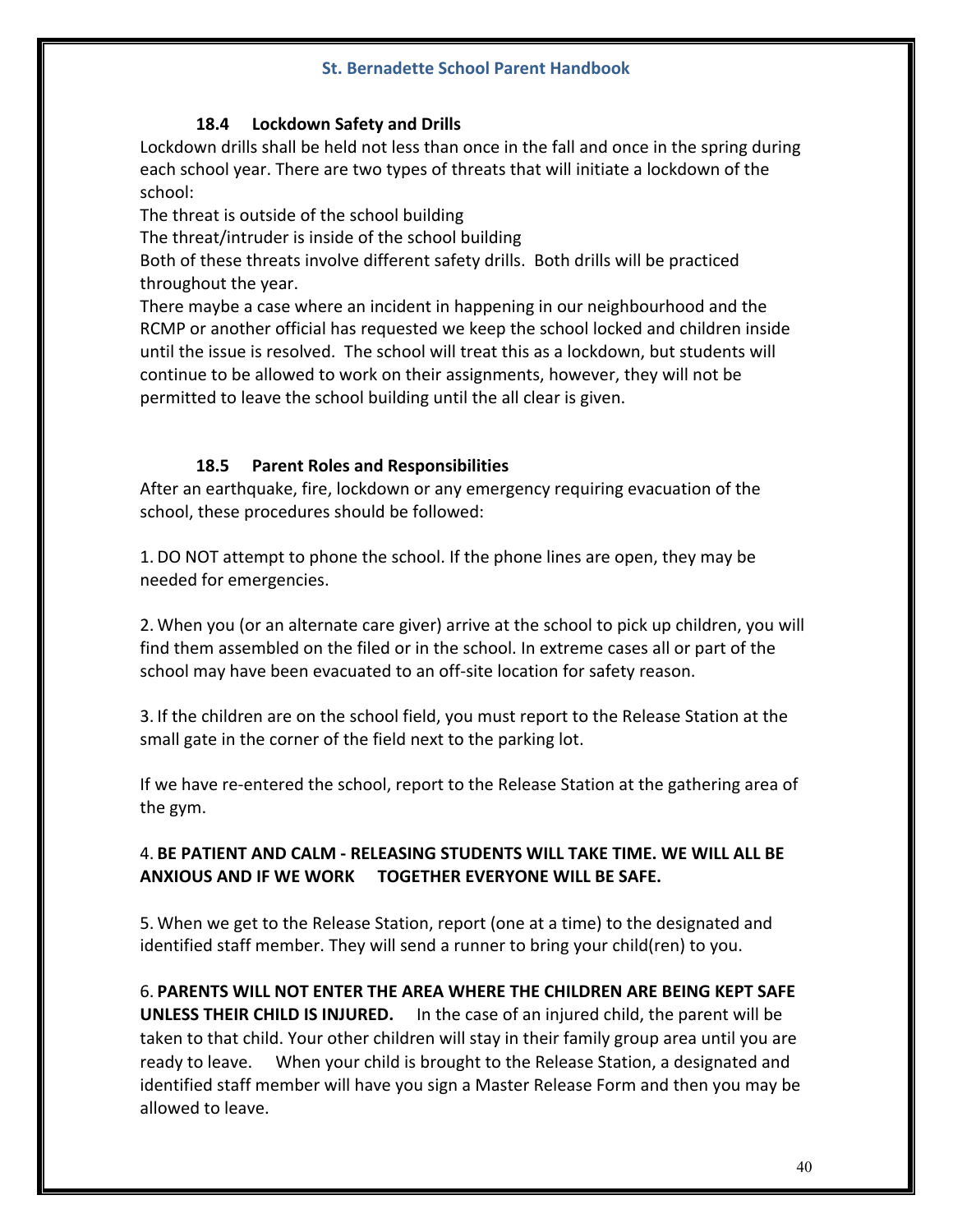# **19.0 STUDENT RESPONSIBILITIES**

# **19.1 Student Code of Conduct**

As part of the Positive Behaviour System (Zones of Regulation) in place at the school, we teach children what expected behaviours look and sound like in most situations. At St. Bernadette School there is a Code of Conduct where the children and their families and staff members follow established guidelines, using the acronym **"CHRIST":**

**C**- **C**aring **H**- **H**onest **R**- **R**espectful **I**- **I**nvolved **S**- **S**afe **T**- **T**hankful

# **We CARE for others therefore we:**

- Help others or get them help

- Share our time, talents, and

- possessions
- Are aware of others around us

# **We are HONEST therefore we**:

- Admit mistakes
- Tell the truth
- Always have permission
- Care for our environment
- Are friendly to each other
- Use kind words ALWAYS
- Accept everyone
- Use rules of the game fairly
- Speak up if we see or hear of someone
- being hurt or treated unfairly

# **We are RESPECTFUL of people, places and things therefore we:**

- Wear uniforms properly
- Take care of ALL property
- Listen politely and speak respectfully
- use our manners
- Respect privacy
- Keep hands and feet to self
- Listen to those help us
- Play only in the assigned areas
- Are reverent in church
- Clean up after ourselves

# **We are INVOLVED in every aspect of school therefore we:**

- Are on task
- Participate

- Include others -Try our best and praise others' efforts

- Express opinions

# **Everyone needs to feel SAFE at school therefore we**:

- Walk only
- Leave unsafe items at home
- Use all equipment properly

# **We are THANKFUL therefore we:**

- Have an attitude of gratitude
- Thank others for good deeds
- Walk/face the direction we are going
- Use common sense
- Get help when necessary

- Thank parents and teachers for helping us or teaching us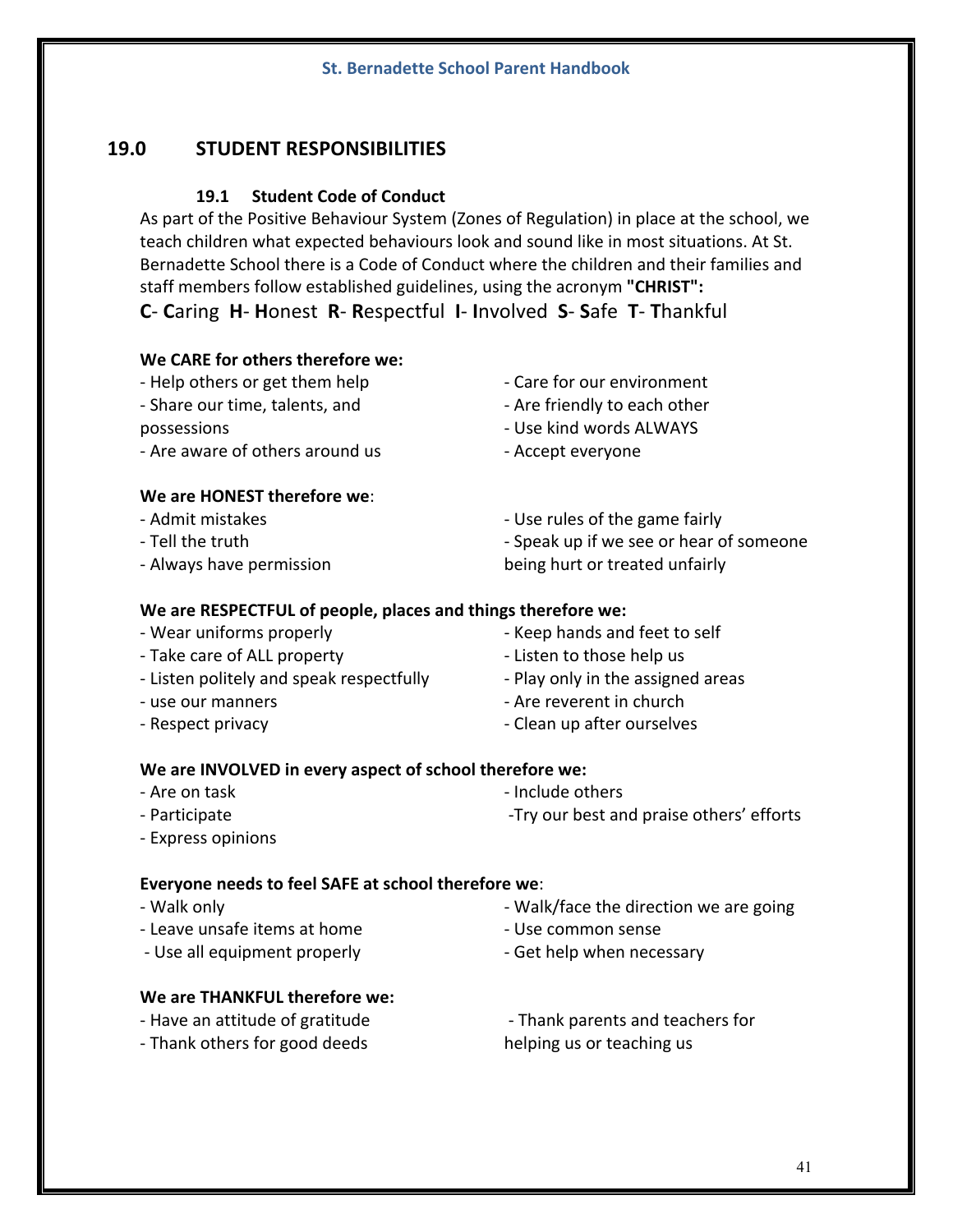**19.2 Safe Schools - www.erasebullying.ca/safe-schools/safe-schools.php** Everyone has a role to play in promoting positive mental health and wellness, supporting students, positive social behaviour and preventing incidents like bullying. There needs to be an integrated approach to prevent, address and/or reduce bullying, by developing the right partnerships with schools, parents, community and police. Students who feel safe and are free to develop in healthy ways are far less likely to be involved in inappropriate activities. Students who are learning and thriving take pride in themselves, their school, their accomplishments and the accomplishments of those they are connected to.

Setting a positive school climate and culture will help set the tone for a child's learning. To do this, staff, parents and community must model behaviour and attitudes that are positive, respectful, fair and caring. This means creating a school climate that is equitable, inclusive, diverse, tolerant, respectful and accepting. By doing this, we will move towards reaching our goal of making B.C.'s schools the most inclusive in the world.

#### **19.2.1.1 Bully Free School**

The Catholic Independent Schools of British Columbia (CISBC) has developed a student Code of Conduct and Anti-Bullying policies that reflect the concerns in today's world. Policies alone do not bring about change. Hearts, minds, and souls should be centered on respect for the human person.

This is founded on the great two commandments Jesus expounds in St. Matthew's account Chapter 22 "You shall love the Lord your God with all your heart, with all your soul, and with all your mind." This is the greatest and the second is like it, "You shall love your neighbour as yourself," and this will bring about change.

With this in mind, CISBC is committed to providing a safe and respectful environment for all it's students. Through the school's Religious Education programs, opportunities for leadership, and its clubs and organizations, we provide our students with opportunities that promote respect for each other and love of your neighbour.

#### **19.2.1.2 Weapons**

Possession of anything that is used or designed to hurt someone or to put someone in a state of fear, on school property is strictly forbidden and will be considered Gross Misconduct in each case.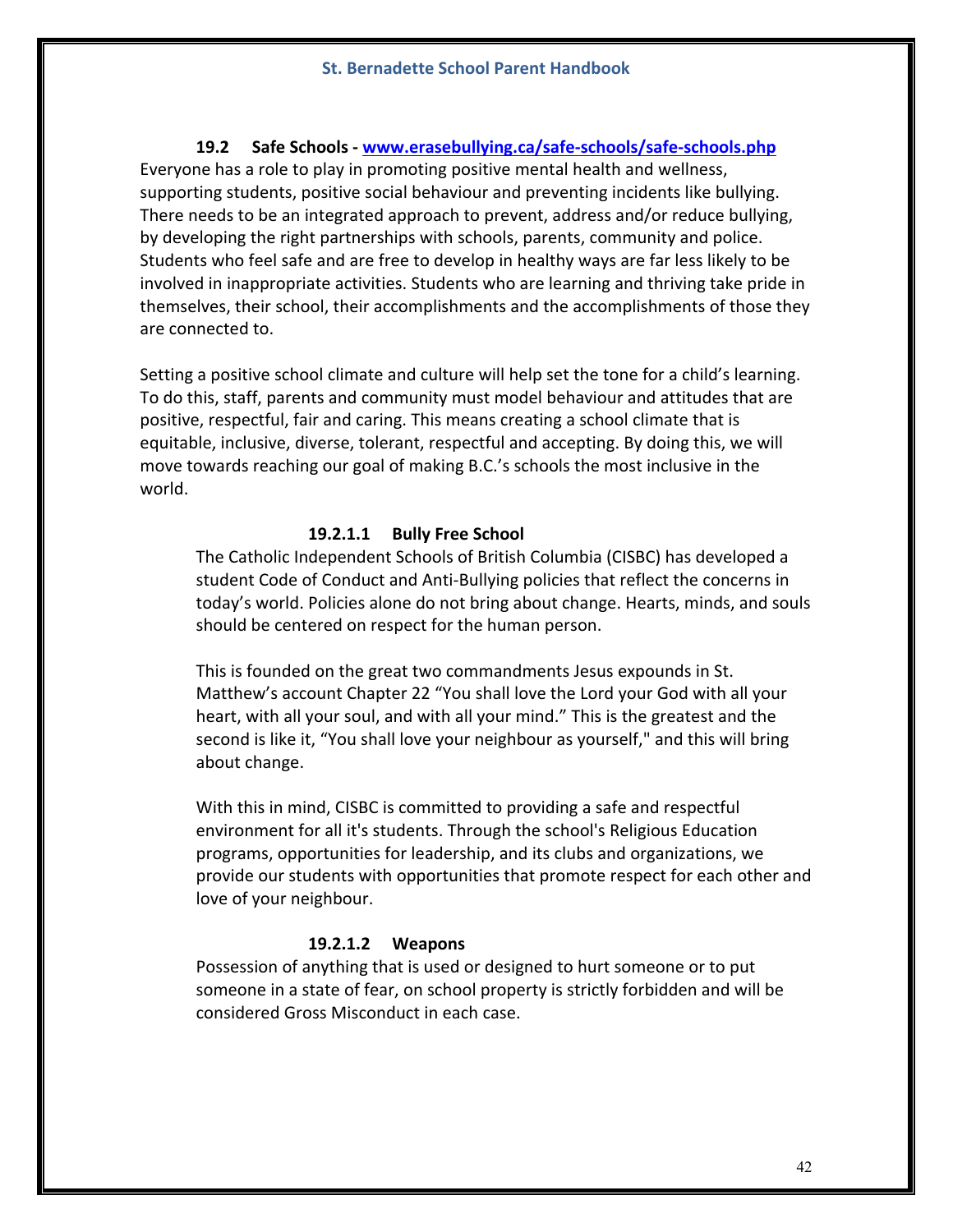When the Principal has reasonable and probable grounds to believe that a student has a firearm, knife, explosive substance, or any similar device, on his/her person, or in his/her desk or locker and has displayed it in a threatening manner or assaulted another person with such weapon, the principal shall:

Call Surrey R.C.M.P. immediately

Notify the student's parent/guardian

Begin suspension procedures

In addition to potential criminal sanctions, substantiation of the above will lead to expulsion from the school.

On days such as Halloween, dress up days, etc. there will no weapons of any kind (cardboard, Styrofoam, etc.) allowed.

#### **19.3 Fair Notice: Student Threat Assessment Protocol**

#### **What behaviours initiate a student threat assessment?**

A student threat assessment will be initiated when behaviours include, but are not limited to, serious violence or violence with intent to harm or kill, verbal/written threats to harm/kill others, internet website/social media threats to harm/kill others, possession of weapons (including replicas and imitations), bomb threats and fire setting.

#### **Duty to report**

To keep school communities safe and caring, staff, parents, students and community members must report all threat-related behaviours.

#### **What is a Threat?**

A threat is an expression of intent to do harm or act out violently against someone or something. Threats may be verbal, written, drawn, posted online or made by gesture. Threats must be taken seriously, investigated and responded to.

#### **What is a Threat Assessment Team?**

Each school has a Threat Assessment Team which is multi-disciplinary. The team may include principal, vice-principal, counsellor and police.

#### **What is the purpose of a student threat assessment?**

- o To ensure the safety of students, staff, parents and others
- o To ensure a full understanding of the context of the threat
- o To understand factors contributing to the threat makers' behaviour.
- $\circ$  To be proactive in developing an intervention plan that addresses the emotional and physical safety of the threat maker
- o To promote the emotional and physical safety of all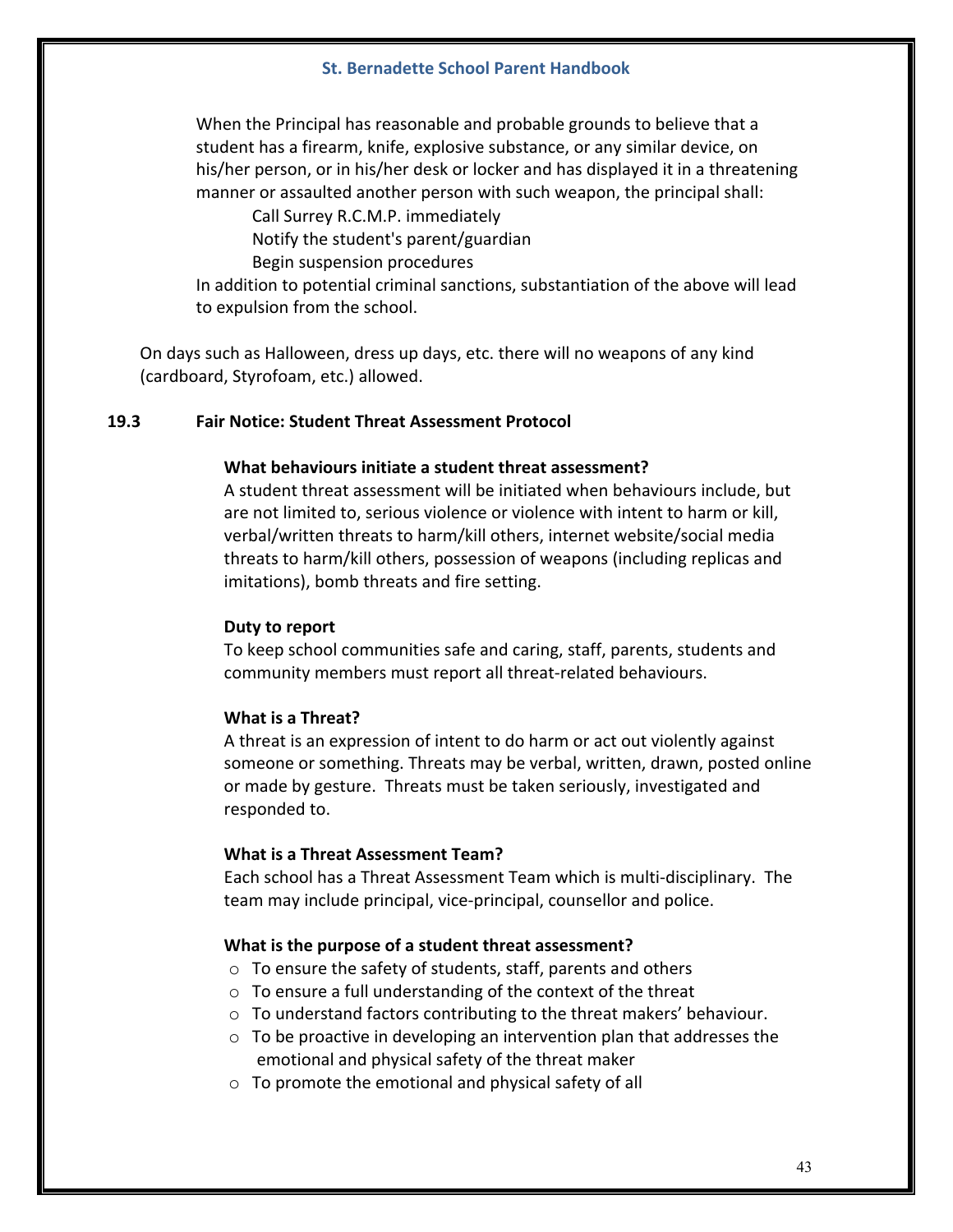#### **What happens in a student threat assessment?**

All threat making behaviour by a student shall be reported to the Principal who will activate the protocol for the initial response. Once the team has be activated, interviews may be held with the student(s), the threat maker, parents and staff to determine the level of risk and develop an appropriate response to the incident. Intervention plans will be developed and shared with parents, staff and students as required.

#### **Can I refuse to participate in a threat assessment process?**

It is important for all parties to engage in the process. However, if for some reason there is a reluctance to participate in the process by the threat maker or parent/guardian, the threat assessment process will continue in order to promote a safe and caring learning environment.

#### **19.4 Playground Expectations for Children**

- Children are to keep their hands and feet to themselves.
- Unless it is raining heavily, the children will be going outside. The children are expected to come to school dressed for the weather.. In the event of an inside day, monitors are asked to go from room to room ensuring that the students are in their classrooms and observing their classroom rules.
- The back door will be monitored by student leaders so that the children may come in and out quickly to the washroom or for a drink. Children may not enter through the main door unless in the company of a teacher, peer helper or of another adult.
- There is to be no fighting of any kind, pretend or real.
- Children are not to ride bikes, skateboards, scooters etc. on school property. If a child brings a bike, skateboard, scooter etc. to school please remind them that they are to be walked on and off school property.
- Inappropriate language is not acceptable at St. Bernadette School. If you hear inappropriate language, inform the child that it is not acceptable. If the language continues speak to the teacher on duty.
- Rough play is not acceptable, please remind the children of this rule then bring it to the attention of the teacher on duty.
- Students are not to have food outside at any time.
- Children are not allowed on the upper field after school.
- Children are not allowed on the Big Toy after school without parental supervision.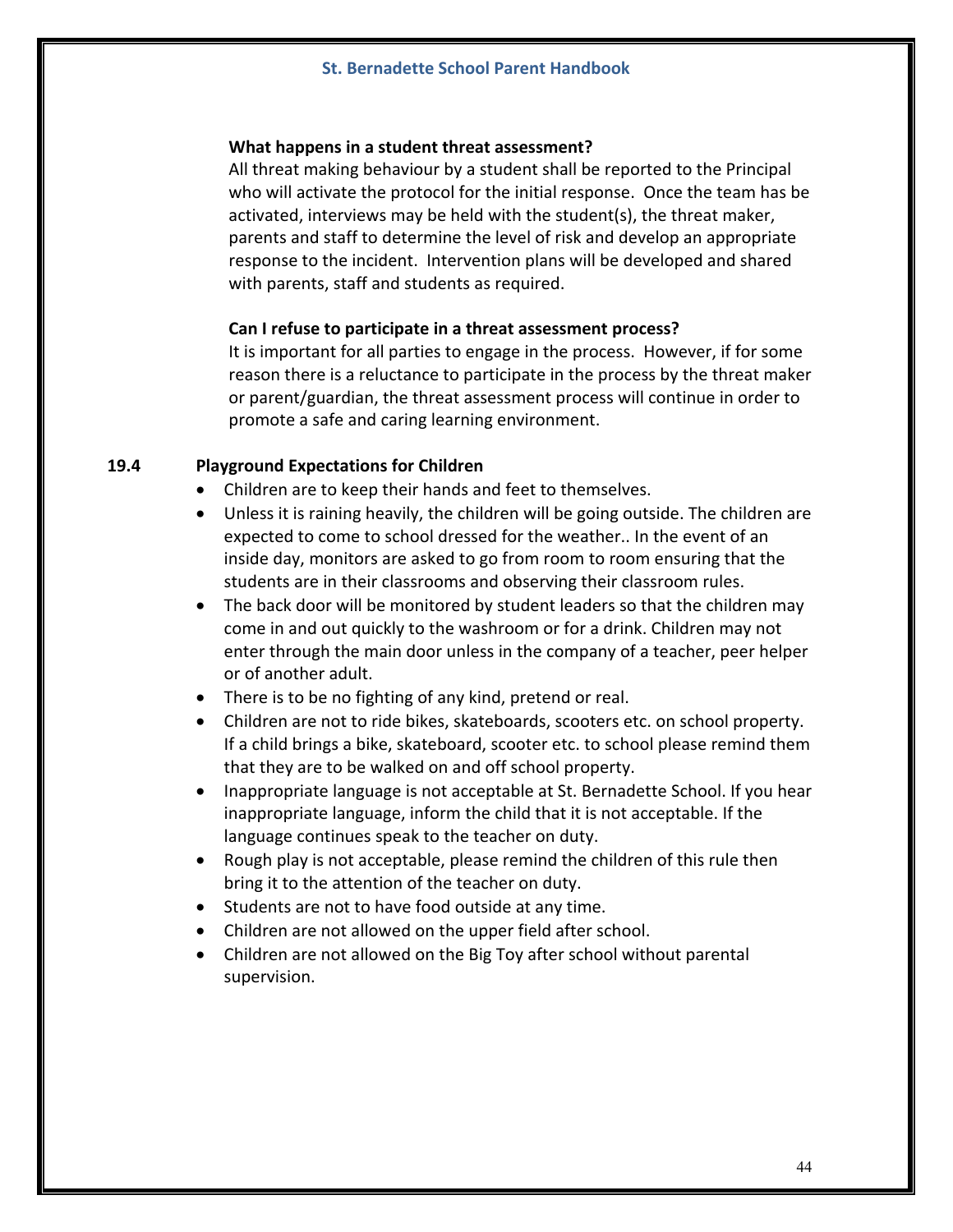## **19.5 Care of Books and Property**

Proper care of all books, whether the property of the school or of the pupil, is an important part of every child's education. We ask your cooperation in seeing that all books are treated with respect while in the possession of your child. Compensation will be expected for any lost or destroyed text or library book. Please see that your child has a book bag in which to carry his/her books.

# **20.0 PARENT RESPONSIBILITIES**

## **20.1 General Behaviour & Demeanor (Parent/Guardian Code of Conduct)**

The CISVA Board recognizes parents and guardians as the primary educators of their child(ren) and, therefore, important role models in the mission of the Church shared by Catholic Schools. This is demonstrated by parents and guardians in proclaiming and building the Kingdom of God, promoting a faith community within the family and community at large, committing to excellence in Catholicity in all areas of their child's development, and supporting the development of Christian leaders, responsible citizens and life-long learners.

St. Bernadette School has a Parent/ Guardian Code of Conduct to inform you of expected conduct based on the principles of respect for the rights and dignity of all persons to promote a safe and respectful environment within the school community.

#### **Procedure**

Parents are expected to (but not limited to):

- 1. Be examples of Catholic witness (those parents who are Catholic) by attending Sunday Mass with their children (proclaiming and building the Kingdom of God – see Policy 411 - Family Statement of Commitment).
- 2. Be supportive of the mission of the Catholic Church and supportive of the religious educational programs of the school.
- 3. Respect the decision-making of school administration and the Education Committee.
- 4. Respect the rights and dignity of all persons in the parish/school community at all times.
- 5. Refrain from participating in or promoting any behaviour that would threaten, intimidate, demean, verbally assault (use of abusive language) or cause harm to any person within the school community.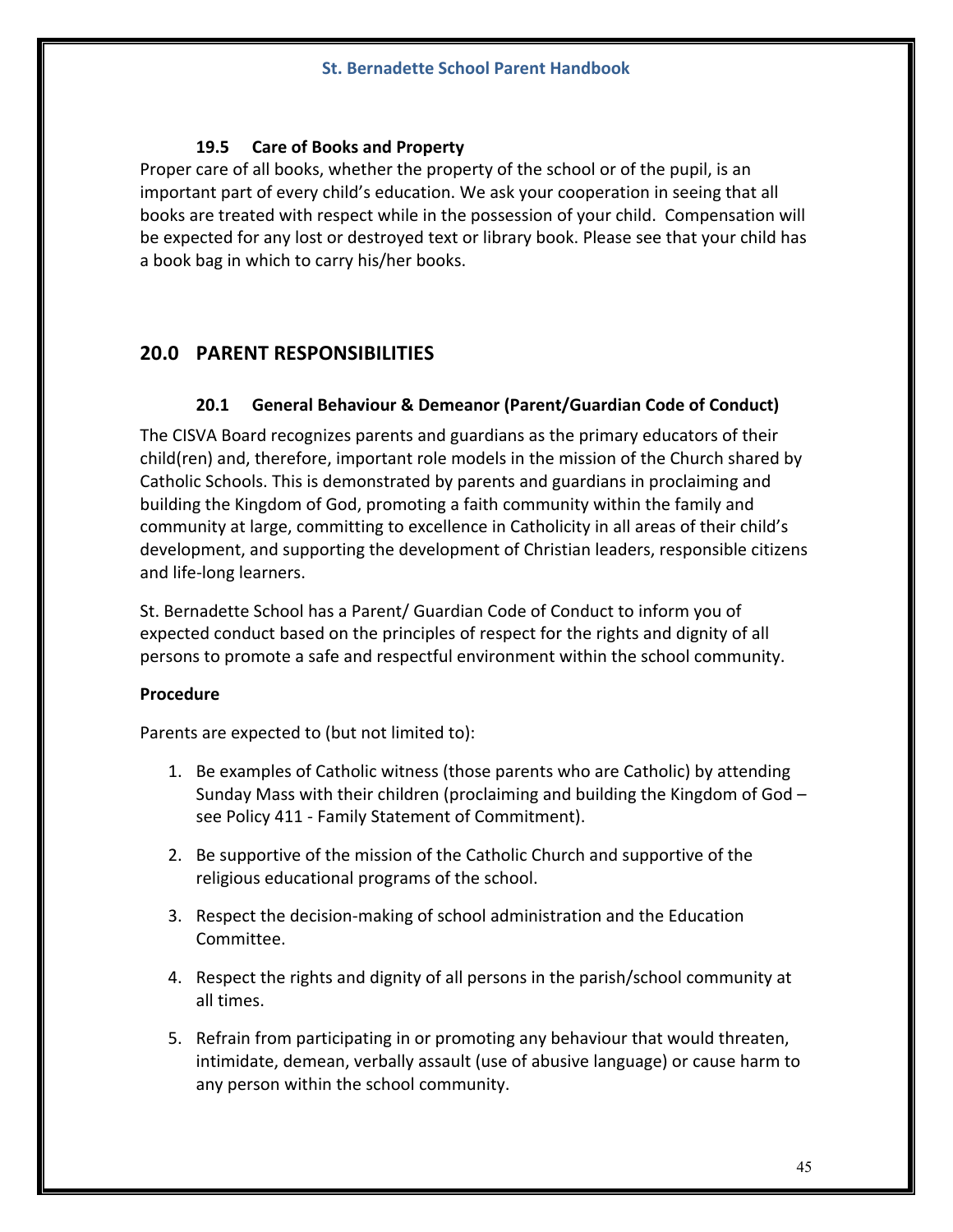- 6. Refrain from behaviour or communications, including the use of any technology/media devices to defame the character or reputation or cause harm to the character of a parish/school community member.
- 7. Show an active interest in their child's school work and progress as well as attend required meetings (Sacramental meetings, Parent Support Evenings (Sexuality and Your Child, Human Growth and Development), student progress interviews/conferences etc.).
- 8. Ensure that their child attends school regularly, is on time and is prepared.
- 9. Work cooperatively with teachers in all areas of their child's school life including academic or disciplinary issues.
- 10. Be familiar with and abide by the school's codes of conduct, policies and rules (i.e. uniforms, internet use, traffic safety on school grounds, etc.)
- 11. Take concerns to the appropriate person(s). Follow the complaints procedure as provided in CISVA policy 302 – Major Complaints.
- 12. Avoid involvement in rumours and dissemination of rumours.
- 13. Build bridges of acceptance and understanding among the different cultures represented in the school community.

The Pastor has the right and duty to provide for the spiritual welfare of the students and families within the parish and the school. They work towards this end with parental cooperation.

The Education Committee, in consultation with the Principal, reserves the right to determine consequences for non-compliance.

#### **Principal's Authority**

The Principal has the discretionary right to take appropriate action to maintain a safe and orderly school environment, and to ensure that staff, students, parish members or other members of the school community are not subjected to threatening, intimidating, or harassing behaviour. The Principal's authority includes the right to prohibit or remove any person from the school premises or property who is deemed to be a disruption to the school or threat (in deed or word) to the safety or security of students, employees, or any other member of the parish or school community. The Principal will inform the Education Committee, Pastor and Superintendent's Office if any person is prohibited or removed from school premises.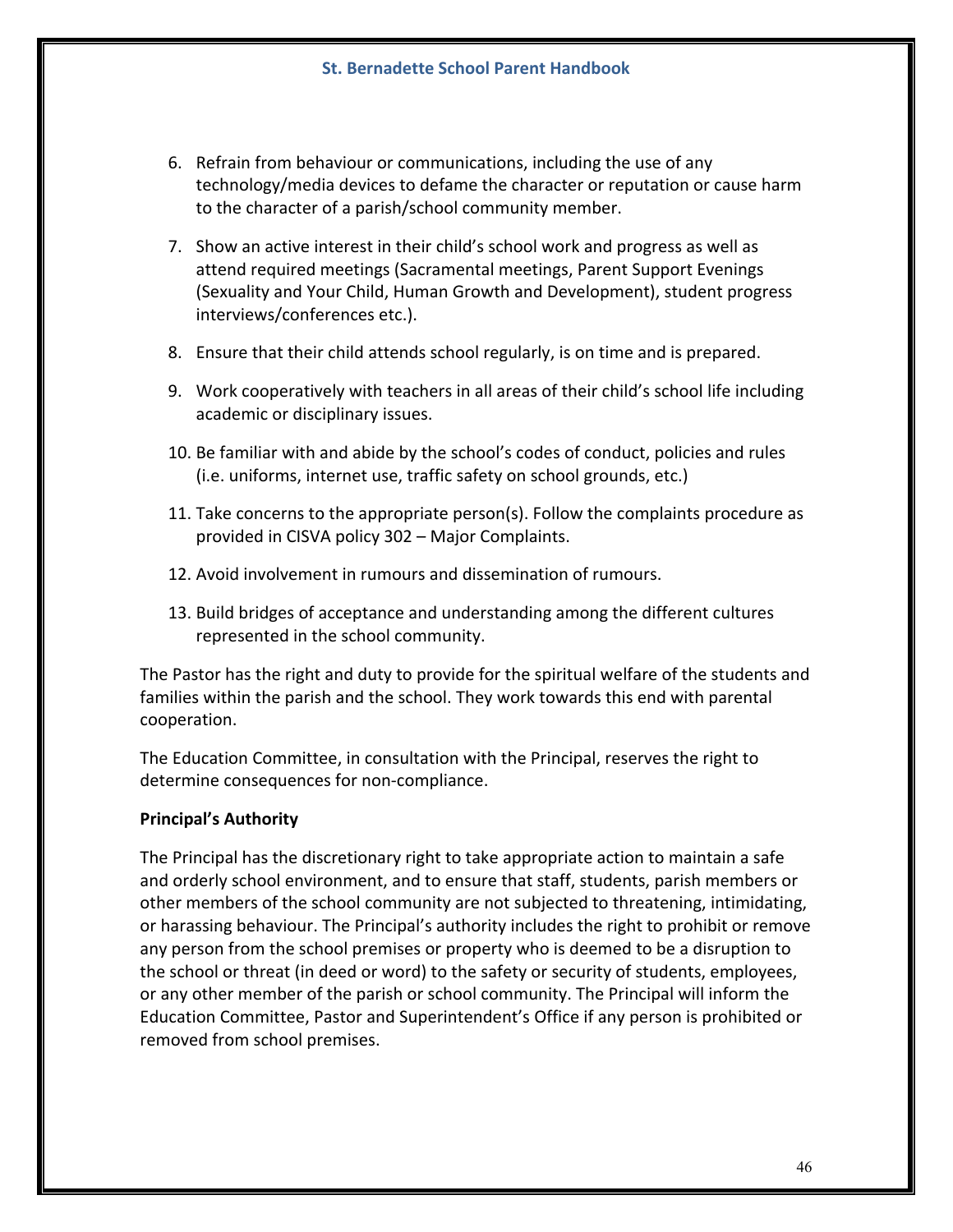If a person is prohibited or removed from the school premises by the Principal, that person must immediately leave, and must not enter the school premises again except with prior written approval from the Principal.

If the Principal suspects a student is suffering from a communicable disease or other physical, mental or emotional condition that would endanger the health or welfare of the other students or staff, the Principal may exclude the student from school until a certificate is obtained for the student from a qualified medical professional confirming that the student may return to school. Parents/ guardians are expected to comply with an exclusion of a student on this basis, and to assist with providing the required documentation to support a return to school.

# **20.2 Notes from Parents**

We require a signed note from a parent when:

- Your child, for a good reason, cannot be in complete uniform
- Your child has been absent for any reason (please use the Absentee Form provided on the school website)
- Your child must leave the school for an appointment, etc.
- Your child cannot participate in a specific activity
- Your child cannot go outside during recess or lunch break

Once school has started, children who are late or who have to leave the school early MUST sign in or out at the office. THERE ARE **NO EXCEPTIONS**.

# **20.3 Cold and Rainy Days**

All children will be required to go outside during lunch and recess times. This is an opportunity for them to socialize with their friends, practice their social and problemsolving skills and to re-energize their bodies for the afternoon session. Parents are expected to dress their child appropriately for the weather.

#### **For Playground Supervision expectations, please see Section 7.**

# **20.4 Nutrition Breaks**

The fist nutrition break of the day is from 10:45 – 11:00. Lunch recess begins at 12:15. The children play outside for 30 minutes upon which time they will return to class and eat their lunch. The children will be supervised in their classroom, by their teacher, while they eat lunch. The bell will ring at 12:55 to signal the end of lunch. All children will be required to go outside during lunch and recess times. This is an opportunity for them to socialize with their friends, practice their social and problem-solving skills and to re-energize their bodies for the afternoon session. Parents are expected to dress their child appropriately for the weather.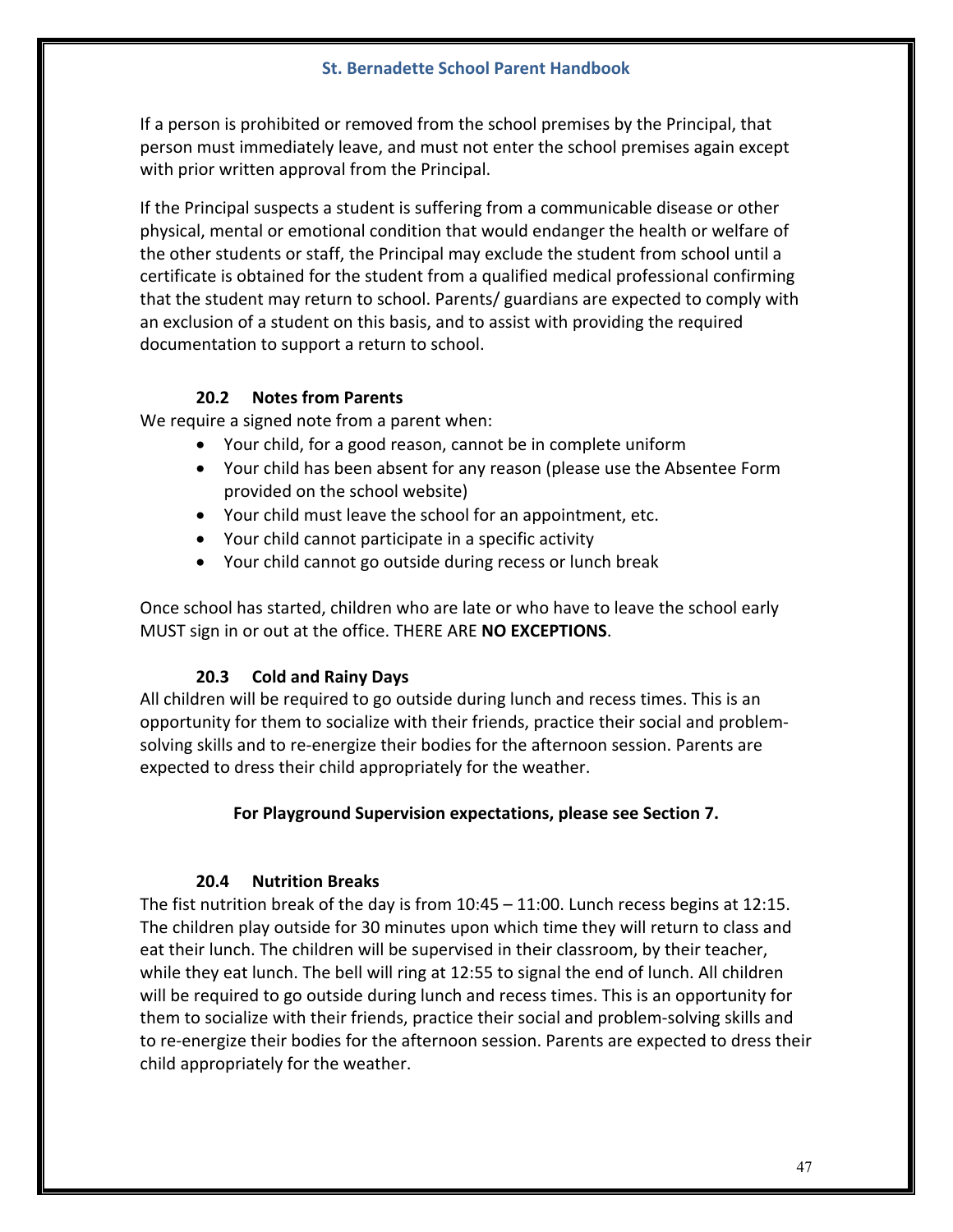#### **20.5 Conflict Resolution Procedure**

We all experience times when we have differing opinions or perspectives in different areas of our lives. This may also occur in relation to school. As members of a Christian community, following Gospel values, all parties involved in a dispute should be treated with dignity and respect. If and/or when problems do occur, please follow the outlined procedures. These procedures apply to anyone wishing to make a complaint. As parents and staff we have a set of common goals, the development of children in our care spiritually, intellectually, physically, emotionally and aesthetically and artistically.

#### **Academics**

If the difficulty is in the area of academics (subjects studied), then the teacher involved must be contacted first, the problem carefully outlined and discussed, and a resolution attempted. If, after this, you feel that the matter has not been satisfactorily resolved, the problem may be brought to the attention of the Principal.

If the difficulty is with classroom policies, (i.e., those set by the classroom teacher regarding behaviour, homework, expectations, etc.) then this must be resolved with the classroom teacher. If you are unable to resolve it, then you may bring it to the attention of the Principal.

#### **Discipline**

If the difficulty is in the area of discipline, the teacher or the person who took the disciplinary action should be contacted first to discuss the problem. If this has been done and the problem is still unresolved, the Principal may be approached. Having approached the Principal and the problem is still unresolved; the third step is to contact the Parish Education Committee (PEC) Chairperson, in writing. If it is still unresolved, then you may take the problem to the Pastor.

If the difficulty is with a non-teaching staff member the staff member involved must be approached first to discuss the matter. The classroom teacher or the Principal may be contacted if the matter remains unresolved.

If you have difficulty in the area of administrative policy, (any area of school life that is not covered by the above-mentioned areas, e.g., fee structure, uniforms, programs, etc.), please contact the Chairperson of the PEC.

The Principal is required by law to inform a teacher when a complaint has been made against him or her, and the nature of the complaint.

There is a Major Complaints Policy, CISVA Policy #302, for all schools in the Archdiocese of Vancouver.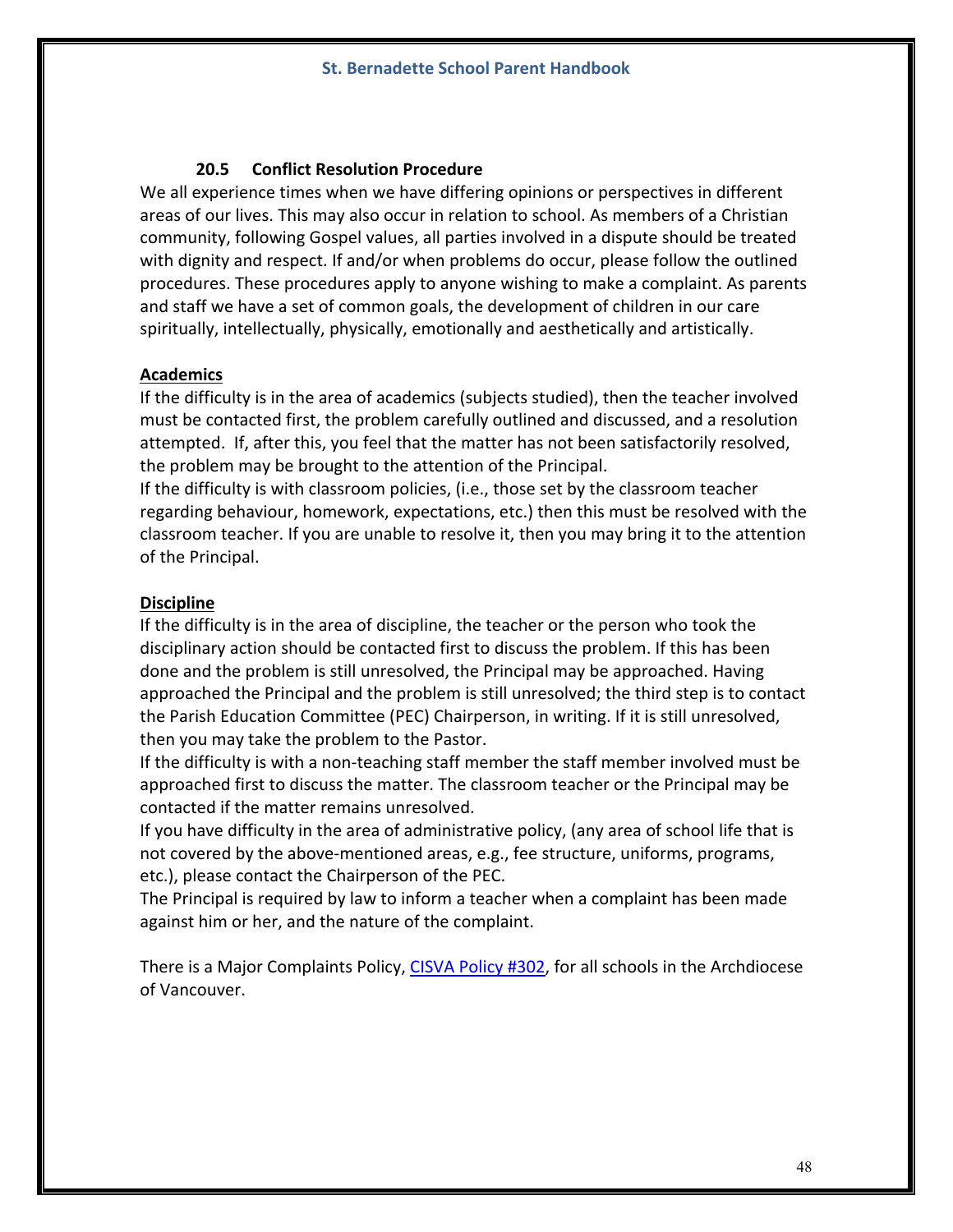# **21.0 GENERAL POLICIES AND INFORMATION**

## **21.1 Abuse Disclosure**

The school and its educators have a legal duty and responsibility to promptly report the reasonable grounds or circumstances of suspected child abuse to a child welfare worker. If a student discloses possible abuse to any staff member or any staff member has reason to believe abuse is occurring, the responsibilities of that staff member are clearly outlined in the Child, Family and Community Services Act *"A person who has reasonable grounds to believe that a child needs protection under section 14 must promptly report the matter to a director or a person designated by a director."*

# **21.2 Tobacco, Cannabis, Vapor & Smoking Ban**

# **Bill 10 – Tobacco and Vapor Product Control Act – Tobacco and Smoking Ban in Public Places and Schools**

St. Bernadette School is a smoke, cannabis and vapor free area (by-law of Surrey Municipality). St. Bernadette School adheres to the Provincial Tobacco & Vapor Product Control Act, Sec 2.2 in which tobacco and vapor products and the usage of such products are not permitted anywhere on the school grounds. The school also adheres to the Cannabis Act (S.C. 2018, c. 16).

# **22.0 PARENT PARTICIPATION PROGRAM**

Involvement in your child's education takes many forms, one of them being taking part in our Parent Participation Program. This program plays an integral role in the operation of our school. Our school community grows with the contributions of each person's skills, talents and interests. This program also fosters a sense of community as everyone works together to create a positive learning environment for our children. However, not all circumstances do prevent some families from participating. All families who choose not to participate in our Parent Participation Program, (i.e., bingo, PREP, playground supervision, teacher aide, and special duties), must pay \$800 per year in lieu of participation. We depend on you being there to do the assigned task and our children's safety depends on you. If you cannot fulfill your assigned duty at any given time, it is your responsibility to find someone to fill in for you.

# **22.1 Participating Families**

As active school community members, parents/caregivers are required to participate in one or more areas as needed by the school (see below). Further details are provided with the annual (re)registration package. A minimum of 40 hours per year (as defined by a yearly cycle **beginning on May 31st** preceding the school year in question) is required from each family for fulfillment of the Parent Participation Program responsibility. Completed hours are to be recorded on a regular basis via the website.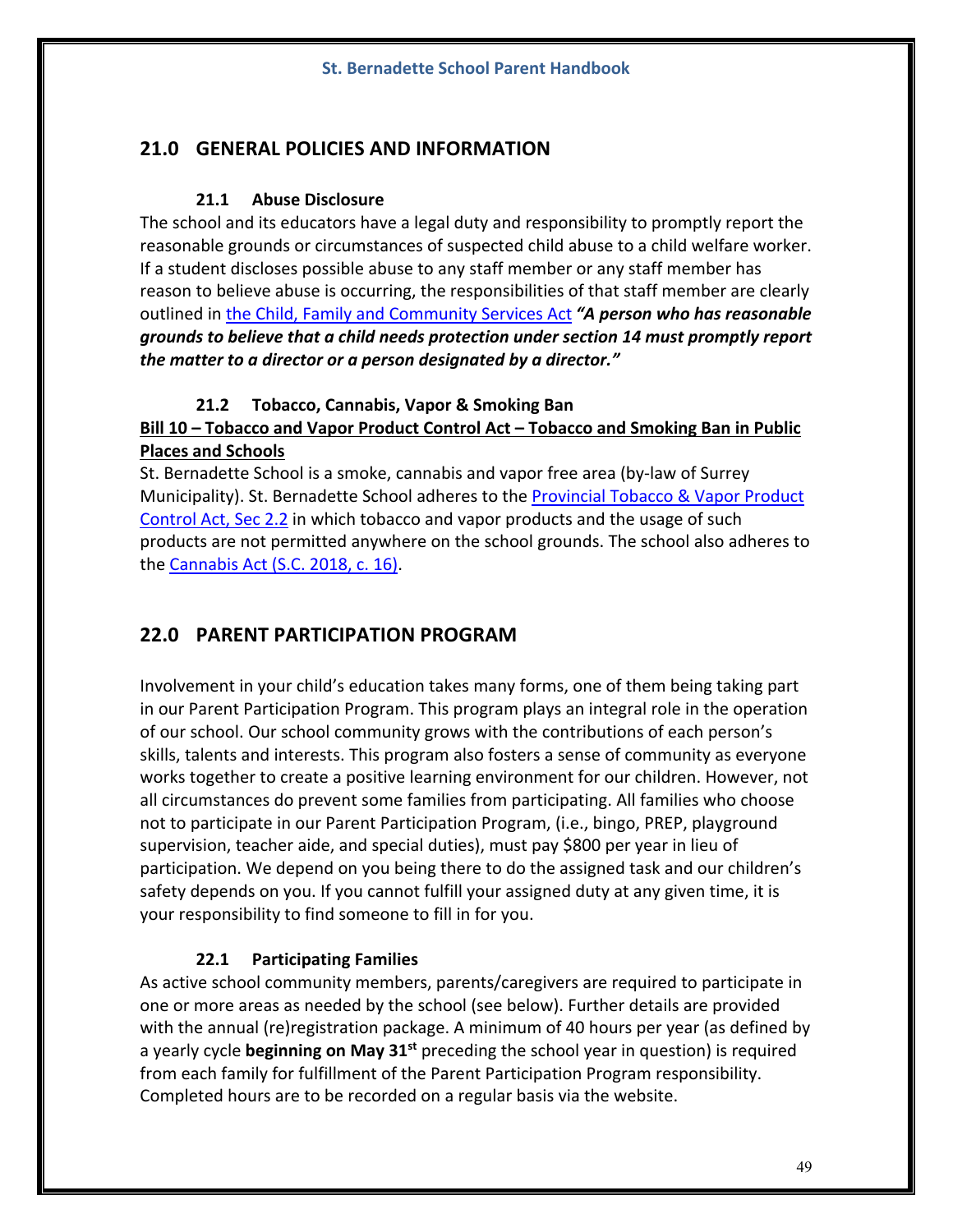## **22.2 Areas of Participation**

Once you are assigned to an area you will be contacted by the Area Coordinator to work out a schedule and to answer any questions you may have. It is important to understand that once a schedule has been made up and work areas assigned, you are expected to remain committed to that area. You are responsible to find your own replacements. Should you find the need to change your area of participation during the year, you must contact your Area Coordinator immediately. We cannot guarantee that a position in another area will be available. Failure to meet your obligation will result in reassignment to the 'pay in lieu' category requiring an additional fee. A comprehensive Parent Participation Registration Form will be distributed at the time of registration/reregistration.

#### **22.3 Criminal Record Check**

Your Parent Participation duty requires that you apply for a Criminal Record Check (CRC) every five years.

The Attorney General of British Columbia has taken over all Criminal Record Checks for volunteers in the province. This will facilitate the sharing of CRC results between the organizations which require them for volunteering. Once a CRC has been completed, it can now be easily shared with other organizations such as soccer, swimming, Girl Guides etc. A CRC is free of charge and is completed online. Simply go to the web address below and use the access code specific for our school. Please do not share this code with any other person outside of our school community. The CRC takes very little time, and you will receive a confirmation of the result at the same time that we have it registered with us.

If you have any questions regarding the procedure, please contact the school office.

# Online Link: https://justice.gov.bc.ca/eCRC/ Access Code: V5BDJZSE9J

#### **22.4 No Show Fee**

In the case of a "No-Show" to an assigned/registered and scheduled activity or task, a \$25 fee per task, per person, will be implemented. A "No-Show" is when a parent fails to participate in an assigned/registered activity or task without any prior notice given to the coordinator of said activity or task.